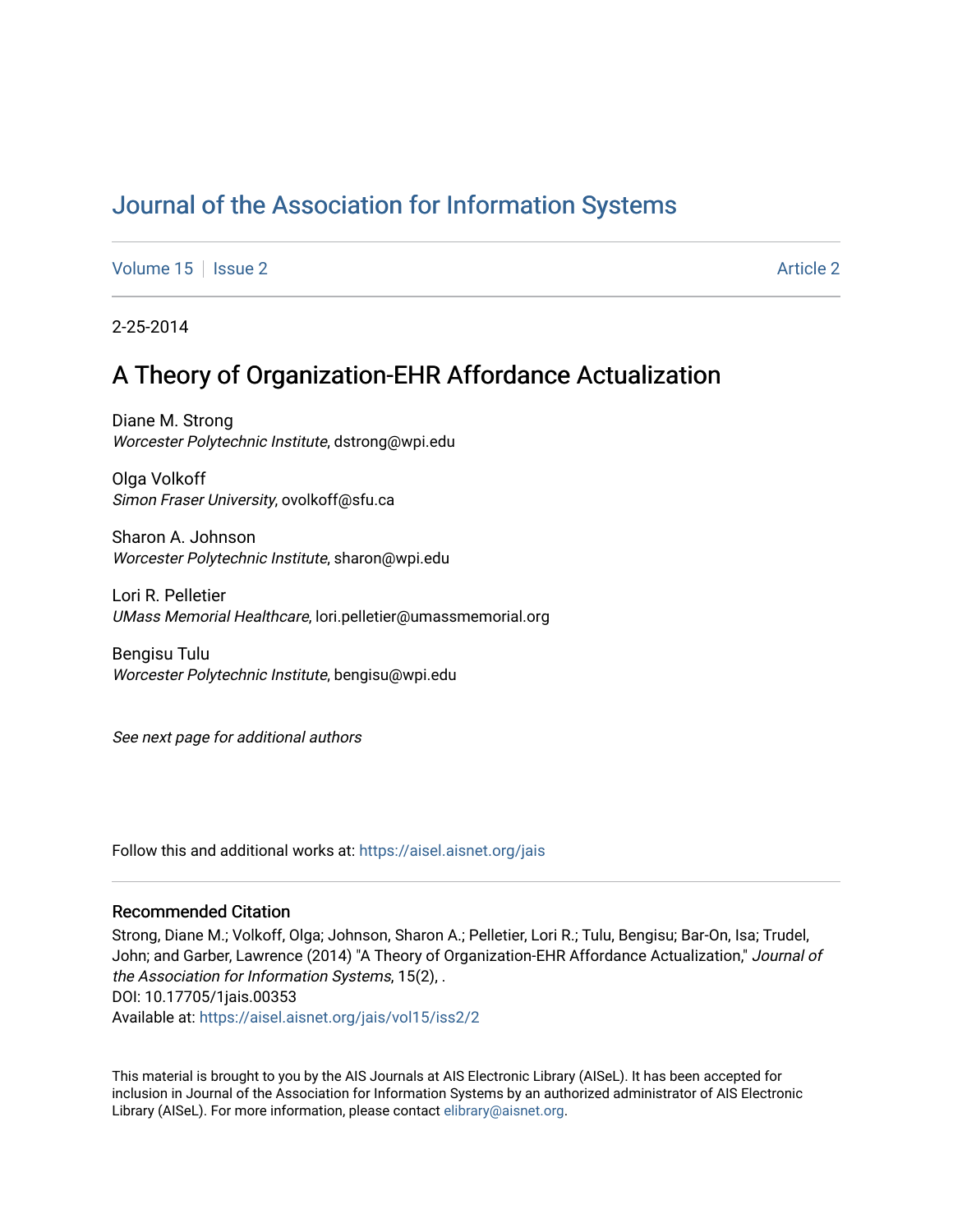# A Theory of Organization-EHR Affordance Actualization

## Authors

Diane M. Strong, Olga Volkoff, Sharon A. Johnson, Lori R. Pelletier, Bengisu Tulu, Isa Bar-On, John Trudel, and Lawrence Garber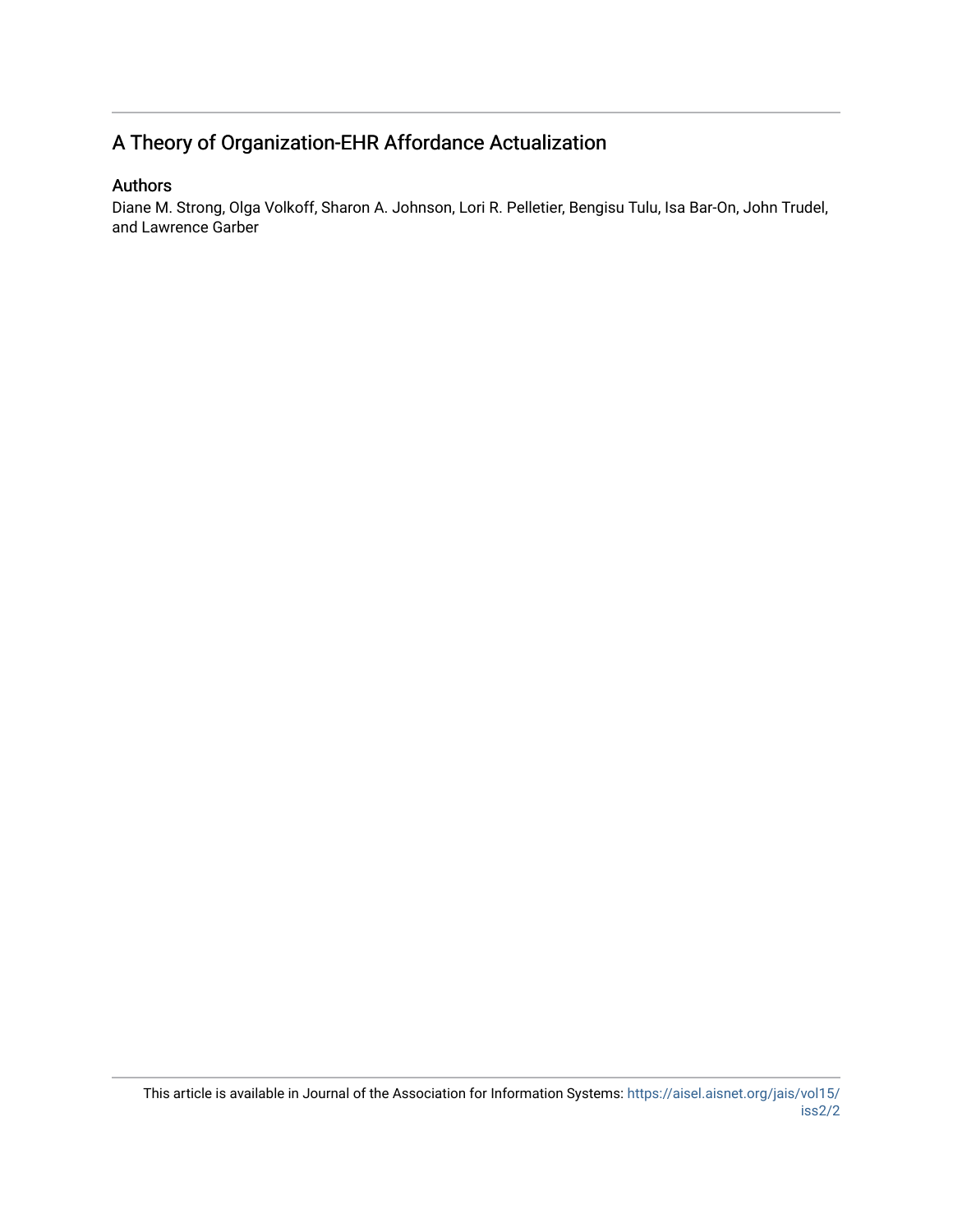# Journal of the Association<br>for Information Systems

**Research Article**

# **A Theory of Organization-EHR Affordance Actualization**

**Diane M. Strong**

Worcester Polytechnic Institute dstrong@wpi.edu

**Sharon A. Johnson** Worcester Polytechnic Institute sharon@wpi.edu

**Bengisu Tulu** Worcester Polytechnic Institute bengisu@wpi.edu

**John Trudel** Reliant Medical Group John.Trudel@reliantmedicalgroup.org

**Olga Volkoff** Simon Fraser University ovolkoff@sfu.ca

**Lori R. Pelletier** UMass Memorial Healthcare lori.pelletier@umassmemorial.org

**Isa Bar-On**  Worcester Polytechnic Institute ibaron@wpi.edu

**Lawrence Garber** Reliant Medical Group Lawrence.Garber@reliantmedicalgroup.org

#### **Abstract**

*While organizations implement information technology (IT) to effect change, current theories of IT-associated organizational change pay insufficient attention to the change goals, the role of IT in organizational change, and the multilevel nature of change processes. We take a fresh look at IT-associated organizational change using grounded theory methods. Our longitudinal study of an electronic health record (EHR) system implementation in a multi-site medical group found user behaviors that did not fit well with existing theories. Instead, we found that they fit better with the concept of affordances from ecological psychology. In developing our affordance-based theory of IT-associated organizational change from our field data, we discovered three gaps in the affordance literature; namely, the lack of theory for (1) the process of actualizing an affordance's potential, (2) affordances in an organizational context, and (3) bundles of interrelated affordances. This paper extends the theory of affordances to handle these three gaps and, in doing so, develops a mid-range theory for EHR-associated organizational change in a healthcare organization. While the resulting theory is specific to EHR implementations, it offers a template for other mid-range affordanceactualization theories and a more general affordance-actualization lens. Our affordance-actualization lens considers the materiality of the IT artifact, the non-deterministic process by which IT leads to organizational effects, the multilevel nature of IT-associated change processes, and the intentionality of managers and users as agents of change, and thus addresses important criteria for theories of IT effects in organizations. The paper also provides practical guidance for implementing EHR systems and other organizational systems.*

*Keywords: Affordance, Actualization, Grounded theory, Healthcare, Electronic Health Records, EHR, IT-associated Organizational Change.*

\* Michael Barrett was the accepting senior editor. This article was submitted on 31st March 2010 and went through three revisions.

Volume 15 Issue 2, pp. 53-85, February 2014

Volume 15 · Issue 2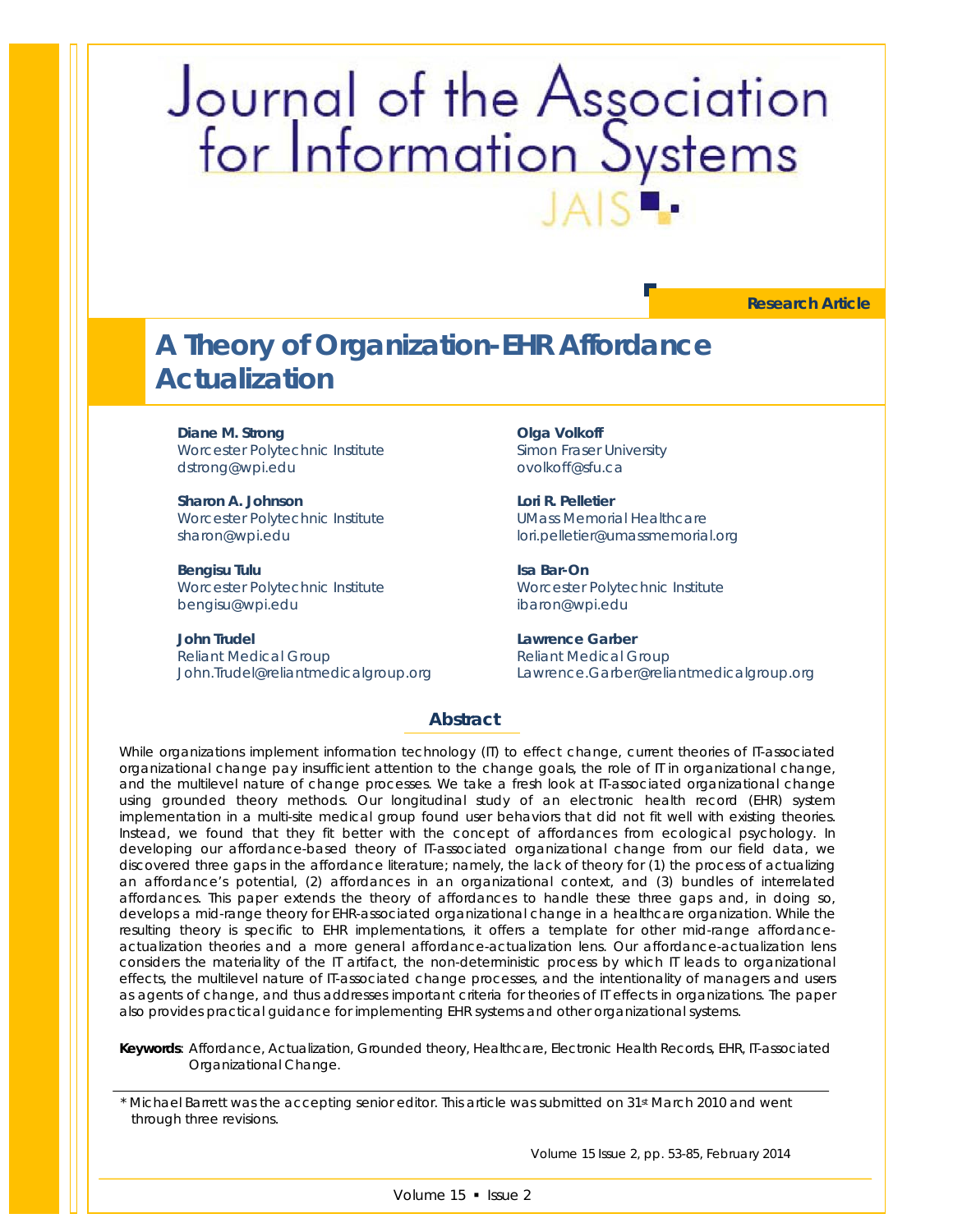# **A Theory of Organization-EHR Affordance Actualization**

# **1. Introduction**

Information technology (IT) has been identified as a key element for effecting needed changes in healthcare organizations (Bates, Ebell, Gotlieb, Zapp, & Mullins, 2003; Berwick 2002; President's Council on Advisors on Science and Technology, 2010; Reid, Compton, Grossman, & Fanjiang, 2005). Until the IT-associated change process is better understood, however, achieving the desired outcomes (e.g., better quality care, higher efficiency/productivity, reduced costs, and greater patient and provider satisfaction) from such changes is uncertain. Not surprisingly, many major IT investments made by governments and healthcare organizations around the world with such goals in mind (Abraham et al., 2010; Wilson & Tulu, 2010) have often not or only partially achieved those goals (Lau, Kuziemsky, Price, & Gardner, 2010; Linder, Ma, Bates, Middleton, & Stafford, 2007). IT researchers need to develop theories that explain IT-associated organizational change processes in a way that provides actionable recommendations. IT-associated change theories that acknowledge the distinct roles played by IT and the actors involved in the changes it effects enable us to make such recommendations. As such, we confronted this challenge by developing a mid-range theory of the organizational change process associated with implementing electronic health records (EHRs) in healthcare organizations. We then used this theory to identify points of leverage for managers in order to improve the record of reaching desired goals from EHR investments.

To develop our theory, we embarked on a longitudinal study of an EHR implementation in a multi-site group medical practice. Using grounded theory methodology, we interviewed clinical and non-clinical employees before, during, and after implementation. We asked them to describe their jobs and what happened to their work practices once the EHR was implemented. They framed their answers in terms of what they were trying to accomplish and how the EHR either enabled or constrained them. Because they tended not to speak in terms of EHR features, standard constructivist theories framing the process as technology adoption, adaptation, or appropriation did not capture the process we observed. Instead, what they said fit best with the concept of "affordances" from ecological psychology. As described in recent IS literature, affordances are the possibilities for goal-directed action provided by an object in relation to a goal-oriented actor (Markus & Silver, 2008; Zammuto, Griffith, Majchrzak, Dougherty, & Faraj, 2007). Our interviewees were talking about the possibilities afforded to them for accomplishing their goals. Thus, our mid-range theory of EHR-associated organizational change is affordance based.

In this paper, we contribute to theory about affordances and IT-associated organizational change. As we developed theory from our data, we discovered key gaps in affordance theory. Thus, our contributions extend the affordances concept to accommodate IT artifacts in organizations. First, our data clearly distinguish between affordances as potentials for action (in which form they have a degree of durability) and actualization as actions taken by individuals to realize those potentials. This contrasts with Bloomfield, Latham, and Vurdubakis (2010), who argue that affordances are inextricably bound with specific, historically situated actions. The actualization process explicated in our theory is an alternative to other theories of IT-associated change (e.g., the concept of appropriation) that focus on technology but ignore goals. Second, we extend the definition of affordances to address an organizational context, and explain how the affordance concept applies across organizational levels, from individuals to groups and the organization as a whole. Third, we identified multiple, interdependent affordances arising during the EHR implementation, and developed an approach (namely, affordance dependency diagrams) to clarify those relationships.

We based the development of our mid-range theory of EHR-associated organizational change on our extensions to affordance theory. Because affordances are technology and user specific, our contribution is a mid-range theory applying to a specific technology (an EHR) and its users (healthcare professionals), rather than a grand theory. For practitioners and researchers, such a theory may be more useful. It helps practitioners develop specific recommendations for identifying and addressing EHR-related challenges, and, for researchers, it addresses two theoretical voids in the literature that have limited our ability to study how technology and social actors interact (Leonardi & Barley, 2010). First, we can be specific about the technical artifact rather than minimizing its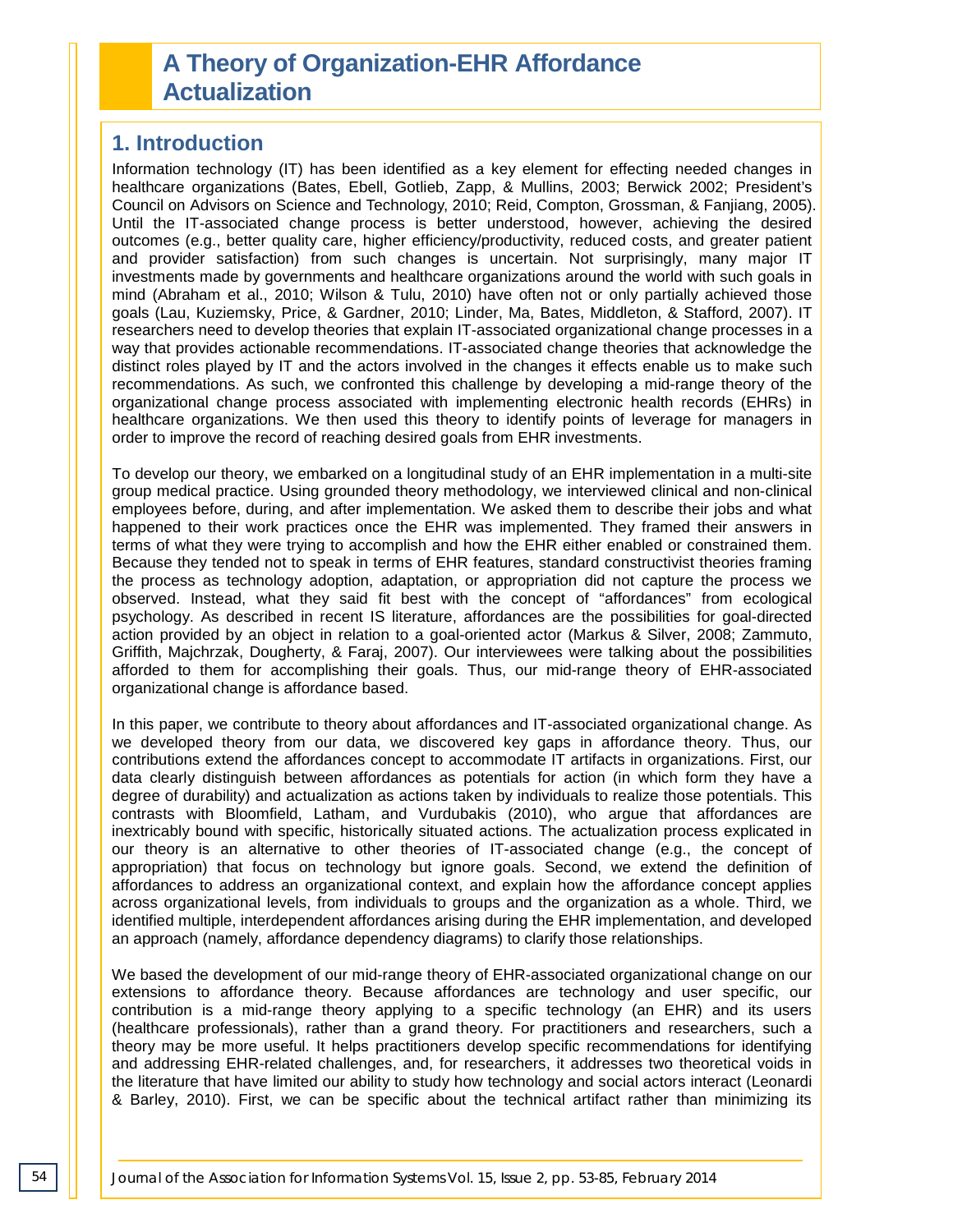influence as in recent research. Second, we can focus on both micro-level (individual user) processes and the macro-level institutions in which they are embedded (e.g., managers, organizational goals, and the healthcare context), rather than excluding macro-level institutions in social constructivist lenses as is common in the literature.

Beyond its contribution to research and practice and its specific examples of affordances and their actualization, our specific mid-range theory also provides a template for other mid-range theories of IT-associated organizational change. More generally, this template offers guidance to researchers in conducting empirical studies using an affordance-actualization lens. We believe this lens offers valuable insights about IT-associated organizational change processes and provides the foundation for research studies that are better able to develop theories to explain such change processes.

# **2. Background Literature**

Following grounded theory methods, we did not go into the field with specific theories in mind beyond our intent to study EHR-associated change in a healthcare organization. The mid-range theory developed from our data (and presented in Section 5) includes affordances and collective constructs—concepts with some history in the literature. While this literature was folded into the emerging theory only after analysis of the data, we briefly review it here together with the ITassociated organizational change literature that initially motivated our study for the reader's convenience.

#### **2.1. Affordances**

Gibson (1986), an ecological psychologist, developed the concept of affordances in his study of animals' perception of their surroundings. The concept reflected his belief that animals do not perceive the many minute details of an object and then mentally compute the collective utility of those details, but directly and holistically perceive what the object will enable them to do. According to Gibson's original definition, an affordance is what is offered, provided, or furnished to someone or something by an object (Gibson, 1986). Since Gibson's groundbreaking work, other ecological psychologists have further developed and refined the concept of affordances (c.f., Chemero, 2003; Hutchby, 2001; Michaels, 2000; Stoffregen, 2000; Turvey, 1992).

We explicitly incorporate several important conclusions from ecological psychology into our affordance-based theory of IT-associated organizational change. First, affordances are relational (Hutchby, 2001; Stoffregen, 2003); they are not properties of the object nor the animal, but rather are "relations between the abilities of [animals] and features of the environment" (Chemero, 2003). Second, affordances are "possibilities for action" (Stoffregen, 2003). It is not necessary for a user to have realized or actualized the affordance for it to exist, but some user who could actualize it must exist (Chemero, 2003). Third, the possibilities for action are not infinite—certain possibilities are made available, but others are not. In that sense, affordances are not only enabling, but also constraining (Hutchby, 2001). Finally, the potential behaviors of an actor are goal directed. Thus, in our mid-range theory, we specify the technology features and actor characteristics giving rise to a particular affordance, the type of actor that might be involved, how affordances are both enabling and constraining, and the associated goals.

Several recent papers in the IT literature embrace the affordance concept. Markus and Silver (2008) use the term "functional affordances" to refer to IT-related affordances and define them as "the possibilities for goal-oriented action afforded to specified user groups by technical objects" (p. 622). Zammuto et al. (2007) stress that affordances emerge from the intersection of IT and organizational systems. Both papers are theoretical expositions on the affordance concept, and are not grounded in data from any particular IT or organization. Zammuto et al. (2007) do, however, identify five possible affordances, expressed as capabilities organizational actors will have when using some system. While both papers provide some adaptations of the affordances concept to IT research, neither provides the theoretical extensions needed to develop an affordance-based theory of IT-associated organizational change. Leonardi (2011) folds the concept of affordances into his "imbrications" view of human and material agency associated with technology use. He does provide an empirical example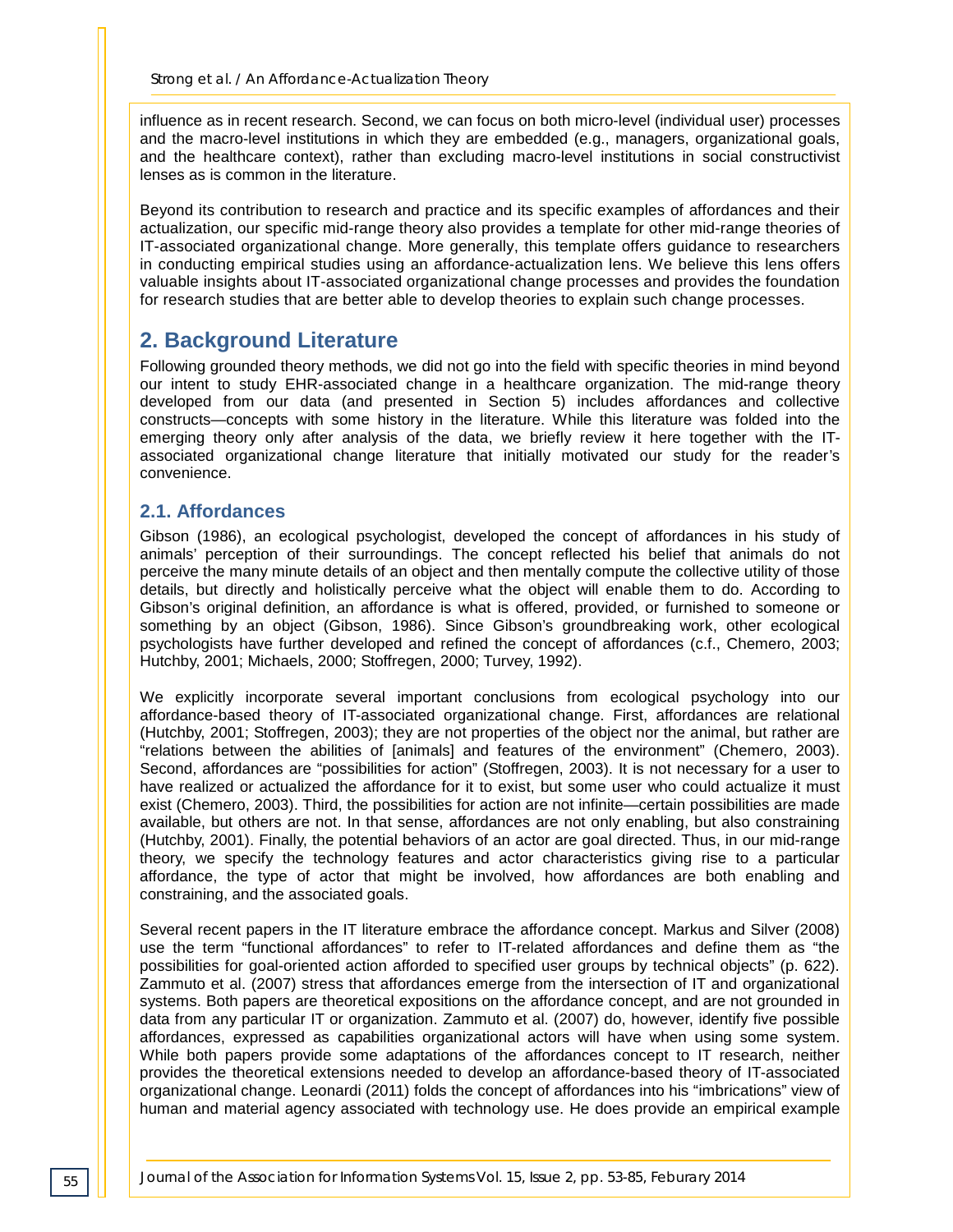and identifies several affordances, such as standardizing and coordinating, but he does not reflect on the extensions necessary to the traditional definition of affordances because that is not his focus.

#### **2.2. The Characteristics of Collective Constructs**

Because affordances in an organizational context cross organizational levels, the literature on collective constructs provides insights that are useful for presenting our mid-range theory. Collective constructs emerge from the aggregation of many individual actions (Kozlowski & Klein, 2000); for example, collective system usage emerges from the actions of individual users (Burton-Jones & Gallivan, 2007). In addition, the collective constructs literature distinguishes between the "structure*"* of constructs (the actions and interactions among individuals that generate the collective phenomenon), which may differ across individuals or across levels, and the "functions" of constructs (the effects or outputs of the phenomenon), which are the same across levels (Burton-Jones & Gallivan, 2007; Morgeson & Hofmann, 1999). For example, the "structure" of individual memory (which arises from various neurological processes and which may be visual, aural, or spatial) differs from the "structure" of organizational memory (which arises from the actions and interactions of individuals and which resides in processes, systems, etc). In contrast to these differing structures, the "function" of memory at all levels can be defined as "the store of things learned and retained" (Memory, Merriam-Webster.com) or "the perpetuated knowledge or recollection of something" (Memory, OED Online).

#### **2.3. The Role of Actors and Structures in IT-Associated Organizational Change**

Research on IT-associated organizational change has struggled with how to characterize the respective roles of IT and organizational actors in the change process. Various perspectives have emerged that try to balance the roles of actors and the structures (technical or otherwise) with which they interact, but most approaches end up focusing too much on one side or the other (Bloomfield et al., 2010). Most recent work embraces a social constructivist perspective, which tends to privilege the social and often loses sight of the technology (Leonardi & Barley, 2010). Researchers have studied various aspects of technology, including its adoption (viewed as a process of perception), its use (viewed as a process of technology interpretation, appropriation, or enactment) and its adaptation (viewed as a process of alignment) (Leonardi & Barley, 2010). In these approaches, technology is often generalized, which suggests that technology specifics are not relevant. Many such approaches also downplay the existence of goals. Instead, they focus on attitudes, actions, or practices of the moment. While social constructivists broadly agree that organizational (and technical) change emerges as social actors interact with the technology, there is less agreement on how best to characterize those interactions.

Early work employed Giddens' (1984) structuration theory (ST), which privileges human action over structures. Giddens does not explicitly address technology—organizational structures exist only at the moment of instantiation in human action, and more durable resources have no effect except when employed in those actions. Adaptive structuration theory (AST) (DeSanctis & Poole, 1994) modifies ST to explicitly incorporate IT. AST models the relationship between the social structures inherent in IT and the interaction processes of IT use. Specifically, IT offers features (rules and resources or capabilities) and embodies a spirit (a general intent with regard to values and goals). During social interaction where IT is applied, new structures emerge. The form of those new structures depends on the process of "appropriation"—the immediate, visible actions of applying an IT-based rule or resource in a specific context at a specific time.

While AST explicitly incorporates technology, it is also problematic. As Orlikowski (2000) notes, technology is neither static (it evolves after implementation) nor are its features unambiguously and objectively defined (individuals interpret them during use). She recommends moving from the concept of "appropriation of embedded structure" to a practice-based view of "enactment of emergent structure". Doing so, however, returns to Giddens' (1984) notion of humans constituting structures during technology use, thus conflating IT as "artifact" and IT "in use".

Actor network theory (ANT) gives technology its due by assuming a general symmetry between the technical and the social (Latour, 1991). Actors and technology (actants) exist in a network of aligned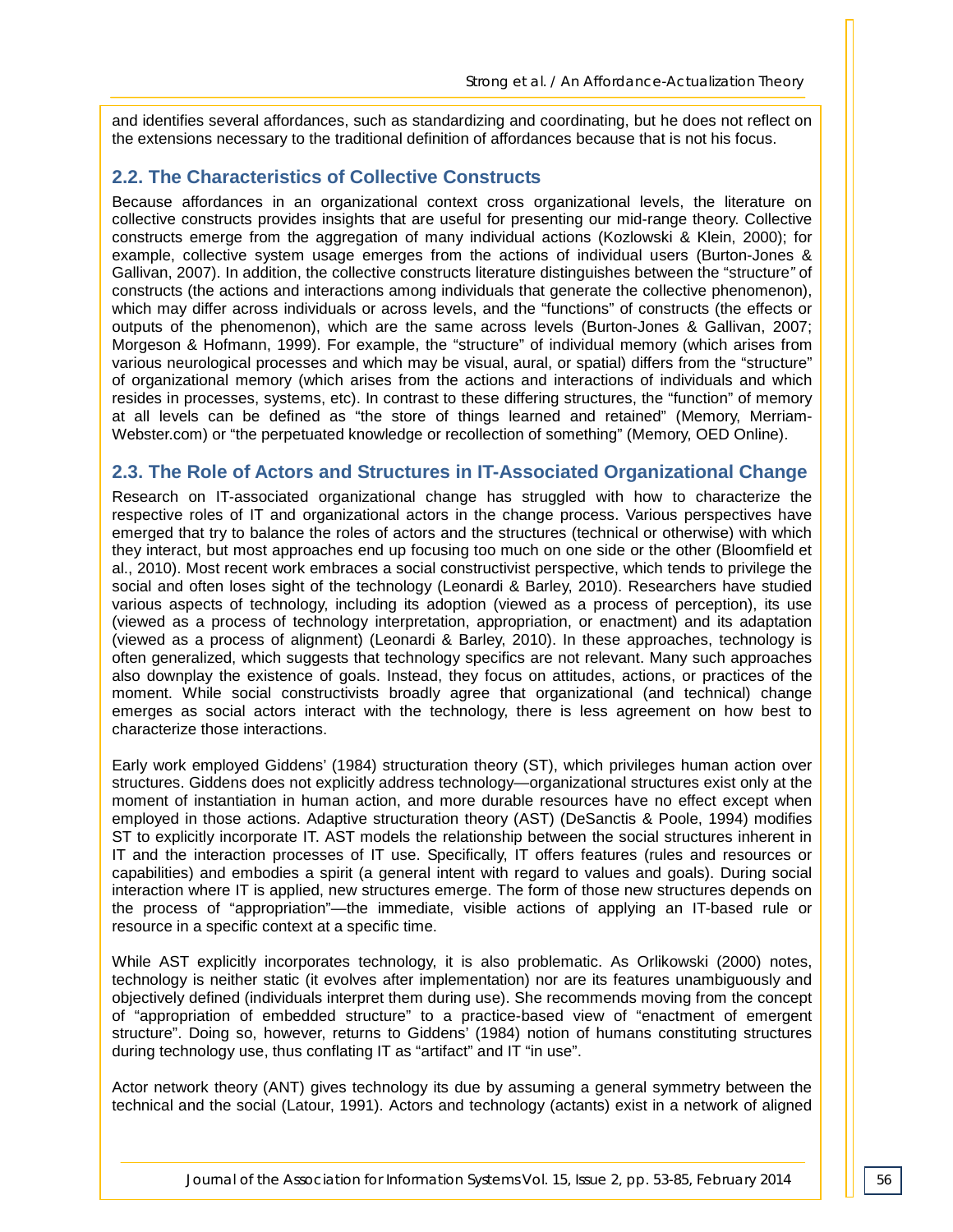interests, and are equally engaged in trying to enroll allies into the network by translating their interests so they will all be aligned. The literature has debated the extent to which symmetry between human actors and technology can be assumed (specifically because actors have intentionality, while objects do not) and has proposed various re-interpretations of ANT (McMaster & Wastell, 2005; Rose, Jones, & Truex, 2005).

Recently, the literature has turned to sociomateriality (Orlikowski, 2007; Orlikowski & Scott, 2008), building on the "mangle of practice" concept (Pickering, 1995); that is, on the constitutive entanglement of the social and the material. Orlikowski (2007, p. 1437 ) states that "there is no social that is not also material, and no material that is not also social". Objects and people exist only in relation to each other, have no inherent properties, and have only the form, attributes, and capabilities acquired through mutual interpenetration. As Law (2004, p. 83) states: "[Materials] do not exist in and of themselves". Sociomateriality explicitly includes IT, but also asserts that IT has no properties to study separately from its entanglement with developers/users.

Our challenge is to develop theory about change that acknowledges the impact of individual practices without losing the IT artifact itself and that simultaneously accommodates individual level actions and the effects of organizational structures on the change process. We argue that affordance theory, extended to address an organizational context, addresses these issues.

# **3. Method**

## **3.1. Grounded Theory**

We applied grounded theory (GT) methods, which are explicitly designed for generating both grand and mid-range theories based on interviews or observations of actions (Glaser, 1978; Glaser & Strauss, 1967; Locke, 2001; Urquhart, 2007). Using GT methods allowed us to focus on both the daily realities of organizations and the interpretations of those realities by participants (Suddaby, 2006) to uncover underlying social processes. Our use of GT methods in the course of a longitudinal case study of an EHR implementation enabled us to generate mid-range theory about how the combination of technology and organizational structures generates organizational change.

#### **3.2. Field Site and Data Collection**

Our field site was a multi-site group medical practice located in the northeastern US, with about 250 physicians and 1,500 other employees. It served 200,000 patients and had over one million patient visits per year. Each of its 25 clinic locations was responsible for its own performance and operated semi-independently, but a strong central administration provided policy guidelines and promoted communication and coordination across clinics. This group practice implemented a well-respected EHR package across its clinic sites in several phases. The phase we observed implemented computers in exam rooms, where providers enter data into a patient's electronic health record and generate orders for prescriptions and lab tests.

We collected data in three interview rounds. First, we conducted baseline interviews shortly before the EHR went live in the exam room. These interviews focused on what work (tasks) individuals performed in a typical day and their initial impressions of how the EHR would affect their work. Second, we conducted interviews about six weeks after the EHR was in the exam rooms. We asked interviewees about the EHR features they used, what they liked most and least about the EHR, and how the EHR changed the way they did their work. At this time, users were highly aware of how the EHR was changing how they worked. Finally, we conducted interviews one year after go-live, a point when users were likely to be proficient with the EHR. Two researchers were present at each interview. We recorded and transcribed all interviews.

For each round, we interviewed primary care physicians and the associated staff (a practice manager, nurse, medical assistant, and non-clinical support person); that is, five interviews for each participating physician. Physicians were selected jointly by the clinic and the researchers to cover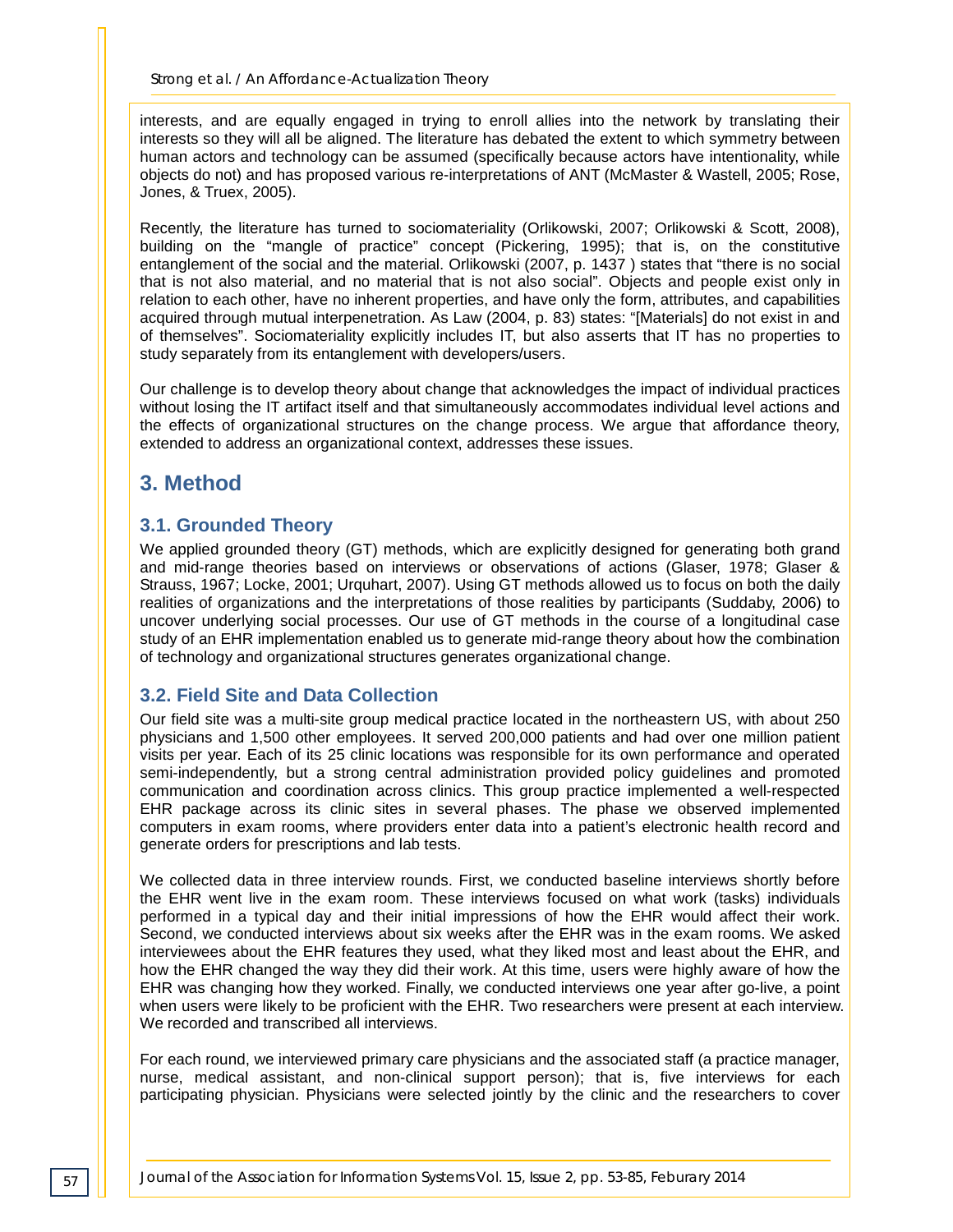large and small locations, established and newer physician practices, three primary care medical areas (internal medicine, family medicine, and pediatrics), and EHR supporters and doubters. For rounds one (R1) and two (R2), six physicians participated, each from a different practice site. For round three (R3), we expanded our data collection to include four additional physicians and their staff from four additional practice sites. We added these sites (at which individuals had begun to use the EHR in unexpected ways) in the course of "theoretical sampling" (Glaser & Strauss, 1967) to ensure that we explored the full spectrum of possibilities with respect to the emerging core categories (e.g., process changes). Interviewees received a small stipend for round three. With few exceptions, we interviewed the same individuals each round. Our findings are primarily from these 110 interviews (30 from R1, 30 from R2, and 50 from R3). We also interviewed the regional managers (four in R1, three in R3), attended training classes, observed pre-go-live dress rehearsals, and met several times with the CIO and IT members to discuss the implementation. We also met bi-monthly with two physicians who served as the project coordinators and provided information about the group practice.

#### **3.3. Data Analysis and Theory Building**

We conducted data analysis in accordance with grounded theory methods (Strauss & Corbin, 1998). Specifically, we coded interview transcripts as we collected data and used NVivo to support our coding and analysis. The research team met weekly to review emerging codes and ensure consistent coding. Two coders coded the early interviews. After establishing consistency, one researcher who was present at the interview coded each interview to ensure good understanding of what the interviewee was conveying. When the data revealed interesting themes, we wrote memos about them.

During open coding, we used codes the data suggested to identify broad themes (e.g., computer effects, information availability, standardization, and workload). When few new open codes emerged (i.e., when we reached saturation), we began axial coding to reveal dimensions of concepts and relationships among concepts for the major interesting themes that had emerged. For example, the key dimensions of the standardization theme included what was being standardized (data, tasks), who made standardization decisions (physicians, management), and what affected the extent of standardization achieved (system features enabling standardization, organizational goals). While we generally followed Strauss and Corbin's (1998) coding recommendations, we took heed of Glaser's concerns about the Straussian approach (Locke, 2001; Urquhart, 2007) and treated axial coding as a method through which to discover relationships in the data, rather than as a restrictive set of rules.

As axial coding progressed in each data collection round, we initiated selective coding to identify theoretical patterns by constantly comparing similarly coded passages across interviews. For example, we compared how interviewees talked about the EHR in terms of what they could now do (enablers or new opportunities) and what became harder to do (constraints). We also examined the literature to assess how the emerging concepts related to existing literature.

We did not go into the field with pre-existing theoretical concepts, but rather with a broad interest in understanding IT-associated organizational change due to EHRs. As we compared coded passages during selective coding, we noticed that different sites and providers used EHR features in different ways, and that use of particular features did not necessarily provide similar outcomes. We also began comparing our emerging concepts about individual journeys and goal-directed change to the ITassociated change literature. In particular, the concept of affordances seemed to fit how our interviewees talked about the EHR in terms of what it enabled or restricted them from doing, and the opportunities they had for working differently.

As we developed our theory, we began to investigate and label as affordances what our interviewees identified as the opportunities, enablers, and constraints provided through EHR use. For example, they talked about information availability and standardization opportunities. In comparing these empirical affordances to the affordance literature, we found commonalities, differences, and ways in which the emerging theory from our data extended the literature. Because the theory emerging from our data differed significantly from the literature, we continued with theory building from our data, which led to a revised affordance definition and three extensions to the concept of affordances. These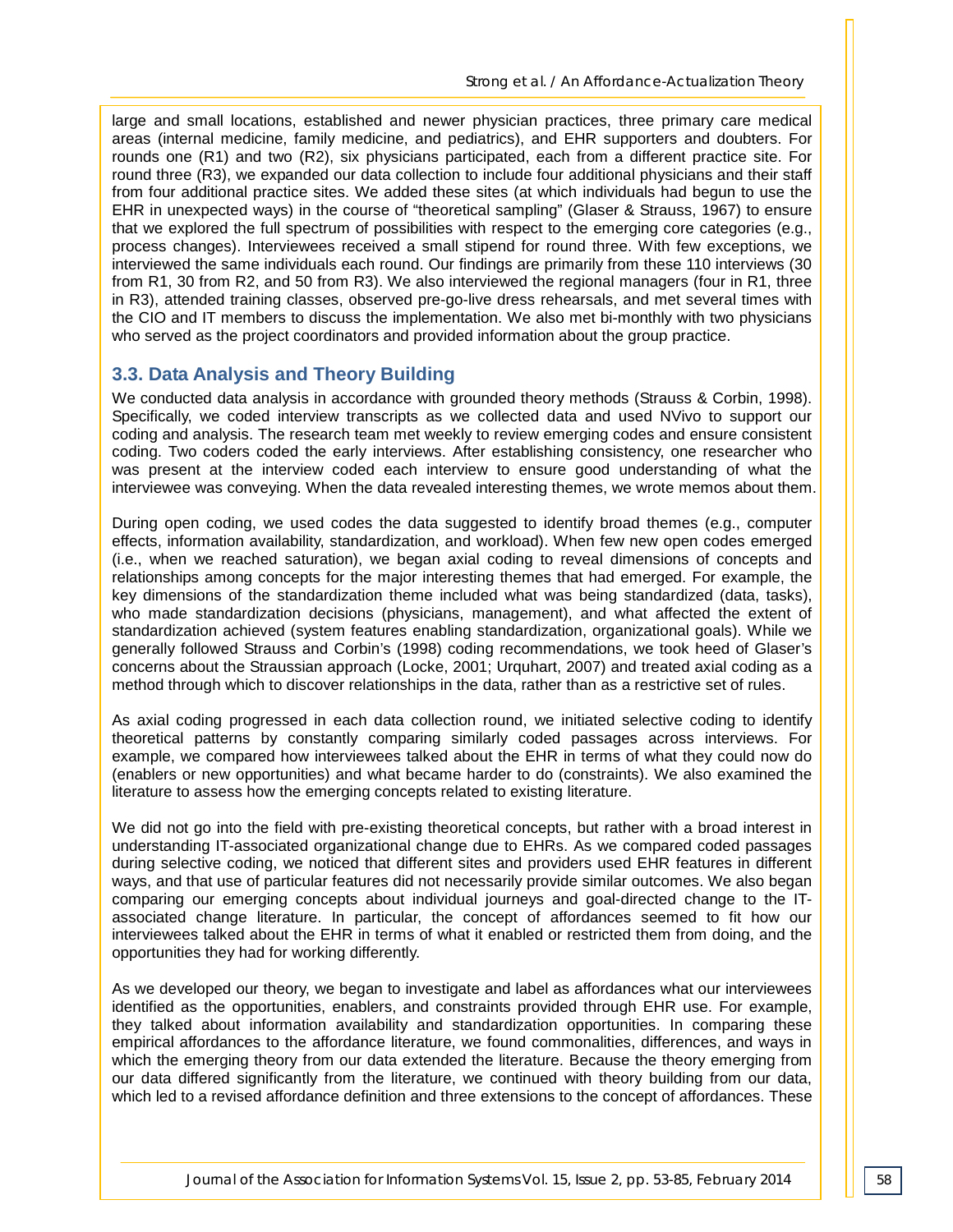results form a mid-range theory about organization-EHR affordances, which is reported in Section 5 and summarized in Table 1.

# **4. EHR Implementation and Use Case**

#### **4.1. Organizational Environment**

The case study organization had a strong centralized administrative and medical structure, which drove organizational goals and policies. The employees we interviewed described the organization as unique because it was a "one-stop" shop, where patients can see primary care and specialty physicians, have tests performed, and fill prescriptions. Physicians described the importance of the organization as being historically physician run and led:

*Well, I think it is one of the best multi-disciplinary medical groups around…* [W]*e communicate well so I think we are probably part of the cutting edge of medical groups around the country... I think it is a good place to practice.* (Physician, Site F, R[1](#page-8-0))<sup>1</sup>

Nurses, medical assistants (MAs), and staff appreciated the good working relationships in their sites, which they felt also distinguished them from other healthcare clinics. For example:

*We have a real tight closeness with all the workers. You can be on your dying bed and you don't want to call in sick because you know that it's going to affect the person that you work beside because the load is going to be doubled. So we have a real tight knit family*. (MA, Site J, R1)

At each clinic location, providers and staff were measured on efficiency, quality, and patient satisfaction. The organization actively balanced and realigned these metrics as it and the competition changed. For example, at the time of our study, the organization's emphasis on efficiency and clinical quality was shifting to also emphasize patient satisfaction through a more personal approach:

*We pride ourselves on efficiency. We are really efficient in what we do, but we don't have a lot of personal interactions with you. What I have tried to do a lot since I have been here is a lot of coaching and mentoring about how we can be personal*. (Regional manager, R1)

At all sites, physicians highlighted time pressure as a critical issue; nurses and practice managers were also stressed by the tradeoff between workload and satisfying patients. Disruptions (e.g., missing charts and late patients) were obstacles affecting productivity.

Changes in clinics were often driven by centralized policies. For example, just prior to the second phase rollout (electronic messaging functionality), the entire organization moved away from a primary nurse for each physician. For larger clinics in particular, this involved setting up call centers staffed by nurses who triaged patients, and creating nursing and MA groups that worked with several physicians rather than in one-to-one relationships. While central policies guided decision-making, each site maintained autonomy to adjust policies to fit their practice, which resulted in significant variation among sites in terms of staffing and work practices.

[The two clinics,] *they're two completely different models because of their size… Who does it and how it gets done, it can be completely different based on your mix, the competency of the staff, and the level of provider expectations of the staff. So there is a big difference*. (Practice manager, Site A, R3)

<span id="page-8-0"></span> <sup>1</sup> Each quote from our data is identified by the (1) role of the person speaking, labeled as regional manager, practice manager, physician, nurse, medical assistant (MA), or support staff (non-clinical support staff, usually patient check-in or check-out staff who also performed secretarial functions), (2) site at which they worked unless they were part of IT or the management team, labeled as Site A through Site J, and (3) the interview round labeled as R1, R2, or R3.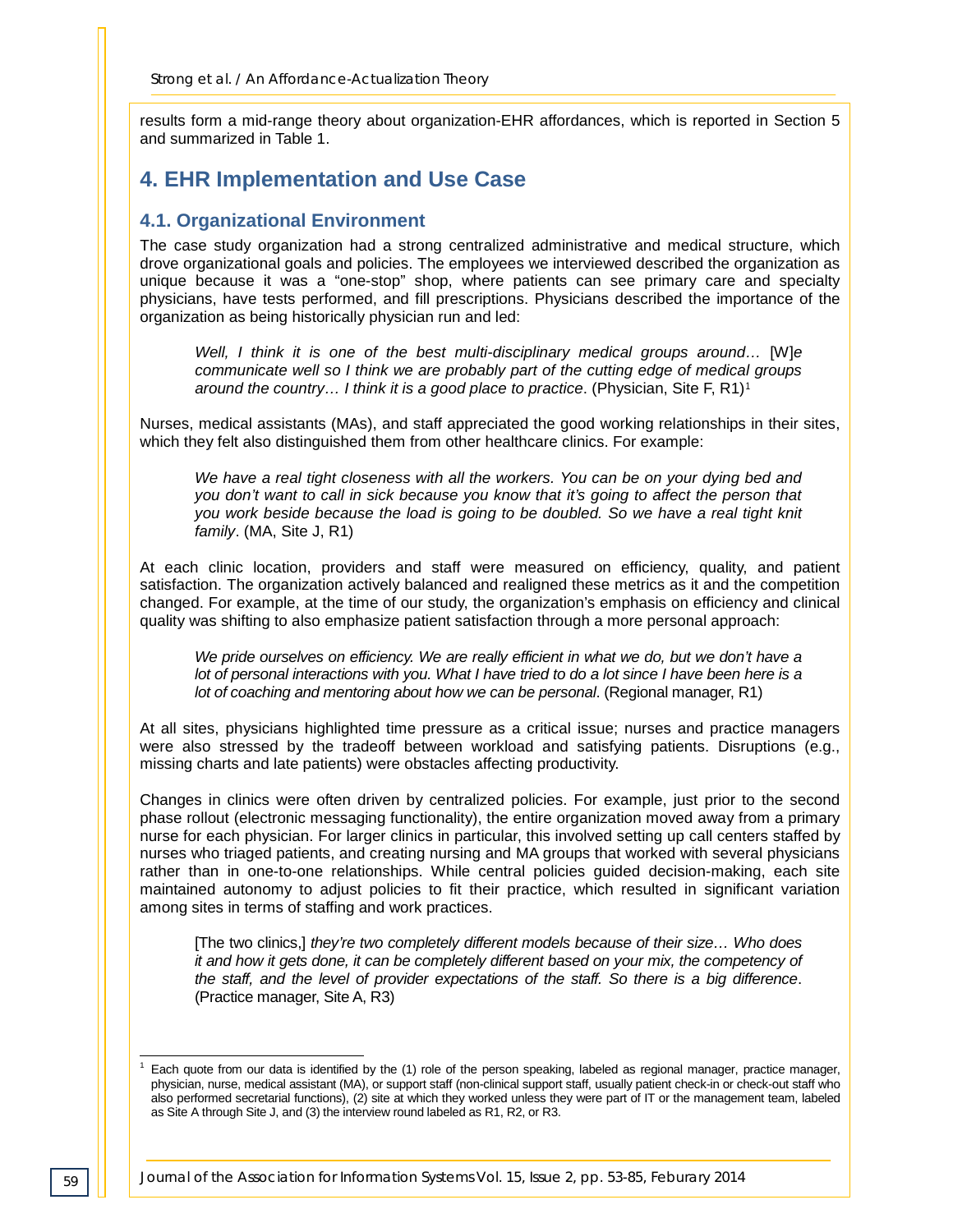#### **4.2. Decision to Implement the EHR, Phase 1, and Phase 2 Rollouts**

The case organization chose its EHR system using approximately 100 parameters it defined to evaluate "goodness of fit", the likelihood the vendor would stay in business, and pricing. Overall, its goals in implementing an EHR were, in order of priority, to improve clinical quality, reduce costs, improve patient satisfaction, and improve staff and physician productivity (from a meeting that included the CIO). The system was purchased in January 2005, and the practice management module went live in April 2006. EHR functionality was implemented in three phases starting in spring 2006. Phase 1 provided view-only access, followed quickly by Phase 2, the telephone messaging functionality. Phase 3 rollout, with physicians using the EHR in the exam room, began in March 2007. Phases 2 and 3 were each implemented site-by-site over six to nine months.

We conducted our first interviews approximately six months after Phase 2 was implemented. Overall, the implementation and management of Phase 2 was viewed positively.

*It is a really good product.* [Names deleted] *are doing a phenomenal job… They're so on top of everything … to make sure that we really learn the most of this system and really make it the best for everyone… Nothing's perfect. You still hear some people griping in meetings, and … they're all afraid of the next* [phase]. *But when I hear there are other companies that a year or two into it are still having major problems, one of the major differences was that we have a very structured support team and everything is kind of baby steps*. (Practice manager, Site J, R1)

While practices struggled initially with the messaging module (Phase 2), at the time of the interviews, interviewees across different roles generally liked the system:

*The first two phases were tough in the beginning…* [P]*hase one affected mostly the secretaries. Phase 2 was a lot tougher. It was the nurses that it affected the most. I really had a lot of* [distress] *with the nurses. I mean, people crying every day. I had people that didn't come in for a couple of days because they were so stressed out. It probably took a good three to four weeks before everyone calmed down. When they did it's worked well*. (Practice manager, Site A, R1)

*It's on the plus side. It has made very explicit what needs to be done, but probably the biggest single change is that when the messages come it's very clear on the screen that you have prescriptions to fill. You have patient calls to answer. You know exactly what you have to do and whether it has been accomplished*. (Physician, Site A, R1)

#### **4.3. Expectations and Preparation for Phase 3**

Going into Phase 3, the expectations of the physicians and staff were mostly favorable, based in part on their experience in Phase 2. Phase 3 was generally expected to affect physicians the most, but they saw considerable promise in the system:

[In] *theory I could see a patient this morning, send him over to ENT for a 3 o'clock visit and they'd have all the information. There's no way to do that on paper right now.* (Physician, Site G, R1)

*It's going to decrease our malpractice liability because if you accomplish the goals and you have these reminder registries, ticklers, so that you told that patient to get a mammogram. They didn't show up for it. We know about it… And then, also the pharmacy interactions, medication duplications, medication errors, things like that, it's going to be a very positive thing for the organization*. (Physician, Site A, R1)

Other care providers also viewed the system as creating new opportunities, particularly in terms of process changes and interactions: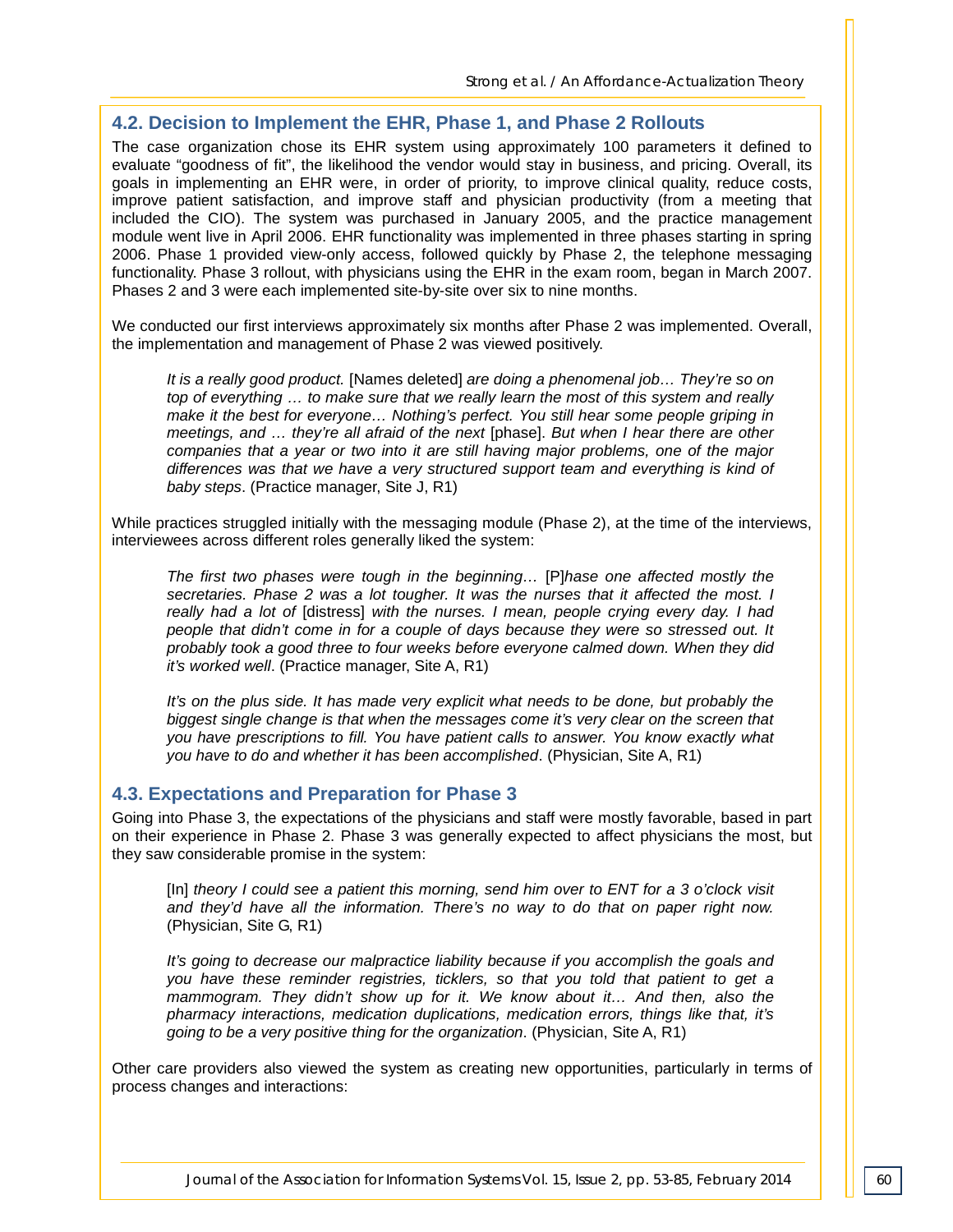*The other big change is going to be process improvements to make the doctors' life easier and better and to continue with efficiencies with the rest of the staff. The staff that is now doing chart prep aren't going to need to do chart prep any more...so what we need to find are things that they can be doing to offload the doctors and many of those things will be process things*. (Practice manager, Site C, R1)

*We're all going to work together because we'll be routing a lot of things to each other.* So I'm pretty sure the doctor's going to be doing more, and the nurses, but I think we'll *be working together because if I have a question to the doctor regarding that script and I'll route that over to the doctor, and then the doctor will either send it back to me or to the nurse*. (MA, Site F, R1)

Physicians did have concerns about patient interaction and data entry. Not surprisingly, their concerns were based in part on their own familiarity with a computer.

*What I fear is that it's going to tie me up more by looking at that screen and not necessarily doing things that somebody else would do and do better than I do*. (Physician, Site C, R1)

*The downside is going to be data entry. Unless you are very fast with typing, or unless there is some very creative drop downs, then there's going to be a problem*. (Physician, Site A, R1)

A week prior to Phase 3 go-live at each site, physicians, nurses, MAs, and staff were sent to training classes, that were customized by job role. The night before go-live at a site, a dress rehearsal was held to demonstrate coordination between roles as patients moved from being roomed by the MA, seen by a provider, and checking out. Trainers were on-site for 1-2 weeks after go-live, when physicians saw half as many patients as normal.

#### **4.4. Post Go-Live Experience**

Our second set of interviews (about six weeks after Phase 3 go-live) found common benefits and concerns across roles and sites, but also significant differences in users' experiences.

#### *4.4.1. Common Benefits and Concerns*

Across sites and roles, the most significant benefit was the availability of information, and the opportunities that having the information enabled. Better-quality information in some cases also reduced disruptions, particularly in communications between individuals.

*I can do things on a daily basis that I could only do once a month before, which makes my job easier. Those reports that I had to do at the end of the month, I can really keep an eye on them all the time now because everything is right online*. (Practice manager, Site B, R2)

*Not a question anymore about what the doctor wants because* [s/he] *has to put it in the system*. (Support staff, Site C, R2)

Interviewees also described several common struggles with using the system. From a physician perspective, loss of productivity and an increase in documentation tasks were critical.

*I don't see that the system will enhance productivity for a year. The only way I could stay productive is to spend more time here. So that's what I'll have to do for a while*. (Physician, Site G, R2)

*I feel that we're spending an awful lot of time looking at that computer, setting up dates of return and labs and things, and I'm not doing the patient care*. (Physician, Site C, R2)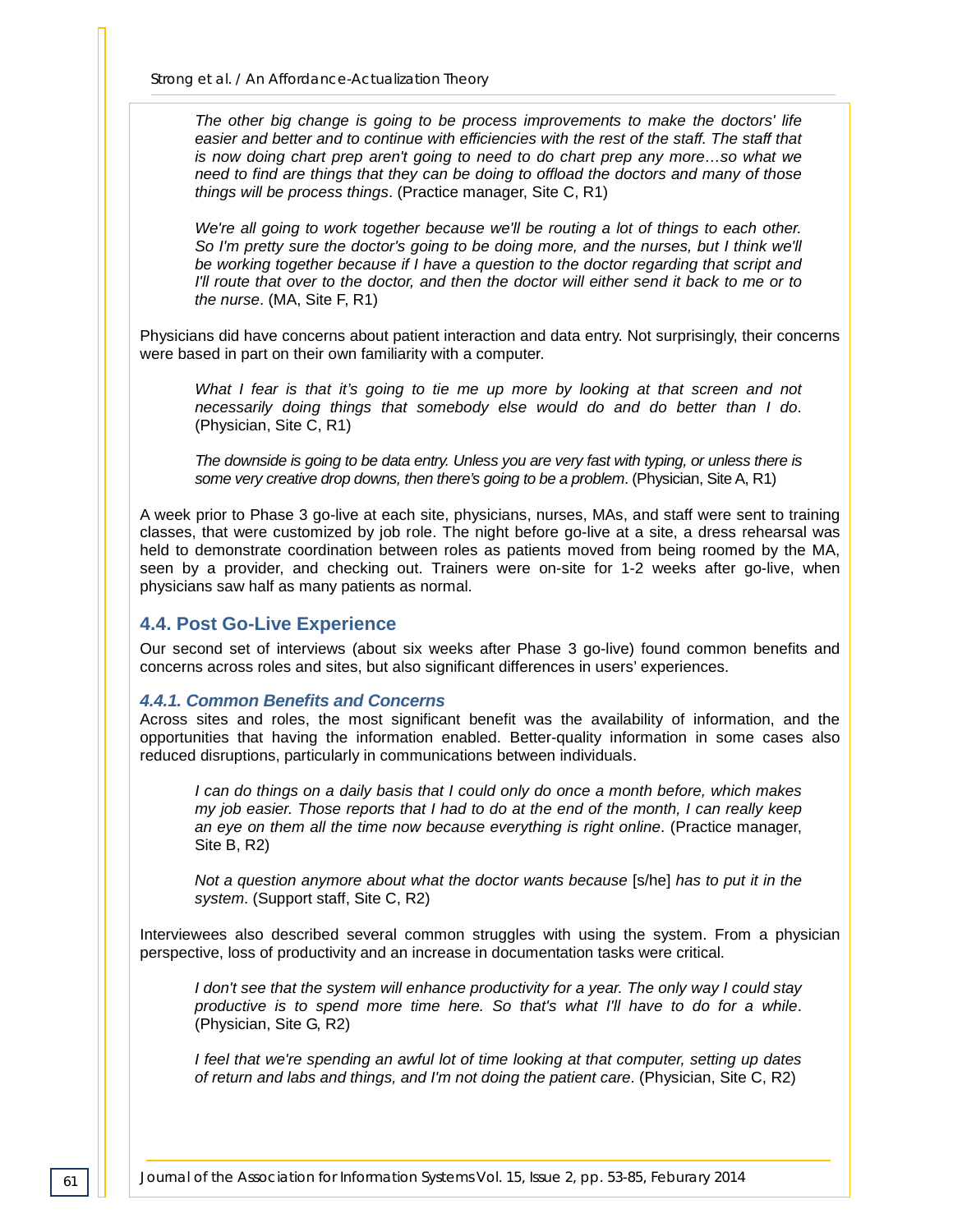Contributing to this issue, aspects of the system were still unfamiliar or difficult to use, which affected both physicians and nurses:

*Just the non-user friendly… I just wish it could be a little simpler so we could understand it and do it without having to refer to a paper four or five times, for each injection we give*. (Nurse, Site A, R2)

*Absolutely the worst thing about it is the order entry. The order entry is not intuitive. Something as simple as an ANA anti-nuclear antibody is not in the dictionary… You have to sit down and think, what might the programmer have thought about? How might they have labeled this?* (Physician, Site A, R2)

While the organization spent considerable time and effort to ensure at least two years of history was automatically included in each patient record (so the electronic record would not begin "blank"), the history required some effort to correct:

*The hope was that we could review charts and put data in* [the EHR] *when we saw patients. That's not possible with a busy schedule… I'm trying to clean up medication lists, first time around. The second time around I'm going to try and do problem lists and past medical history. But even with that goal I'm not going to be able to keep up*. (Physician, Site G, R2)

Physicians also found the system easier to use for patients with single, well-defined problems, but struggled to use it when patients presented more complex issues.

*Most of my patients are old and multi-problem. So,* [templates] *don't work very well… If there's a weakness in the system, that's it. It's very well adapted to the relatively healthy 45 year old with one or two issues. It is not well adapted to the elderly patients with multiple issues*. (Physician, Site A, R2)

#### *4.4.2. Individual Differences*

The level of use and issues encountered varied significantly across individuals. For example, while some physicians at least partially typed their notes, others continued to dictate.

*I have always loathed dictating. I got to get rid of that? I was very happy.* (Physician, Site A, R2)

*I've cut my dictations in half so I'm not going back and reviewing and signing dictations, so that helps*. (Physician, Site G, R2)

*I think most physicians including myself still do an awful lot of dictation because … I haven't established a flow as of yet. So it's still uncomfortable.* (Physician, Site C, R2)

The various reasons given for individual differences included individual goals (e.g., a desire to no longer dictate), continuing discomfort with using the system, and typing experience.

Significant variation existed in the extent to which physicians and nurses used templates and shortcut phrases, which were EHR features. IT staff developed templates for physicians, providers, and staff. Physicians also had permission to develop their own templates. The templates developed before golive primarily provided shortcuts for physicians to enter data, place orders, or produce visit notes (i.e., they were efficiency tools). Nurses had templates and shortcut phrases to support phone triage, and had the option to use them or not and to request modifications. Reasons for not using these productivity tools varied, including difficulties with standardized templates that did not fit all patients, a loss of professionalism, and time.

*Everybody is an individual. I have 10 providers in internal medicine. They think differently from one another. To say that you can go in and you can do a* [shortcut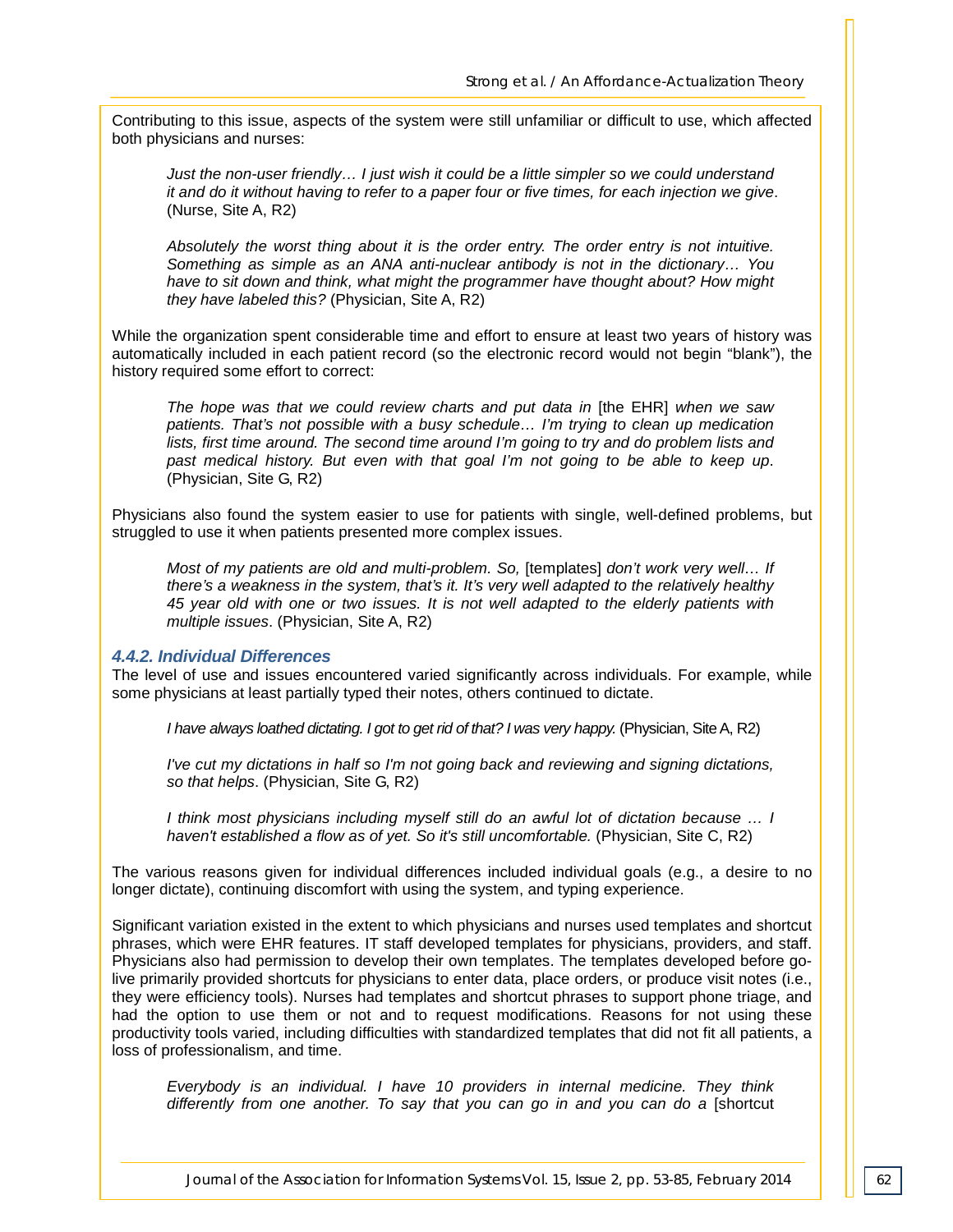phrase] *this and a* [shortcut phrase] *that, they feel like the documentation they're doing…is very canned… Some of them feel like that is not how you practice medicine.* (Practice manager, Site A, R2)

*When am I going to have time to set up filters and do all that kind of stuff? I don't have time to set all that stuff up because there I am supposed to be seeing patients*. (Physician, Site B, R2)

Interviewees also discussed experience and practice style to explain individual differences.

*I have one doc, two, that are relatively new. Their transition and acceptance is much higher because they're not unlearning old systems or relearning old processes and ways of doing things that they've done for 20 years plus. So they took to the new system much quicker*. (Practice manager, Site J, R2)

*People that are very, very organized and somewhat anal retentive, this has really thrown a wrench in their gears, because they had a whole system of how they did things.* They're not adjusting as well. People that have been disorganized in the past, it *somewhat organized them*. (Practice manager, Site A, R2)

#### **4.5. System Use After One Year**

Our third set of interviews occurred after the EHR had been in use at a site for at least one year. There was a sense that the organization would no longer operate "the old way", and there had been positive impact on both quality of care and patient satisfaction.

*It's unquestionably improved quality of care. I would be very unambiguous about that. Because the information about the patient and the process of care for the patient is available, legible, retrievable, sharable. …Being able to see what was done, what tests*  were done, what results were there, what drugs were prescribed, were they picked up, *laboratory results and things like that* [improved care]. (Physician, Site A, R3)

*Patient acceptance of it is great. They love being able to look at their information right there in the room. It's like a third person in the room. They like being able to see all their data.* (Physician, Site F, R3)

In addition, nurses, MAs, and secretaries expressed great satisfaction in the system:

*It's wonderful because everything I need is right there. I don't have to leave* [the] *exam room. I don't have to go call for charts. I can find what I'm looking for from appointments to when their last EKG was six years ago. So it is such a huge, huge difference.* (Nurse, Site C, R3)

*Now with all the letters and everything done through the computer, it's a lot easier that way. I like everything about it*. (MA, Site J, R3)

#### *4.5.1. Ongoing Implementation Issues*

Many concerns initially raised about the system had been resolved one year after implementation. For example, while some medical records still needed updating, it was not the constant effort encountered just after implementation. Similarly, while physicians and staff noted they needed occasional help navigating the system, most expressed comfort with its organization in supporting their work, but some exceptions existed.

*Sometimes I get stuck, and I'm so frustrated, I want to order something and it won't let me order, or am I not putting the right diagnosis…so I'm five minutes like going back and forth…* (Physician, Site J, R3)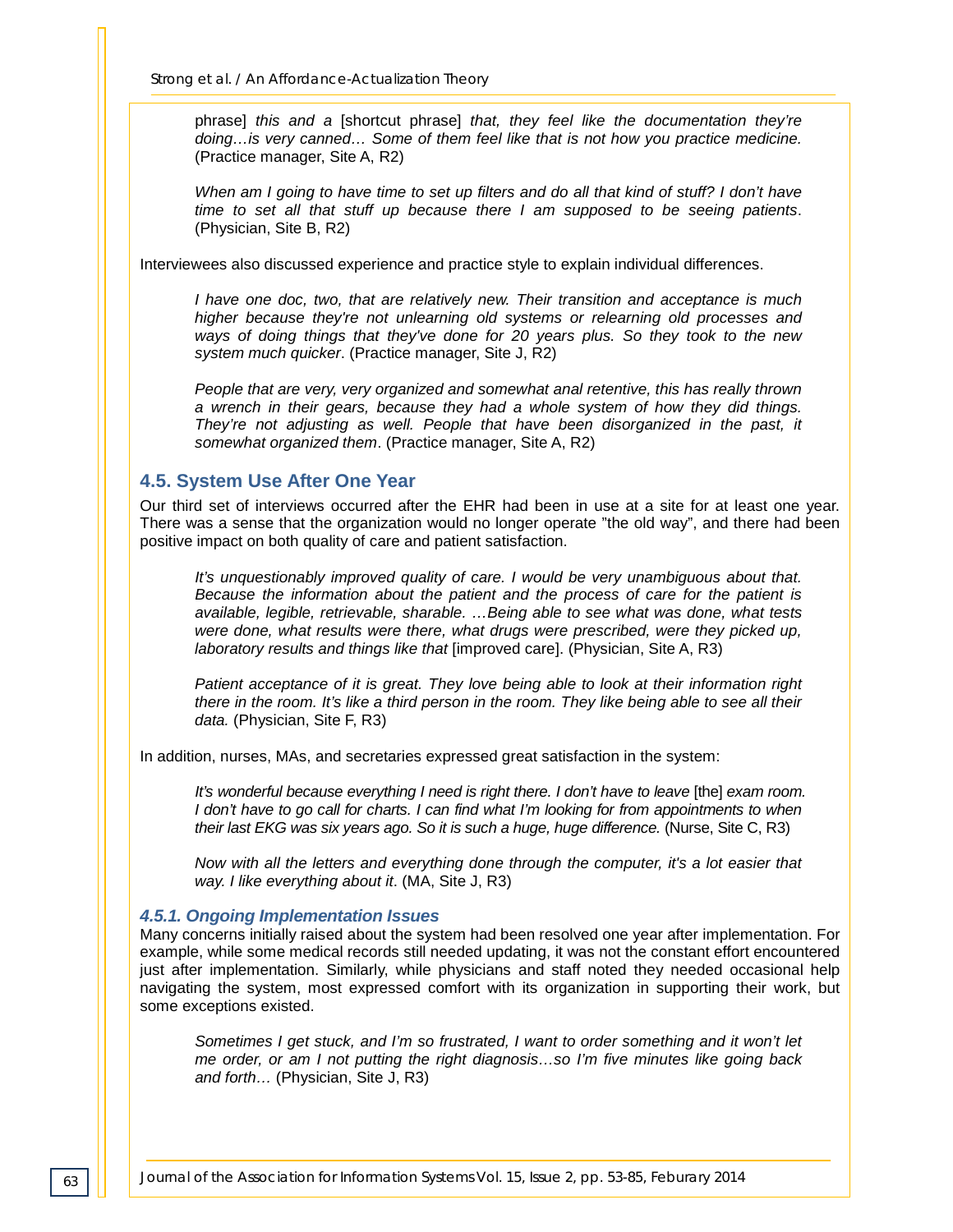*We're trained to think with certain language and terminology, and sometimes you're forced out of that, and it takes 30 to 45 seconds to realize I better not use my medical terms, I should go back to plain everyday English, to find what I'm looking for to enter a term or a problem. So that's a little frustrating for us, and doesn't sound like a lot but it is.* (Physician, Site D, R3)

One issue that arose was developing workflows around how best to communicate between care providers. After EHR implementation, care providers communicated frequently through messaging, rather than in person. While this was often a benefit (e,.g., because nurses were not constantly interrupted trying to track down physicians), it sometimes required additional work or raised concerns about the timeliness of responses.

*I don't think staff realizes I'm not constantly sitting on my computer and reading my messages. If I'm doing a physical for half an hour, and then I come out and I see that the patient is in* [the] *other room, I'm just walking in there to see the patient. So it could be 45 minutes, and this message could say, patient's going to be there for the next 15 minutes, or if she doesn't get a call she's going to ER. Before my nurse would walk over to me… Now there's a little red, little message in my inbox somewhere... So how often am I supposed to go back to my office and look at my messages?* (Physician, Site J, R3)

Practice managers worked with staff to resolve such issues, in part by recognizing and adapting to physician flow. For example, some physicians might have specific times when they answered messages while others checked messages between each patient. They also emphasized that face-toface communication had not been replaced.

*It's definitely made communication a lot better between staff. I don't want to take away the one-on-one communication either. And I do emphasize that with the staff, you know, just because we are electronic doesn't mean you can't talk to somebody. When I first started doing training classes and going out live into the sites, I think people were so afraid to talk to each other.* [LAUGHTER] *It was just so comical because it would be, I've got to put that in the computer. If you have a question you can still verbally walk up to a provider and ask them. It was just kind of a funny balance in the beginning. But I think everybody definitely does well with it now.* (Practice manager, Site H, R3)

The most critical issue remained managing physician workload effects, which received significant organizational attention. Workload increased because typing was typically slower than dictating notes and because computers in the exam room generated additional physician tasks. Recognizing that physicians could not, and would not, continue to work an extra hour or more each day on top of their already long days, management convened a physician workload task force. Individually, physicians also developed various ways of adjusting to the EHR.

The task force examined whether some physician tasks could be performed (legally and to the same level of quality) by someone else. Features in the EHR could often support shifting tasks to nurses (for telephone encounters) or to MAs (for office visits) because information visibility made it possible for the physician to ensure proper care had been provided:

*Unfortunately, the doctors feel like they're now doing the ordering that used to be done by* [support staff]. *But what we've tried to do is put processes in place where we're taking other clerical things off their plate, like opening and sorting their mail, taking care of prescriptions,* [and so on]. (Practice manager, Site J, R3)

One nurse described an innovation in her practice to ease physician workload.

*Each doctor has their own way of treating patients. So usually what I'll do is whatever the doctor routinely orders for phone treatment I have my [shortcut] for it… I taught a few other nurses about it. I said when you get the chance, you do these because I'm*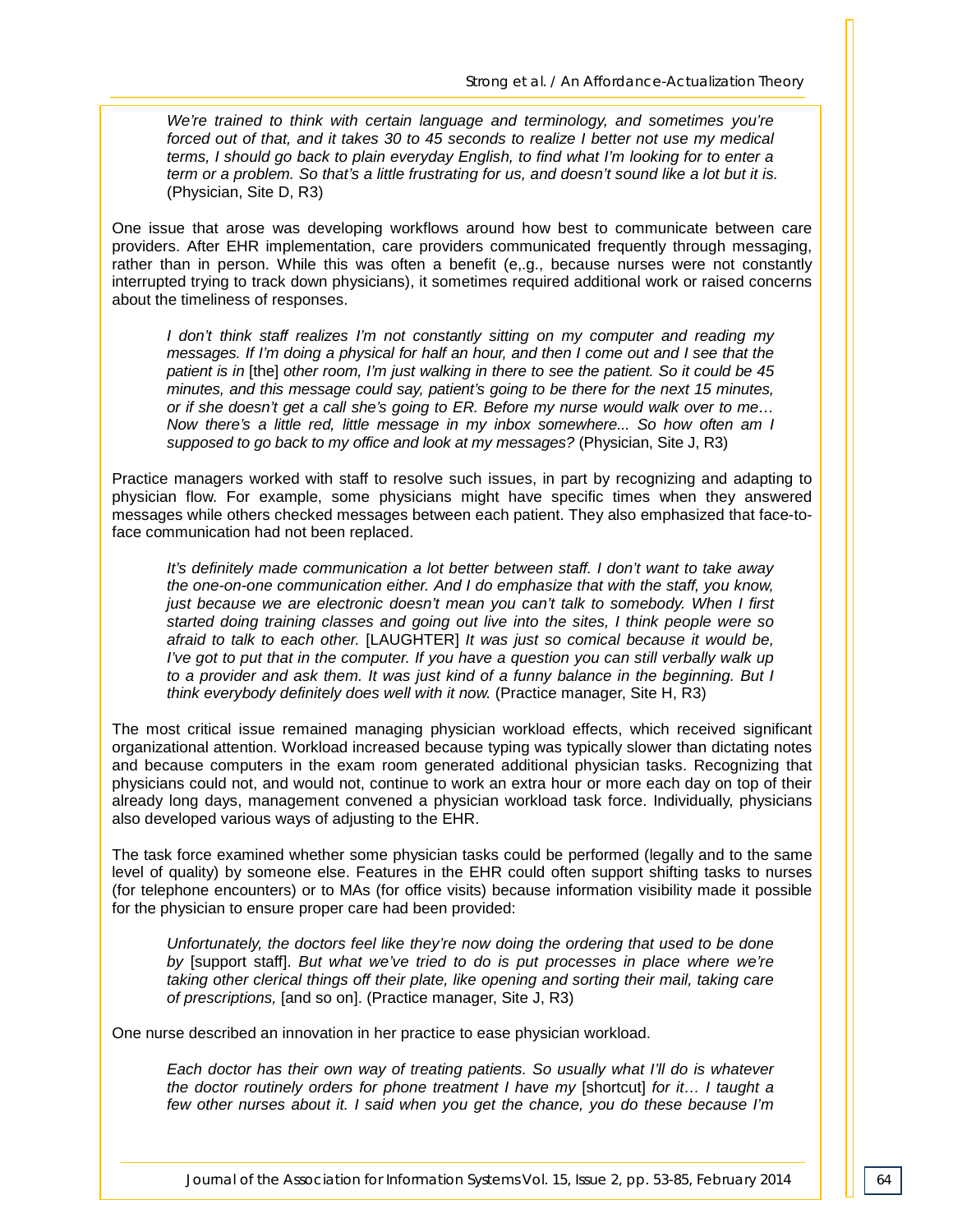*telling you, they're a life saver when you're doing patient education particular to one physician's desires… We* [have templates] *already for general easy things like conjunctivitis and respiratory, upper respiratory. So this way everything is set into the computer so the doctor can just sign it off.* (Nurse, Site D, R3)

To ease data entry, management tried assigning an MA as a scribe to physicians having typing difficulties. While it was ultimately decided that scribes were not a good general solution, scribes did work well for a few physicians, who continued to use them when interacting with the EHR. Management also encouraged the use of templates and shortcut phrases tailored to individual physicians to reduce the typing required. As a result, tools were gradually developed to support the more common issues physicians encountered, particularly when physicians developed templates that they shared with others.

*I see a lot of chronic disease, so I have actually learned how to bend the system to that type of patient. So for example, if you come to see me and it's just a simple high blood pressure.., .I now have my notes that I have formatted for that visit, so there's a few questions I have to answer, a few things I have to change. So that makes things very, very easy*. (Physician, Site D, R3)

Individual differences in the use of templates, however, were still significant.

*They don't tell you that in the beginning. I'm here for the back pain, so you put* [in] *back pain, you open the* [template] *for back pain, and you do the back pain thing. And then*  [they] *say, and what about my rash? And remember my heartburn, and you know my migraines are really not getting that better anymore…so then you have like 20*  [templates] *and although you can open only one* [template] *at a time… So it takes you longer. And I don't like the progress note still, because the progress note for the back pain will take me a much longer time because they have to have all the categories of back pain…so I'm better off dictating, so I'm still dictating.* (Physician, Site J, R3)

Greater use of templates also resulted in an unintended consequence, where notes seemed canned and not as informative as dictated notes.

*If they use the* [templates]*, it is very difficult to go through those. Because they are using a* [template] *for each thing and so it is hard to necessarily pick apart things if they've used umpteen* [templates]. *If somebody is dictating, I think it's much easier to figure out what they're doing. If they're using the language of* [templates], *sometimes it makes no sense…because they're doing* [a] *paper cutter type of thing, and you're saying, did they punch that in because it was just one of the things to punch in or was that important for them... It varies from individual to individual as to how they do it. (Physician, Site C, R3)* 

Notes were particularly problematic for complex patients who required several templates. These patients took up extra time for most physicians and resulted in less-succinct notes. Management searched for a solution and purchased software that converts voice to text. Physicians could still dictate notes. The software converted them to a text form rather than sending them to a medical transcription service. Both managers and many physicians found this to be an acceptable solution.

#### *4.5.2. Continuous Improvement*

The organization sought to develop new policies and programs supported or enabled by EHR capabilities. For example, many practice managers worked on standardizing interactions among team members, and found the EHR helpful in supporting that effort.

*As the MA puts in* [data for a patient with a cough], *there's certain things that they have to* [do] *to make sure that it's either the pulse ox or the inhaler to make sure that their peak flow is good. All those same things are standardized… So that piece, I think, is better.* (Practice manager, Site E, R3)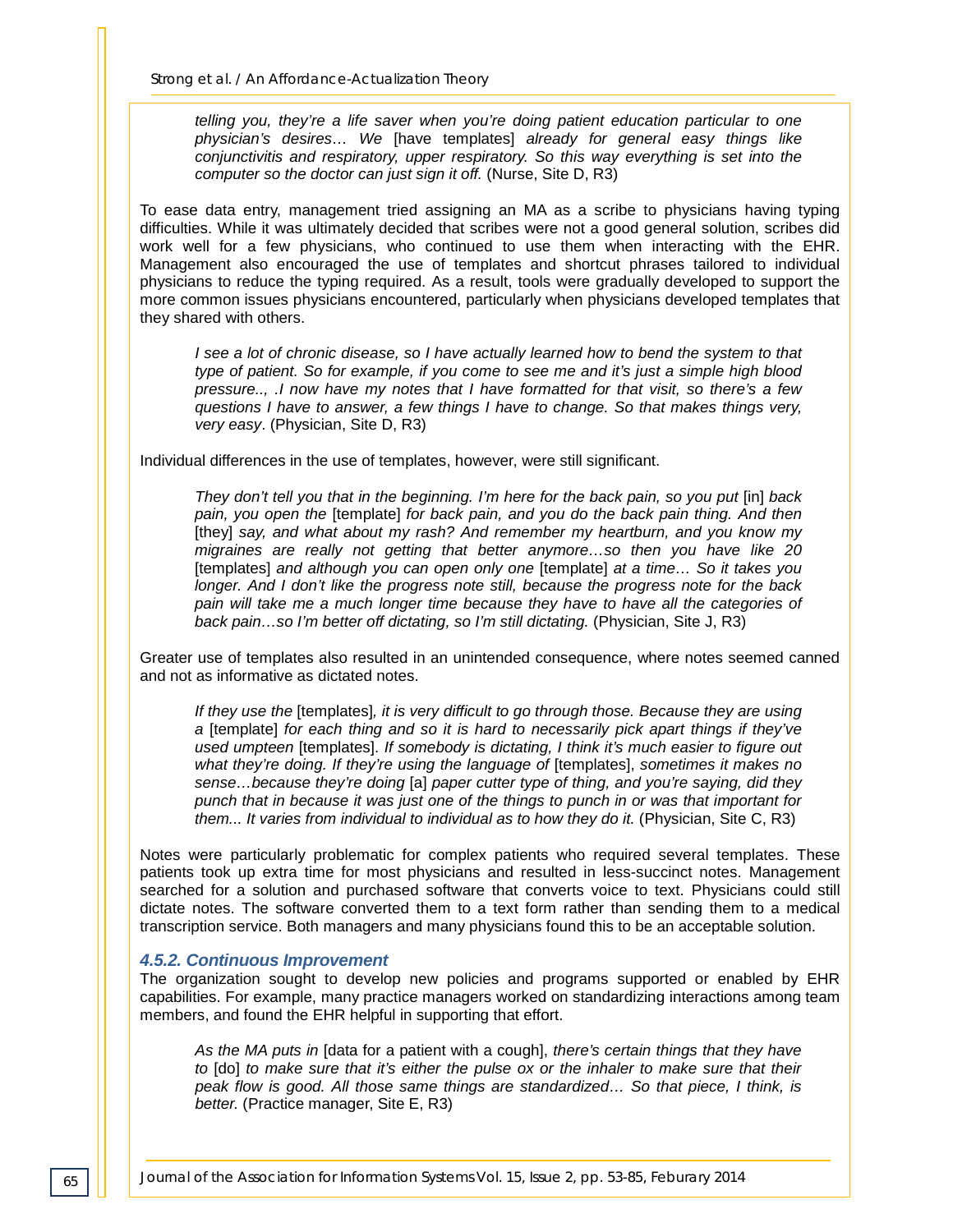*We were trying to get more standardized so that when a provider sees a note they know, OK, no matter who wrote it, it's in the same type of format and that's where a lot of the staff members were free texting.* (Practice manager, Site H, R3)

New workflows were also implemented, with a particular emphasis on the interaction between the MAs who roomed the patients and the physicians. Innovative ideas that were generated and implemented were conveyed through emails and webinars.

*Lately, we've been doing more background. It's a brand-new process. We didn't before have to look at previous Pap smears or previous biopsies or the history, and now we do.* (MA, Site A, R3)

*Each month something else comes out and we are able to do something more. It's getting easier I should say*. (Support staff, Site I, R3)

Sites and individuals also came up with ideas for new processes to address issues they found problematic. For example, the implementation of the EHR allowed clinics to maintain worklists for noshows, referrals, and outstanding orders. Working from generated reports, staff worked through these lists to ensure the tasks on them had been completed. Staff often viewed this as cumbersome and contributed ideas about how to streamline the process.

You have to go in and look at the report and then go back and see if it was done, if *somebody just forgot to remove the order or what the circumstances are that that is still in the computer. And some of it is a good way to make sure that people don't fall through the cracks, but the opposite side of that is that…we have to go in and make sure that people's labs have been done. And if they haven't, we have to update it, go to the doctor, send out letters. There's a big process there that's extremely timeconsuming that I feel, if they instituted a letter that went out, if that patient didn't show up within an X amount of days the computer knew enough to say, OK, Mrs. Smith didn't come in for her thyroid test, let's send her a letter and let's let the doctor know that we did it, rather than have one person spend the whole day doing this. I think that would be a good process.* (Support staff, Site J, R3)

Partly as a result of such innovations enabled by the EHR, a year after implementation, each site's use of the system to support its work varied somewhat. These variations in use affected organizational structures such as staffing. For example, one site experimented with a model that brought back a form of primary nursing, while seeking to maintain the flexibility of pooling MA and nursing resources.

*We have more MAs because the physicians felt they needed* [them]*. The MAs do a lot of work. They* [physicians] *felt that they needed to be more consistent. If I have this certain physician, I'm going to know exactly what they want, how they want things done,…working with a specific physician is good. So now we know all the other physicians, but we only have to do ours on a consistent basis.* (MA, Site J, R3)

Best practices were shared between sites through organization-wide meetings involving practice managers and physicians, but there was some sense that it might be beneficial to the organization as a whole to more actively manage site variations.

# **5. Extending the Concept of Affordances**

Once our analysis revealed affordances as a core theme, we categorized what our respondents said into associated concepts, and created a table to summarize the results (see Table 1). As we constructed this table and compared our results to the literature, we encountered three theoretical problems; namely, that the affordance literature has not developed theory for (1) the process of actualizing an affordance's potential, (2) affordances in an organizational context, and (3) affordances that arise in the form of a bundle of interrelated affordances. The implementation we observed suggested how the concept of affordances could be extended to address these theoretical gaps and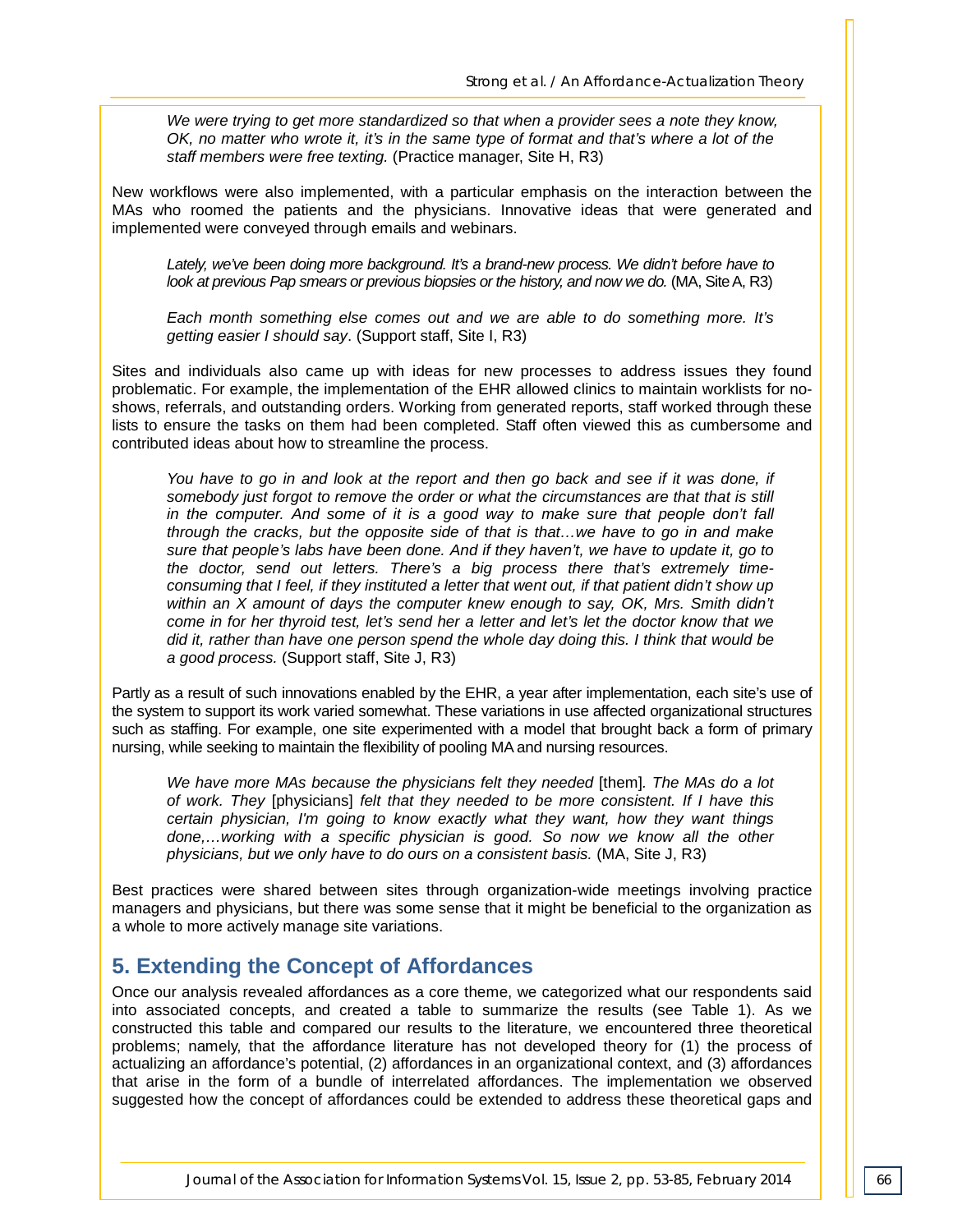so provide the foundation for our mid-range theory about how implementing an EHR in a healthcare organization leads to organizational change.

In Section 5.1, we present the affordances we observed and define key terms. Then, in Sections 5.2 to 5.4, we present our three extensions to the theory of affordances. In each of these three sections, we first discuss the theoretical problem we encountered with evidence from our data, and then present the theory we developed from our data. Together, Table 1 and the theory of affordances with our extensions form our mid-range organization-EHR theory of EHR-associated organizational change in a healthcare organization.

#### **5.1. Observed Organizational Affordances and Related Definitions**

We identified eight affordances (see Table 1) arising from the relation between the EHR and the healthcare organization, which captured most of what our respondents told us. These eight affordances are central to analyzing how the use of an EHR results in organizational change. Each affordance is named as a gerund associated with the actions that would be taken to actualize that affordance:

- 1) Capturing and archiving digital data about patients
- 2) Accessing and using patient information anytime from anywhere
- 3) Coordinating patient care across sites, facilities, and providers
- 4) Standardizing data, processes, and roles
- 5) Monitoring organizational operations
- 6) Substituting healthcare professionals for each other
- 7) Incorporating rich information into clinical decision making, and
- 8) Shifting work across roles.

The five columns in Table 1 are the affordance-related categories that axial coding identified in our data. Columns 1 and 2, which follow directly from Markus and Silver's (2008) affordance definition, specify the features of the technical object (in our case the EHR) and the characteristics of the actors who might engage with that object. The relation between these elements gives rise to the affordance (shown in the gray shaded row) as a potential for actions by these actors. As with existing affordance definitions, the potential actors are goal oriented (see goals in column 5), but we extend existing definitions because these actors are embedded in an organizational context (also in column 5) that affects their goals and their actions. The goals reported in our data and in Table 1 are those of our respondents' professional roles and their organization. While they certainly have and strive to achieve individual goals, individual level affordances are not the primary focus of our study. When individuals talked about the effects of the EHR, they mentioned organizational goals, but focused on moreimmediate outcomes (column 3). These outcomes were evident in the data in all rounds, including round 1 before the EHR was implemented. Column 4 lists the specific actions individuals take to actualize the affordance.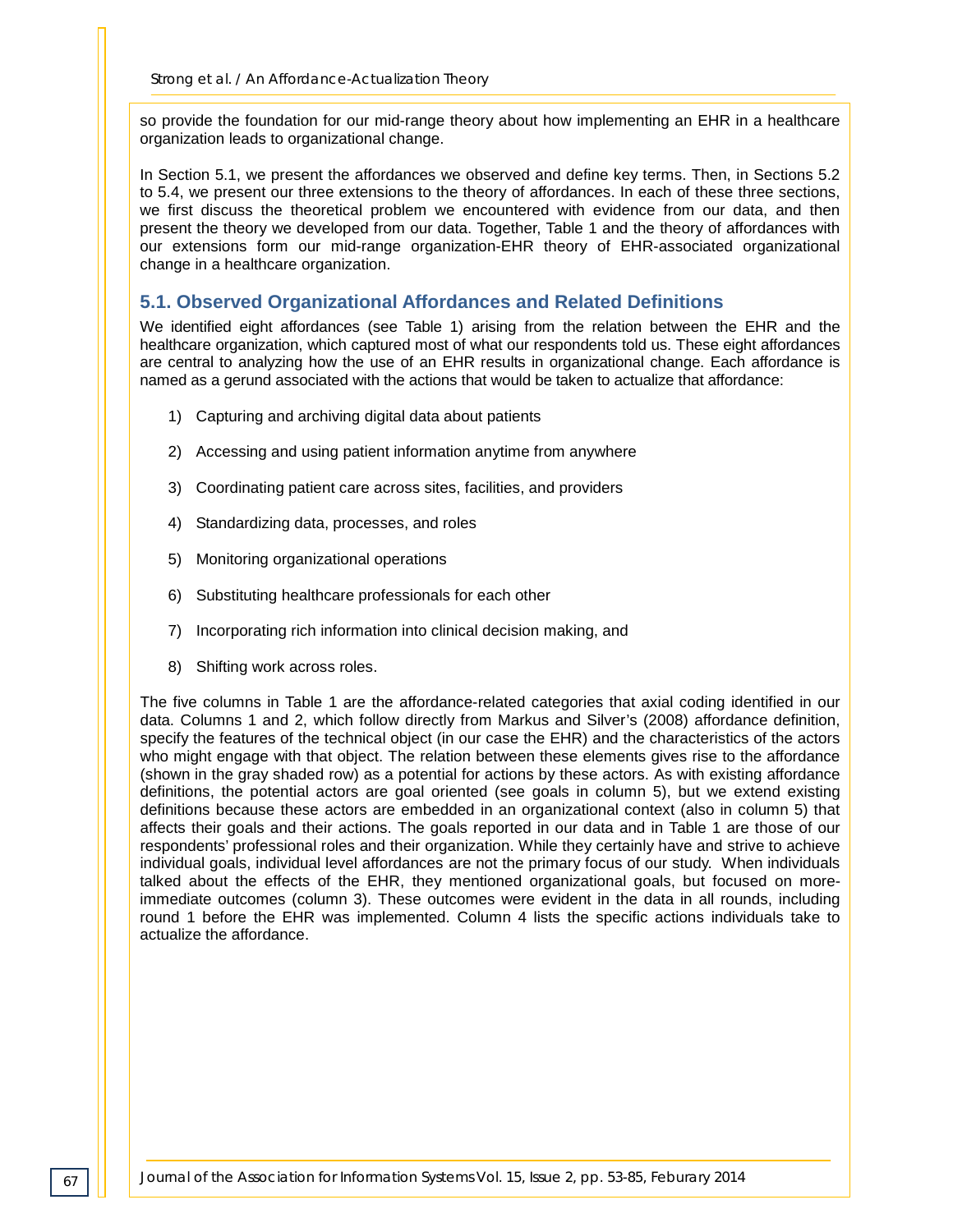| <b>Table 1. Organization-EHR Affordances</b>                                                                                        |                                                                                                                                                                                      |                                                                                                                                                                                                                                                                     |                                                                                                                                                                                          |                                                                                                                                                                                                                                                                                              |  |  |  |
|-------------------------------------------------------------------------------------------------------------------------------------|--------------------------------------------------------------------------------------------------------------------------------------------------------------------------------------|---------------------------------------------------------------------------------------------------------------------------------------------------------------------------------------------------------------------------------------------------------------------|------------------------------------------------------------------------------------------------------------------------------------------------------------------------------------------|----------------------------------------------------------------------------------------------------------------------------------------------------------------------------------------------------------------------------------------------------------------------------------------------|--|--|--|
| Elements giving rise to an affordance:                                                                                              |                                                                                                                                                                                      | 3. Example immediate                                                                                                                                                                                                                                                | 4. Goal-directed                                                                                                                                                                         |                                                                                                                                                                                                                                                                                              |  |  |  |
| 1. EHR features                                                                                                                     | 2. Characteristics<br>of actors                                                                                                                                                      | concrete outcome<br>from our data                                                                                                                                                                                                                                   | actions needed to<br>actualize an<br>affordance                                                                                                                                          | 5. Applicable goals and<br>organizational context                                                                                                                                                                                                                                            |  |  |  |
| Affordance 1. Capturing and archiving digital data about patients                                                                   |                                                                                                                                                                                      |                                                                                                                                                                                                                                                                     | <b>Actualization</b>                                                                                                                                                                     |                                                                                                                                                                                                                                                                                              |  |  |  |
| Common database for<br>storing patient<br>information<br>Structured data entry<br>forms                                             | Individuals can type and<br>know how to add and<br>update patient data<br>Physicians have the<br>skills for creating<br>electronic notes<br>without using a<br>transcription service | "The biggest thing for<br>nurses is to be able to<br>document every<br>vaccine, every shot<br>and all that info."<br>(Nurse, Site A, R1)                                                                                                                            | Individuals record all<br>appropriate data about<br>patients and interactions<br>with them in the EHR,<br>including provider notes                                                       | Goals: Avoid legal<br>liabilities; Provide high<br>quality and safe patient<br>care: Maximize revenue<br>stream; Reduce costs<br>Organizational context:<br>Culture supports patient<br>data as a clinic resource,<br>rather than belonging to<br>individuals                                |  |  |  |
| Affordance 2. Accessing and using patient information anytime<br>from anywhere                                                      |                                                                                                                                                                                      |                                                                                                                                                                                                                                                                     | <b>Actualization</b>                                                                                                                                                                     |                                                                                                                                                                                                                                                                                              |  |  |  |
| Common database<br>filled with patient<br>information<br>Technical infra-<br>structure for anytime,<br>anywhere access              | Providers know where<br>and how to quickly<br>find needed data<br>about patients, and for<br>patient care, in the<br><b>EHR</b>                                                      | "If I'm at a different site,<br>seeing somebody<br>else's patient, on a<br>weekend, whatever,<br>everything's there."<br>(Physician, Site B, R1)                                                                                                                    | Individuals retrieve all<br>relevant and available<br>data pertaining to each<br>patient encounter                                                                                       | <b>Goals:</b> Provide high quality<br>care based on complete<br>data; Provide timely care;<br>Reduce costs by avoiding<br>duplication of tests<br>Organizational context:<br>Culture supports informed<br>clinical decision making                                                           |  |  |  |
| Affordance 3. Coordinating patient care across sites, facilities,<br>and providers                                                  |                                                                                                                                                                                      |                                                                                                                                                                                                                                                                     | <b>Actualization</b>                                                                                                                                                                     |                                                                                                                                                                                                                                                                                              |  |  |  |
| <b>Messaging features</b><br>Patient information<br>stored and available<br>real-time anywhere                                      | Individuals know how,<br>when, and why to use<br>the EHR's<br>coordination features<br>(e.g., its messaging<br>features)                                                             | "It's definitely easier for<br>us physician<br>colleagues to talk to<br>each other. It's easier<br>to get a note to the<br>urgent care nurses to<br>please follow up on<br>this kid. Instead of<br>having to call, and wait<br>on hold." (Physician,<br>Site E, R3) | Individuals involved in<br>coordinating care use<br>the EHR's coordination<br>features, rather than<br>phones, for<br>communication and<br>coordination about<br>patients and their care | Goals: Provide high<br>quality, safe and timely<br>care to patients; Ensure<br>efficient use of resources;<br>Avoid legal liabilities<br><b>Organizational context:</b><br>Culture supports<br>documentation of, and<br>open access to, care<br>coordination activities                      |  |  |  |
| Affordance 4. Standardizing data, processes, and roles                                                                              |                                                                                                                                                                                      |                                                                                                                                                                                                                                                                     | <b>Actualization</b>                                                                                                                                                                     |                                                                                                                                                                                                                                                                                              |  |  |  |
| Standard data entry<br>forms<br>Stored protocols and<br>procedures for each<br>role<br>Restricted access to<br>EHR features by role | Individuals know the<br>applicable standards<br>and have the skills to<br>follow them                                                                                                | "Messages from<br>nurses are better. It<br>has forced them to<br>ask standardized<br>questions, with<br>responses taken down<br>in an order."<br>(Physician, Site A, R1)                                                                                            | Individuals create and<br>use templates in the<br>EHR<br>Individuals follow<br>standard procedures for<br>data, tasks, and roles,<br>and participate in setting<br>standards as needed   | <b>Goals: Provide</b><br>consistently high-quality<br>and safe patient care;<br>Reduce costs through<br>efficient operations<br>Organizational context:<br>Standards exist for what<br>and how data is gathered,<br>how tasks should be<br>performed, and what each<br>role is allowed to do |  |  |  |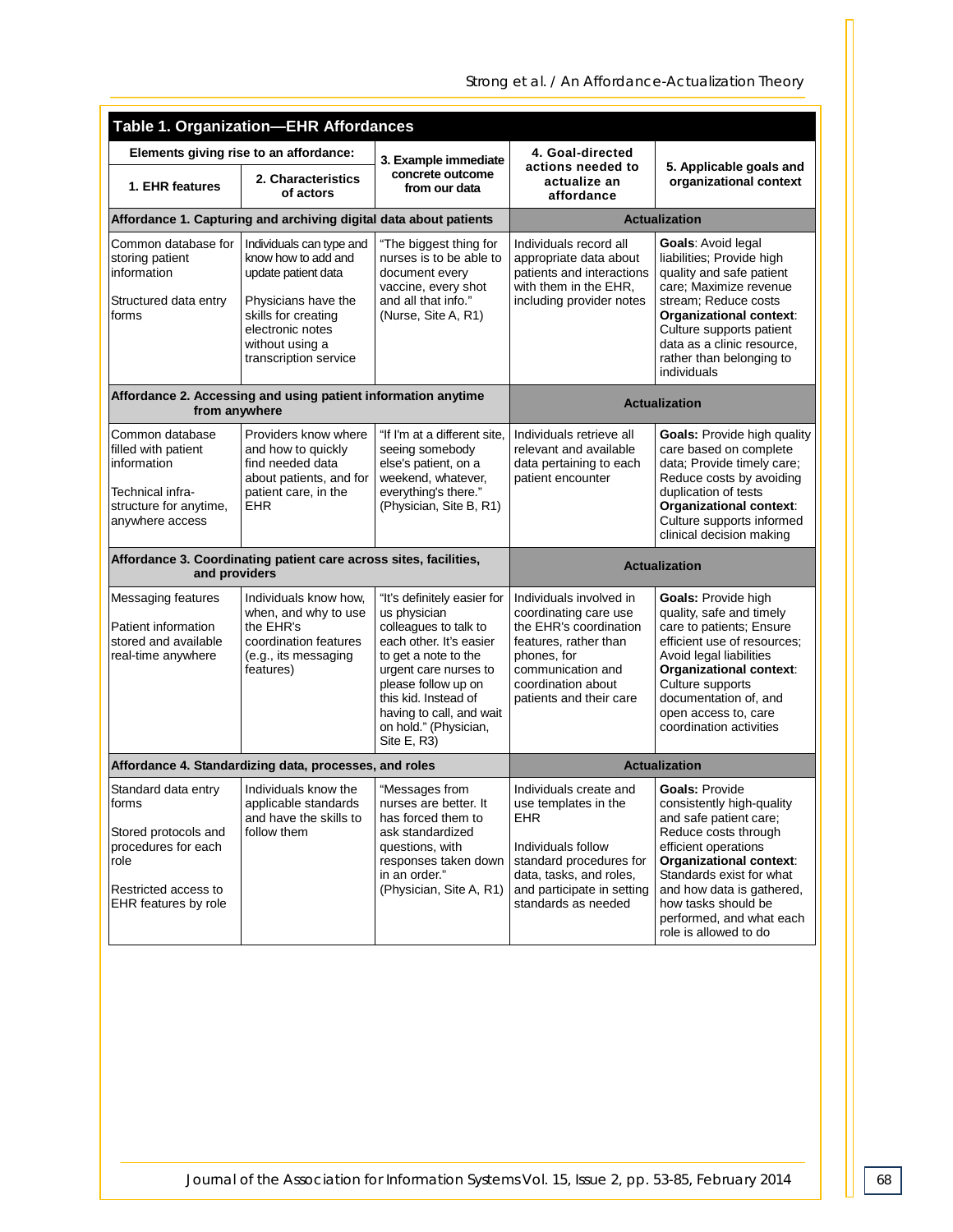| Table 1. Organization-EHR Affordances (cont.)                                                                                                                   |                                                                                                                                                                                                 |                                                                                                                                                                                                              |                                                                                                                                                                                                            |                                                                                                                                                                                                                                                                                                                                                           |  |  |  |
|-----------------------------------------------------------------------------------------------------------------------------------------------------------------|-------------------------------------------------------------------------------------------------------------------------------------------------------------------------------------------------|--------------------------------------------------------------------------------------------------------------------------------------------------------------------------------------------------------------|------------------------------------------------------------------------------------------------------------------------------------------------------------------------------------------------------------|-----------------------------------------------------------------------------------------------------------------------------------------------------------------------------------------------------------------------------------------------------------------------------------------------------------------------------------------------------------|--|--|--|
| Elements giving rise to an affordance:                                                                                                                          |                                                                                                                                                                                                 | 3. Example                                                                                                                                                                                                   | 4. Goal-directed                                                                                                                                                                                           |                                                                                                                                                                                                                                                                                                                                                           |  |  |  |
| 1. EHR features                                                                                                                                                 | 2. Characteristics<br>of actors                                                                                                                                                                 | immediate concrete<br>outcome from our<br>data                                                                                                                                                               | actions needed to<br>actualize an<br>affordance                                                                                                                                                            | 5. Applicable goals and<br>organizational context                                                                                                                                                                                                                                                                                                         |  |  |  |
| Affordance 5. Monitoring organizational operations                                                                                                              |                                                                                                                                                                                                 |                                                                                                                                                                                                              | <b>Actualization</b>                                                                                                                                                                                       |                                                                                                                                                                                                                                                                                                                                                           |  |  |  |
| Audit trail of what was<br>done, by whom, and<br>when<br>Lists of tasks to do, by<br>role and the current status<br>of each                                     | Individuals know<br>which audit trail items<br>and task lists are their<br>responsibility<br>Individuals have the<br>skills and authority to<br>take actions based on<br>the status information | "I can sit in my office<br>and manage, I can<br>see who's on phones,<br>who's doing what,<br>who is working in-<br>basket, who last<br>touched a message,<br>" (Practice<br>manager, Site I, R3)             | Individuals regularly<br>check the EHR and<br>take actions to ensure<br>smooth operations<br>and completion of<br>their own or others'<br>workloads                                                        | <b>Goals:</b> Ensure patients<br>receive the treatment<br>ordered; Ensure smooth,<br>high quality operations;<br>Recognize opportunities for<br>operational improvements<br>Organizational context:<br>Culture supports<br>accountability and<br>traceability of the actions of<br>individuals                                                            |  |  |  |
| Affordance 6. Substituting healthcare professionals for each other                                                                                              |                                                                                                                                                                                                 |                                                                                                                                                                                                              | <b>Actualization</b>                                                                                                                                                                                       |                                                                                                                                                                                                                                                                                                                                                           |  |  |  |
| Standardized data &<br>functionality<br>Audit trail<br>Features for defining<br>pools (e.g., the nursing<br>pool)<br>Message forwarding &<br>messaging to pools | Individuals know<br>when and why<br>messages to role-<br>based pools are best<br>vs. messages to<br>individuals                                                                                 | "It's in the pool, any<br>nurse that receives<br>that call, can pick up<br>and find out what the<br>patient requires."<br>(Nurse, Site D, R3)                                                                | Individuals<br>communicate work<br>requests to message<br>pools<br>Individuals use<br>standardized data<br>formats in patient<br>records                                                                   | <b>Goals: Efficiently use</b><br>expensive human<br>resources: Ensure work is<br>completed regardless of<br>whether or not a particular<br>individual is available at a<br>aiven time<br>Organizational context:<br>Standardized roles and<br>role-based EHR pools<br>exist; Culture supports not<br>delaying work waiting for a<br>particular individual |  |  |  |
| Affordance 7. Incorporating rich information into clinical decision<br>making                                                                                   |                                                                                                                                                                                                 | <b>Actualization</b>                                                                                                                                                                                         |                                                                                                                                                                                                            |                                                                                                                                                                                                                                                                                                                                                           |  |  |  |
| Decision support features<br>(e.g., medication alerts<br>based on patient data)<br>Easy access to online<br>clinical references                                 | Providers know how<br>to use medical alerts<br>to augment their<br>expertise without<br>being overwhelmed                                                                                       | "It's giving you the<br>pertaining tests which<br>are needed for this<br>diagnosis."<br>(Physician, Site H,<br>R3)                                                                                           | Individuals consult the<br>EHR's alerts and<br>recommendations as<br>part of their decision<br>making process                                                                                              | <b>Goals: Provide high quality</b><br>care; Reduce liability for<br>medical mistakes; Reduce<br>costs through better<br>medication choices<br>Organizational context:<br>Culture supports providing<br>the best care possible and<br>information supporting such<br>care                                                                                  |  |  |  |
| Affordance 8. Shifting work across roles                                                                                                                        |                                                                                                                                                                                                 |                                                                                                                                                                                                              | <b>Actualization</b>                                                                                                                                                                                       |                                                                                                                                                                                                                                                                                                                                                           |  |  |  |
| Templates that can<br>capture the decision rules<br>of one role for use by<br>another role                                                                      | Individuals know how<br>to use templates and<br>when to contact<br>someone in the<br>appropriate role for<br>assistance                                                                         | "no longer do they<br>[physicians] have to<br>see a UTI patient. We<br>take care of that<br>issue. All they have to<br>do is sign it, and send<br>it once we get the<br>information" (Nurse,<br>Site I, R3). | Individuals use<br>templates with<br>embedded rules for<br>performing a task,<br>and do not deviate<br>from the standardized<br>rules without first<br>checking with<br>someone in the<br>appropriate role | Goals: Provide timely, safe,<br>high quality care; Make<br>efficient use of expensive<br>human resources<br><b>Organizational context:</b><br>Standardized, well-defined<br>procedures exist for<br>performing a task, which<br>can be embedded into an<br><b>EHR</b> template                                                                            |  |  |  |

The affordance-related concepts in our data (shown in Table 1) led to our extended definition of an affordance to accommodate the nature of affordances in an organization; namely, we define an **affordance** as "the potential for behaviors associated with achieving an immediate concrete outcome and arising from the relation between an artifact and a goal-oriented actor or actors". In our study, the "artifact" is an EHR system, and the "goal-oriented actor(s)" are individuals or groups of individuals engaging purposefully in professional tasks in the healthcare organization.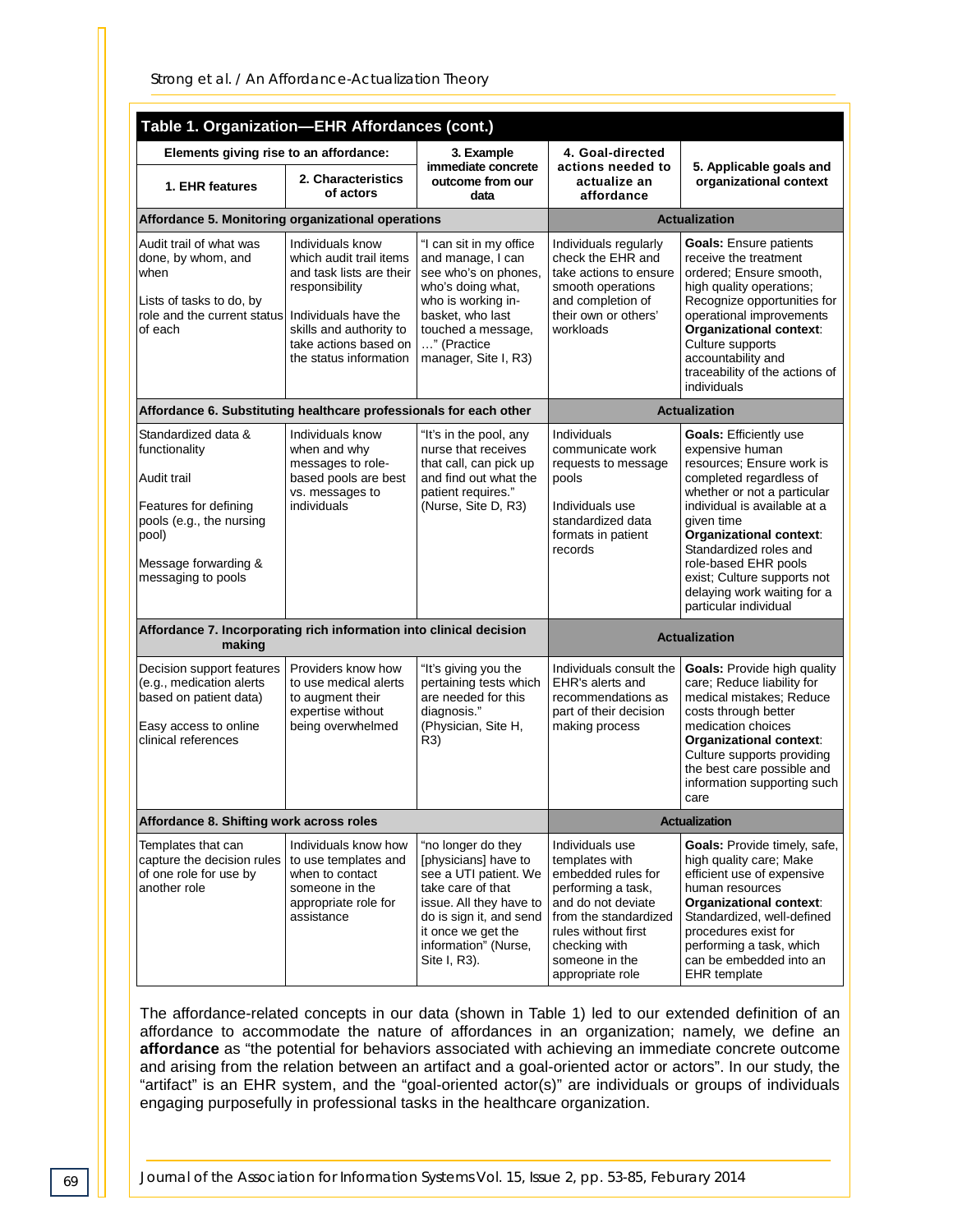Actualizing the potential captured in the concept of an affordance is very important in our data. We define **actualization** as "the actions taken by actors as they take advantage of one or more affordances through their use of the technology to achieve immediate concrete outcomes in support of organizational goals". Figure 1 shows the affordance actualization process. This process is iterative because the actualization actions of individuals generate outcomes, and these immediate concrete outcomes, in turn, provide feedback for adjusting (as needed) those individual actions as well as adjusting the elements giving rise to the affordance.



In the extended definition of affordances and the definition of actualization, we introduce the concept of an "immediate concrete outcome". An **immediate concrete outcome** is a specific expected outcome from actualization, such as standardization or coordination, that is viewed as useful for realizing overarching organizational goals (e.g., higher quality care or efficient use of resources). This concept serves three purposes. First, because an immediate concrete outcome can be defined at any level (e.g., individual, group, or organizational), our extended affordance definition covers affordances at multiple levels (as discussed in Section 5.3). Second, an immediate concrete outcome spans an affordance and its actualization. The affordance identifies the potential function of the associated outcome (and, as a potential, has a common meaning across actors), whereas the structure of the outcome emerges during actualization and will differ across the individuals or groups performing each actualization (see Section 2.2). Third, an immediate concrete outcome serves as an intermediary between actualization actions and ultimate organizational goals. Figure 2 shows how individual-level immediate concrete outcomes aggregate to form organizational-level immediate concrete outcomes, which, in turn, may contribute to achieving organizational goals. The concept of immediate concrete outcomes provides a more direct way to assess whether actualization actions are contributing to organizational goals (as discussed in Section 5.2).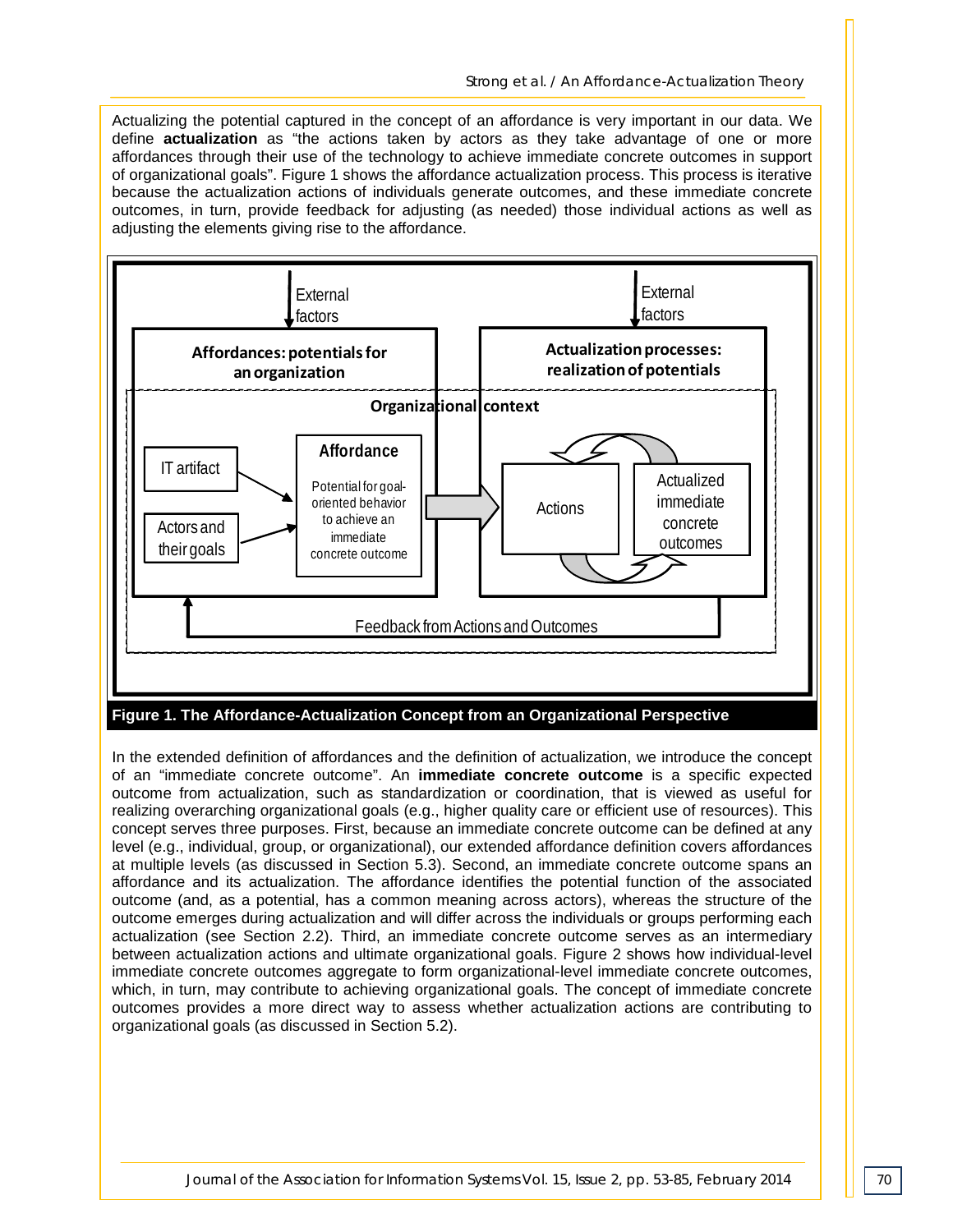



With this empirical and definitional background, we now discuss the three theoretical gaps in the affordance literature for which we developed theory from our data.

## **5.2. The Process of Actualizing Affordances**

One theoretical issue we encountered is the lack of theorizing about how the potential captured by an affordance is actualized. Ecological psychologists' primary interest concerns the opportunities individuals see when they look at objects. They focus on an affordance as a potential for action (e.g., the potential for ascending provided to a person by a set of stairs) and on the characteristics of the individuals and the features of the object that give rise to that affordance. The appropriate individuals, once defined, are presumed capable of easily actualizing the affordance when they hold appropriate goals. As a result, ecological psychologists place much less emphasis on realizing potentials through goal-directed behaviours (e.g., climbing stairs one or two at a time) or on outcome achievement per se.

In contrast, identifying affordances is only a first step for understanding how introducing an EHR into an organization is implicated in organizational change. While we presume that EHR users actualizing an affordance have the potential for doing so effectively, they are engaging in a learning process and may encounter many obstacles (e.g., equivalent to having to learn how to ascend stairs rather than already knowing). There may also be missteps and redirections along the way (i.e., actualization is not a linear process, and they may not fully actualize an affordance). We thus need to also study the factors contributing to the ease or difficulty that organizational actors encounter as they act to actualize an affordance and thus effect organizational change.

To address this gap in the literature, we must theorize the process by which potentials (affordances) are realized in organizations (i.e., the **actualization process**). Actualization, a high-level category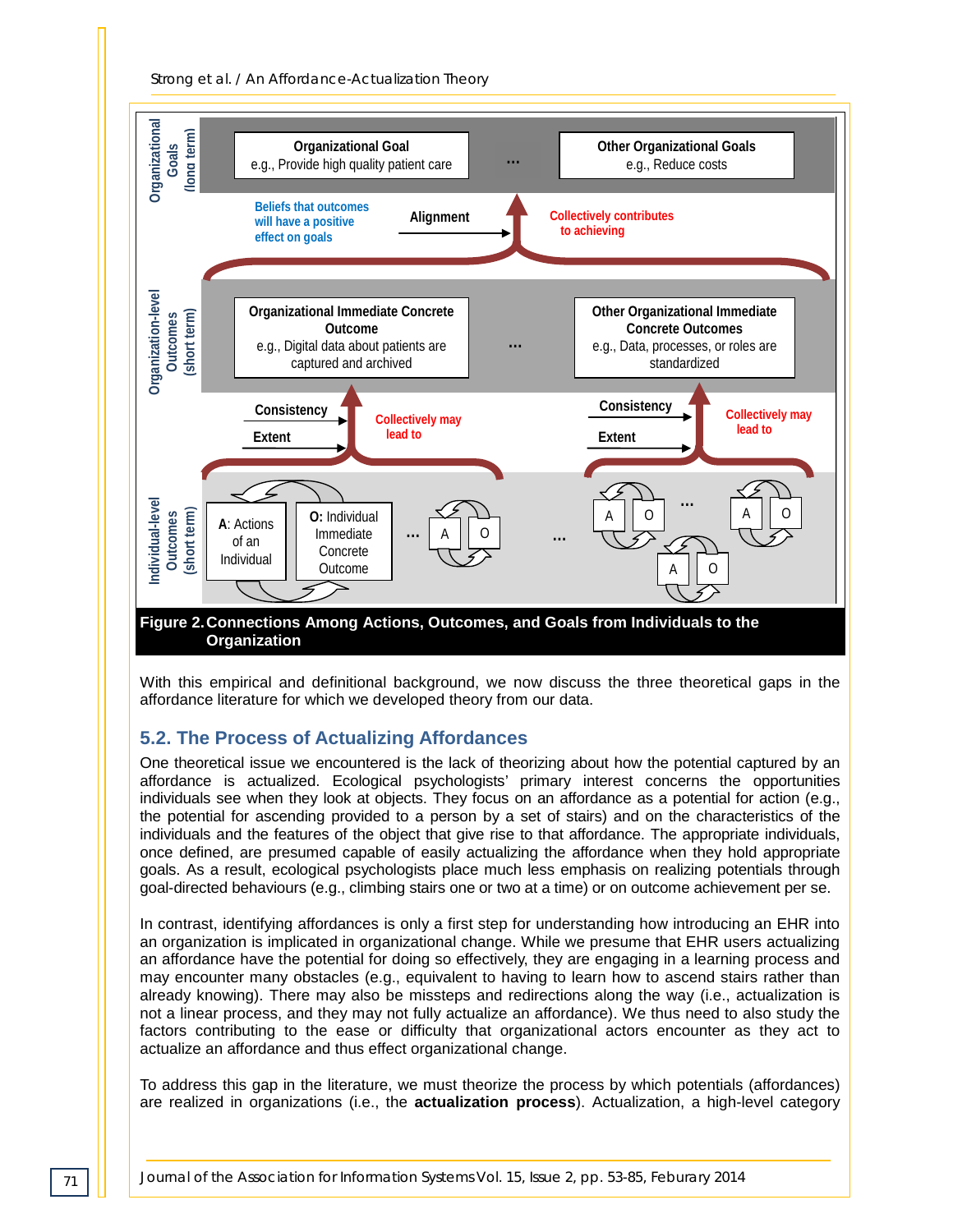from our data, simultaneously involves (1) a set of individual journeys occurring in a dynamic organizational context as users learn, the EHR evolves, and managers intervene, and (2) a multi-level process in which the journeys of many individuals interact and aggregate to form an organizational journey (i.e., the organizational change process).

#### *5.2.1. Actualization as Individual Journeys in a Dynamic Organizational Context*

A key theme in our data is that the process of actualizing affordances is an individual journey (i.e., an individual-level process, experienced differently by each person taking goal-oriented actions). At our case sites, individuals proceeded with the actualization process at different rates and in different ways, and did not necessarily experience the same steps and constraints, nor achieve the same outcomes. As Figure 1 notes and as is evident in our data, these journeys were far from linear, involving changes in actions and in the EHR as users and managers observe the individual-level immediate concrete outcomes of actualization actions.

As goal-directed actors, individuals began thinking (even before using the EHR) about the outcomes they would be able to achieve (e.g., for a physician, "being able to ensure that a specialist seeing my patient has all the information needed from me about why I sent the patient") (i.e., thinking in terms of goals and affordances). They also thought about actions they would have to take (e.g., for a physician, "I must type patient data into the EHR"), and whether those actions would have desirable outcomes that contribute to goals (e.g., for a physician, "it will slow my work and distract me from paying attention to my patients") (i.e., thinking about the actualization process). These expectations were forward looking, and were driven by individuals' goals of delivering high-quality care (an organizational goal) because needed information would always be captured and available in the EHR, including for others seeing their patients (an affordance).

As individuals used the EHR, they encountered both supporting and restricting factors that often affected them differently. The key factors that led individuals at our site to take different actualization actions included (1) individual abilities and preferences (e.g., typing ability and work preferences), (2) the EHR's features (e.g., its user interface and medical vocabulary), and (3) the work environment's characteristics (e.g., variations in each clinic's resources or norms for trying new ways of working).

Factors 1 and 2 not only formed the affordance, but also affected the process of actualization. As individuals encountered factor 1 and 2 constraints, they searched for ways to reduce or eliminate them, as shown by the feedback loops in Figure 1 and Figure 2 (bottom). For example, physicians who saw their own abilities as constraining factors requested more training on the options in the EHR to enhance their abilities. Some physicians (sometimes with IT assistance) sought to change the EHR to better fit their preferences and work styles by developing templates. Other physicians did not see developing templates as an option for themselves, and adjusted their work preferences and styles to accommodate the system. Whether physicians and nurses sought to tailor the EHR via templates and shortcuts and what they chose to tailor differed by individual based on a number of considerations, including whether they thought the time involved was worth the effort, their sense of their ability to do so, their interest in doing so, the extent to which the EHR did not match their preferences, and the potential they saw for improving the EHR. Individual actualization journeys became smoother due to the many small and larger changes to the abilities of individuals and to the EHR in response to the observed outcomes of actualization. While such adjustments are typical following go-live (e.g., Markus and Tanis's (2000) shakedown phase), our data highlight how such adjustments need to be tailored to the differing constraints encountered by individuals.

Factor 3 captured the ways in which the organizational context, acknowledged as especially important in healthcare (Cho, Mathiassen, & Nilsson, 2008; Constantinides & Barrett, 2006; Davidson & Chiasson, 2005), supported and restricted the actualization process. In an organizational context, others, especially managers, can intervene by changing the work context to provide more support and fewer constraints. Bloomfield et al. (2010) and Michael (2000) argue that the co-presence of others necessarily affects the context and thus the affordance. We argue that actualization of any affordance is most often affected, and only sometimes the affordance itself. In our case, managers intervened to remove the different constraints encountered by individuals (e.g., by providing scribes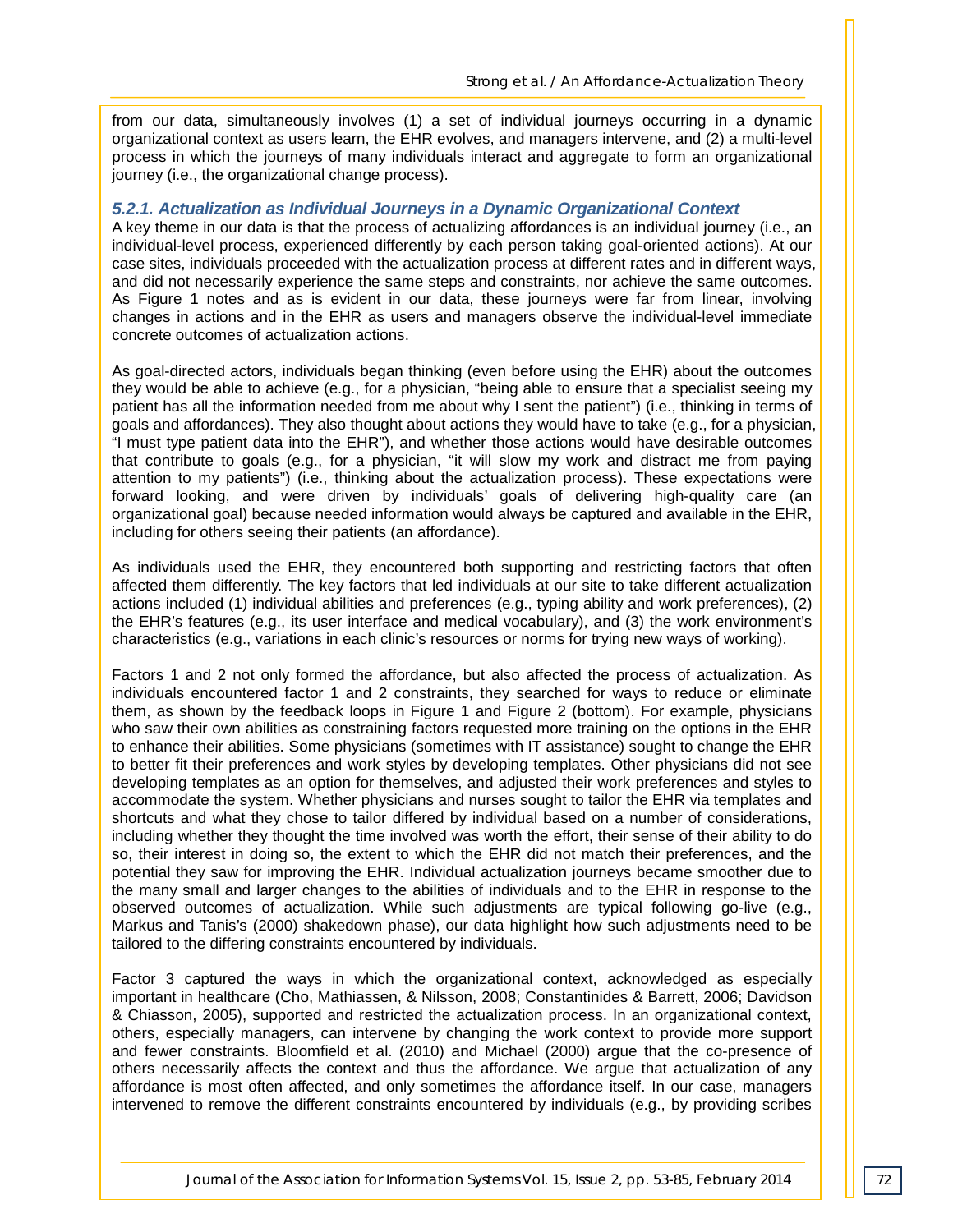for physicians who were poor typists). They intervened when organizational goals were not being met and when physicians requested additional resources (e.g., providing dictation-to-text software when physicians continued to dictate rather than type their notes and additional MAs to help with increased workloads). Some physicians used the dictation software while others chose not to. Another organizational context aspect was that some sites were better at exploring how best to actualize the affordances, while others seemed to accept or struggle with the EHR without changing their actions or the EHR, which is consistent with EHR adoption being higher for practices that are innovative and actively seeking to improve quality (Simon, 2007). To address this issue, management convened improvement meetings so that affordance actualization ideas emerging in one site could be shared across sites.

#### *5.2.2. Actualization as an Organizational Journey*

While successful individual journeys are necessary for achieving desired outcomes, we also need to theorize their relationship to an organizational level actualization journey. Based on the collective constructs literature, we view the organizational-level immediate concrete outcomes, which may on the surface appear to be the result of an organizational-level actualization process, as collective constructs emerging as aggregations of the immediate concrete outcomes of individuals' actions (see Figure 2). Bloomfield et al. (2010) refer to these aggregate outcomes as collective accomplishments. Thus, we theorize a combined individual-level and organizational-level lens, where the organizational actualization journey emerges dialectically as a complex aggregation of the many individual actualization journeys.

To understand whether and how individual level journeys contributed to the organizational-level journey, we turned to our data. Specifically, analysis of our data found three measures; namely, the "consistency", "extent", and "alignment" of individual actualization actions and their resulting immediate concrete outcomes (see Figure 2) that can be used to assess the emergence of organizational level outcomes.

**Consistency** of actualization assesses the horizontal aggregation across individual actions or outcomes (Figure 2, bottom) to capture how well the actions of individuals considered jointly serve to actualize organizational affordances. Inconsistent actions may interact with each other in ways that interfere with achieving actualization outcomes (e.g., practice managers attempt to standardize the tasks of MAs, while physicians ask MAs to tailor their work to the physician's work style, resulting in less standardization as an organizational-level immediate concrete outcome). Consistency means that the actualization outcomes are compatible and possibly reinforcing; the actions and their outcomes are not necessarily the same. For example, to achieve "capturing and archiving", physicians used different structures, e.g., scribes, typing, or dictating into voice-to-text software, but these differing actions all serve to achieve the same immediate concrete outcome of capturing data and notes digitally.

**Extent** of actualization assesses how far the actualization process goes toward achieving desired organizational level immediate concrete outcomes (see Figure 2, bottom). While users may actualize affordances consistently, they may not do so to the extent required to achieve organizational-level immediate concrete outcomes. For example, many physicians typed some notes, especially simple ones, but few switched entirely from dictation. As a result, the costly transcription service was still needed until the organization purchased voice-to-text software.

**Alignment** of actualization assesses how well the actions of individuals support achieving organizational goals. Alignment takes a vertical view by linking the immediate individual and organizational level outcomes to longer term organizational goals (see top of Figure 2). For some affordances (e.g., the capturing and archiving affordance), individual actualization activities and their outcomes are well aligned with and contribute directly to an organizational level digital archive, which, in turn, provides the data for coordinating care and providing better quality care. For other affordances, the actions taken to achieve individual-level outcomes may not contribute to achieving organizationallevel outcomes and associated goals. For example, some physicians sent messages to a nurse they knew (to ensure work was done to their standards), whereas managers wanted physicians to send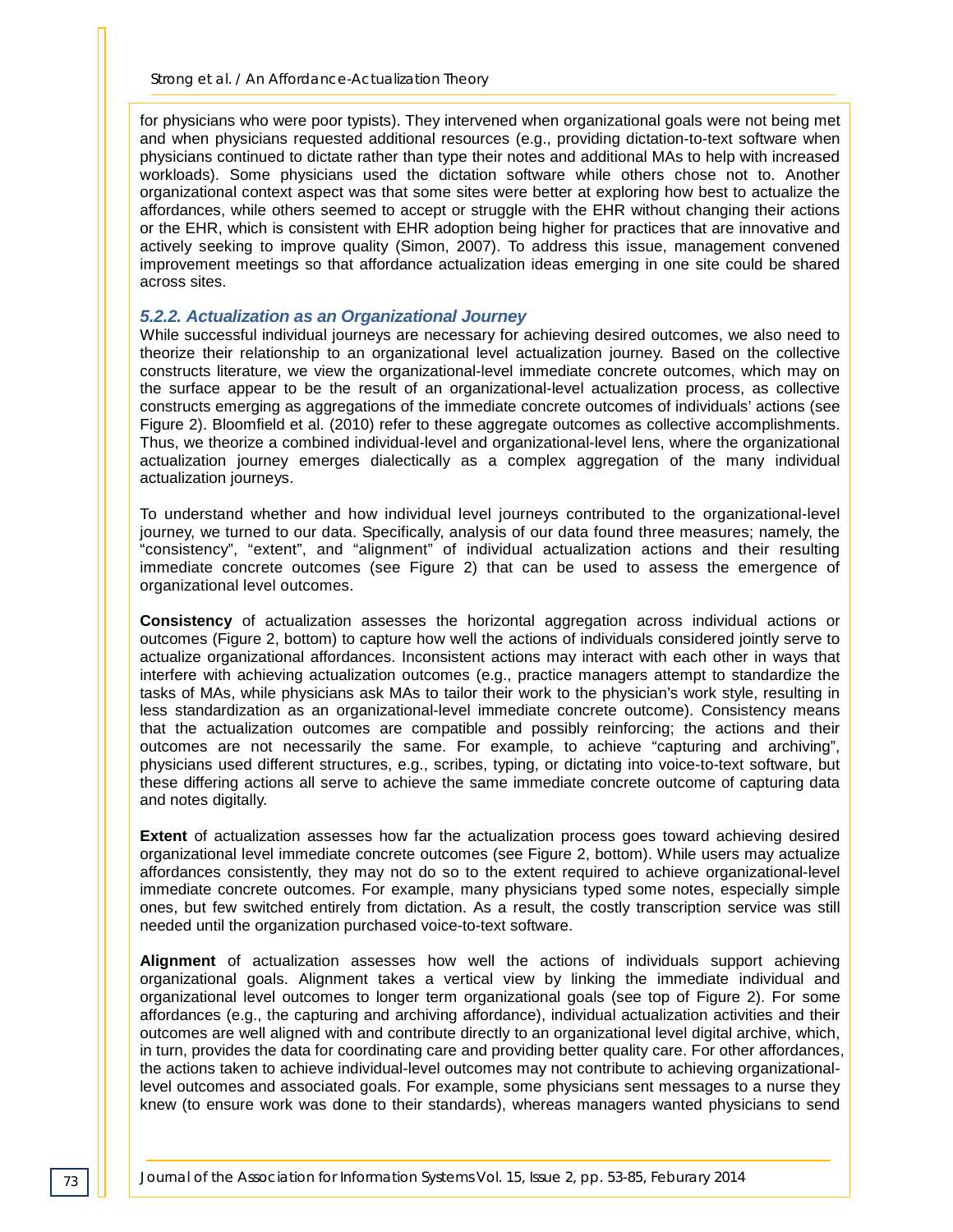messages to the nursing pool (to support substitutability and to ensure the work was done). In this example, physicians took actions to achieve a quality goal, but those actions did not contribute to actualizing the organizational substitutability affordance, which would have helped to make better use of resources.

As our data indicate, a theory of affordances is incomplete without a corresponding theory of how those affordances are actualized. Based on our data, we developed the concepts comprising affordance actualization, which explain how individual actions connect to organizational outcomes. With these concepts and the three measures, managers can identify when, where, and how to intervene to improve those outcomes and researchers can study how individual actions and their immediate concrete outcomes contribute to producing organizational-level outcomes and can build process models of how those changes emerge.

#### **5.3. Characteristics of Organizational Affordances**

The second theoretical issue we encountered is the need for theory about organizational-level affordances. In ecological psychology with its generally simple objects (e.g., stairs, and single independent actors), an affordance is an individual level concept (i.e., a potential for an independent individual actor to take actions to achieve a goal of that individual). In contrast, the affordances in our data apply to actors in organizations. Most actions taken by individuals in organizations are either performed jointly with others or are influenced by others' actions (Bloomfield et al., 2010; Fayard & Weeks, 2007), and are taken to achieve both individual and organizational goals. Extending the affordance concept to an organizational context requires that we address this collective action and multi-level intent.

We refer to an affordance as an organizational affordance to the extent that the potential actions enabled are associated with achieving organizational-level immediate concrete outcomes in support of organizational level goals. These organizational-level immediate concrete outcomes are produced by the collective actions of individuals. While the interpretations of organizational goals and the structure of actualization actions may vary across individuals, the affordance itself is not specific to an individual. The key is the distinction made earlier between structure and function. As discussed in Section 2.2, the function of a collective construct such as an organizational affordance will stay the same across different individuals and across different levels. Thus, for example, "functionally", the organizational affordance of "standardizing" means the potential for making things the same. When that affordance is actualized, "structurally", what is standardized or how it is standardized can differ across individuals. Whether the resulting organizational level outcome is standardization depends on the consistency, extent, and alignment of the collective standardizing actions of individuals. Furthermore, while the immediate concrete outcome of standardizing is functionally the same (i.e., something is standardized), the ultimate goals of the actors could be quite different (e.g., while a physician may value standardizing as a way to ensure appropriate care and/or avoid lawsuits, the organization may see standardizing as a way to reduce costs). The affordance is defined by a set of characteristics related to the nature of the immediate outcome, even though specific actualizations of that affordance exhibit variation. In the same way that no two humans are perfectly alike yet are identifiably humans, we can talk about each of our eight affordances as having a clear organizational outcome from a functional perspective, although there are many ways each can be actualized, resulting in significantly different structures.

We use the data in Table 1 to distinguish an individual from an organizational-level affordance. Five of the organizational affordances in Table 1 may also have individual-level equivalents. Specifically, individuals may produce individual-level immediate concrete outcomes that contribute to their own individual or professional goals as they enter data (aff 1), use data (aff 2), standardize their tasks (aff 4), monitor the results of their activities (aff 5), and incorporate rich data into decision-making (aff 7). If the phenomenon of interest is at an individual level (e.g., professional identity), we might be interested in studying individuallevel affordances. When the phenomenon of interest is IT-associated organizational change (as in this paper), we would focus on organizational affordances. The other affordances in Table 1 are clearly not at the individual level because the outcomes apply across individuals (e.g., coordinating care (aff 3),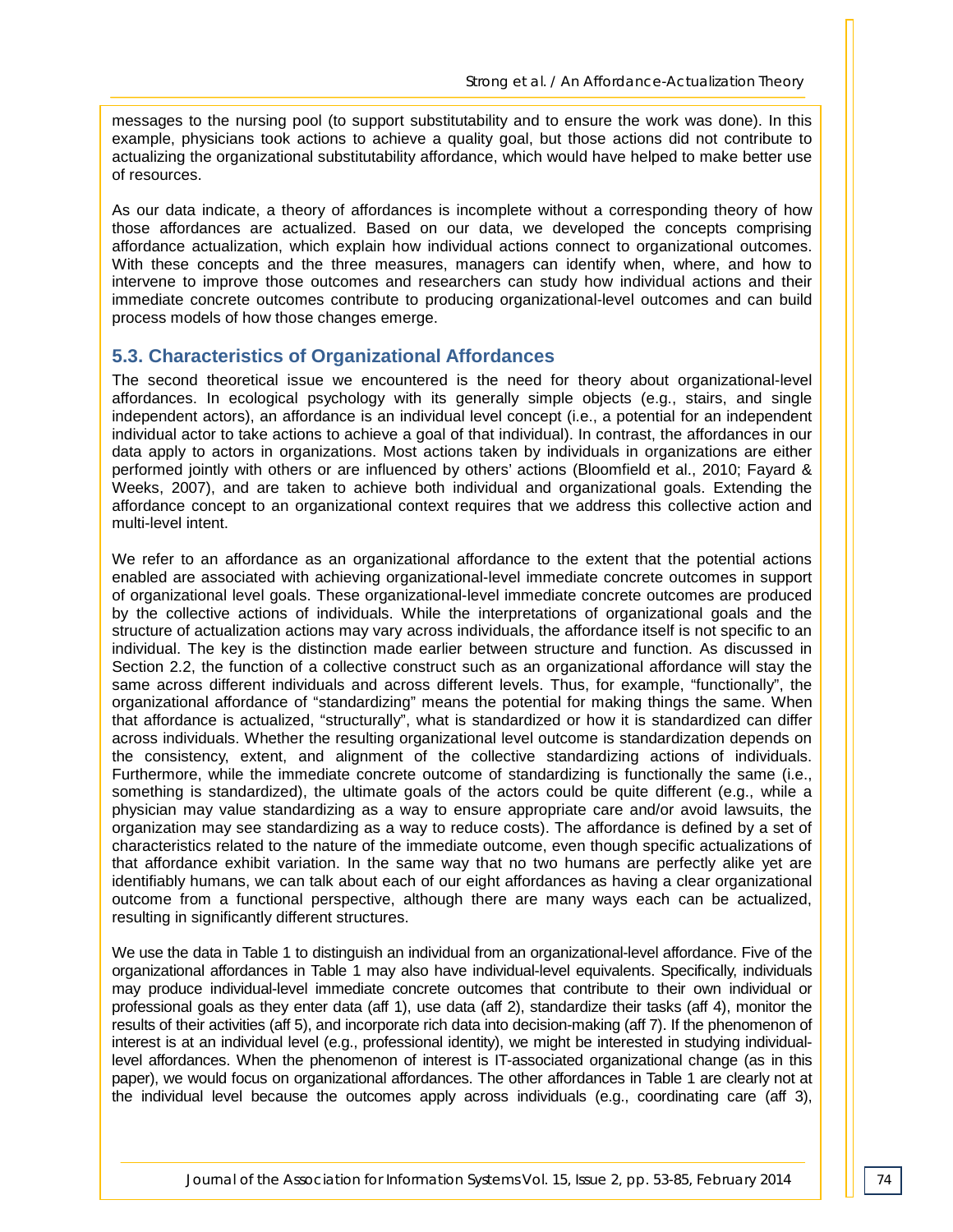substituting professionals for each other (aff 6), and shifting work across roles (aff 8)). For these, the expected outcomes are for groups of individuals or organizational units as a whole.

By introducing the concept of immediate concrete outcomes and by building on the concepts of the function and structure of collective constructs, we extend the theory of affordances to also cover organizational-level affordances. As a result, IS researchers have the theoretical foundation to employ the theory of affordances, originally developed by Gibson (1986) as an individual-level theory, in the context of IT-associated organizational change.

#### **5.4. The Bundle of Interrelated and Interacting Affordances**

The third theoretical issue we encountered is that many affordances arise from the relation between a new EHR and a healthcare organization, and these affordances are interrelated and interact. In the ecological psychology literature, the focus is a single affordance and the immediate outcome that a simple object affords an individual (e.g., a chair affords a person the possibility of sitting). While a chair could afford an individual an alternative outcome (e.g., reaching an overhead object by standing on it), both opportunities are not simultaneously considered.

In contrast, in an organization, each affordance is being simultaneously actualized by many individuals engaged in their own individual journeys, but also each individual is confronted with multiple affordances (e.g., those in Table 1). These multiple affordances are likely to be interrelated in various ways, and their actualization may contribute to achieving multiple goals (see Figure 2). To understand EHR-associated organizational change, we must consider the bundle of affordances and account for the ways in which the affordances in this bundle are interrelated and how they interact.

From our data, the most obvious relationship among affordances is temporal. Affordances are not all actualized at once; rather, actualization occurs at different times. The affordance dependency diagram in Figure 3 shows the observed temporal sequence in which affordances were actualized.

In our data, during the first two months after go-live, most (but not all) providers at our site learned to routinely actualize the first two affordances; namely, "capturing and archiving" patient-related data and "accessing and using" these data. As they used the EHR to record orders for prescriptions, lab tests, and future appointments, they provided data to support the "coordinating patient care" affordance. As providers sent messages to pools and responded to messages from nurses and staff using these message pools, they provided data that enabled easier substitution of employees in roles ("substituting" affordance).

Other affordances (namely, "monitoring operations*"*, "standardizing data and operations", "incorporating rich information into clinical decision making", and "shifting work across roles") were only actualized later. For example, practice managers started to monitor clinic operations in real time to find bottlenecks and intervene to produce smoother operations or schedule more training for those who needed it. Physicians started to check the status of patient orders to ensure that patients received the care ordered. Using the EHR to monitor operations did not occur in the first few months; it took some time before users were proficient with the basic affordances to make such uses of the EHR. Furthermore, the time varied by individual (e.g., some physicians were using the EHR to "monitor care delivery" within a few months, while others took up to a year to actualize this moreadvanced affordance).

This observation that affordance actualization unfolds over time, with some affordances being actualized early after go-live and others much later, led us to analyze our data more closely to discover the underlying reasons for these time sequences. In some cases, the actualization of affordances depends on the immediate concrete outcomes from previous actualization of other affordances (i.e., actualized affordances build on one another by providing the initiating conditions for affordances that could be actualized later).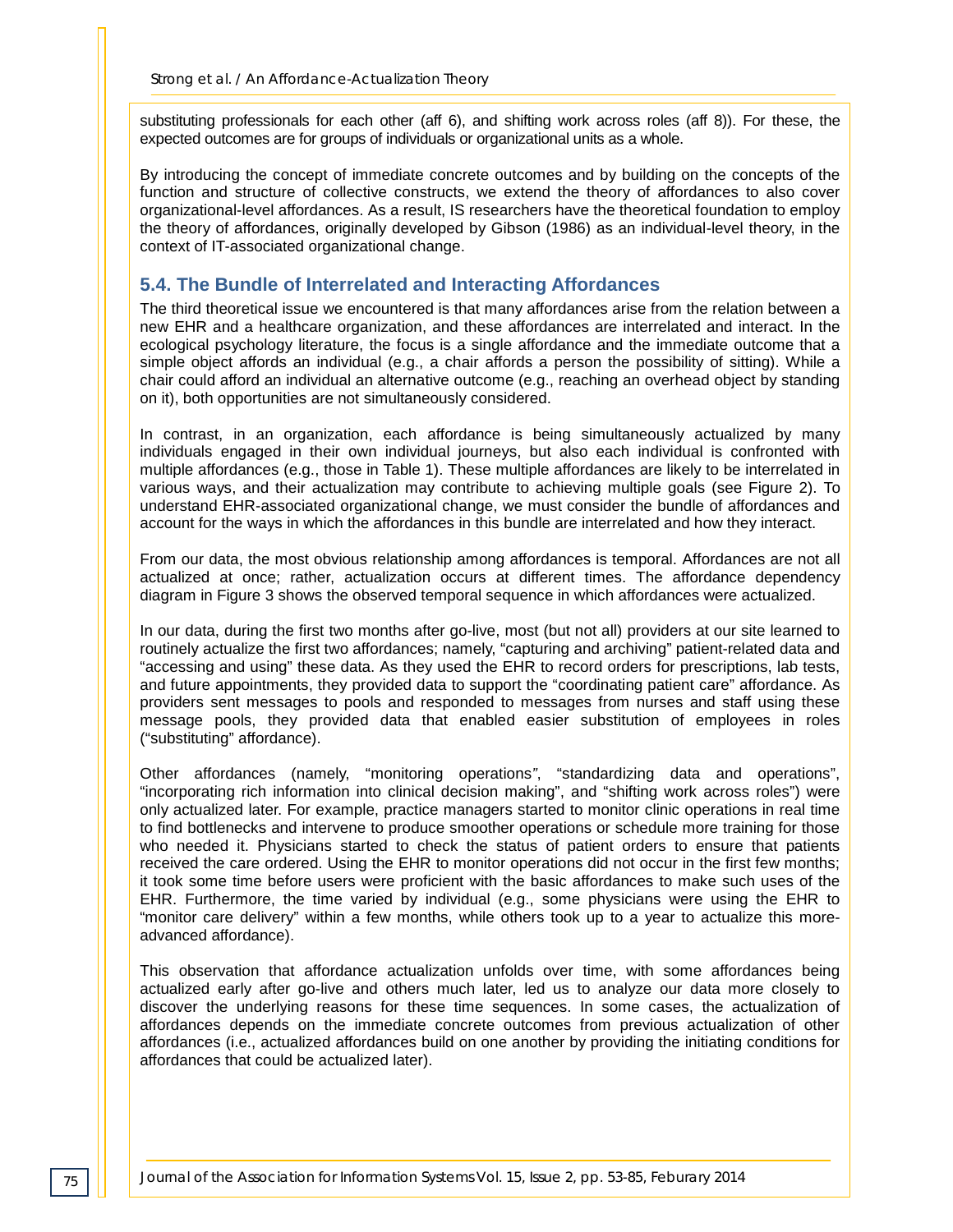Such dependencies vary in strength as designated in Figure 3. Strong dependency occurs when the relationship between two affordances is such that actualizing an affordance requires that the preceding affordance is actualized, at least to some extent. For example, "accessing and using information" (aff 2) depends on the actualization of "capturing and archiving digital data" (aff 1). In general, to actualize an affordance that involves using data in new ways requires that those data are captured and available for use. A dependency among affordances is weaker to the extent that actualizing the preceding affordance is enabling but its absence does not completely prevent actualizing the follow-on affordance. For example, when providers consistently send messages to, and respond to messages from, pools (e.g., the nursing pool), it is much easier to actualize "substituting employees within roles" (aff 6). If providers send messages to individual nurses rather than the nursing pool, substituting one nurse for another is harder, but not impossible, although it might result in delays in accomplishing some tasks.

As Figure 3 shows, several affordances are enabled by "standardizing data, processes, or roles" (aff 4). For example, "monitoring operations" through the EHR (aff 5) requires that the necessary data be available (aff 2), but is also enabled (made easier) to the extent that "standardizing data, processes, and roles" is actualized. The "standardizing" affordance is also interesting because standardizing can be done separately from implementing an EHR (e.g., the EHR supports role standardization but role standardization can be achieved without an EHR). In addition, actualizing EHR-enabled standardization contributes to the success of the later, more-advanced affordances, but is not required for most of them.



A second type of dependency is related to the feedback loops in Figure 1 and the three factors (individual characteristics, EHR features, and organizational context) that can constrain individual actualization journeys. Thus, while the affordances exist as potentials, some actors, some EHR aspects, or some organizational context aspects may not be ready for actualizing them. Consider the actors. Actualizing more basic affordances can build their knowledge and skills in ways that enable them to recognize and actualize affordances they could not before. Such learning enables actors to see innovative ways to use the technology features (i.e., to recognize previously unrecognized affordances), which we illustrate with the increasing development and use of templates (a technology feature). Early templates primarily provided physicians with various shortcuts to enter data more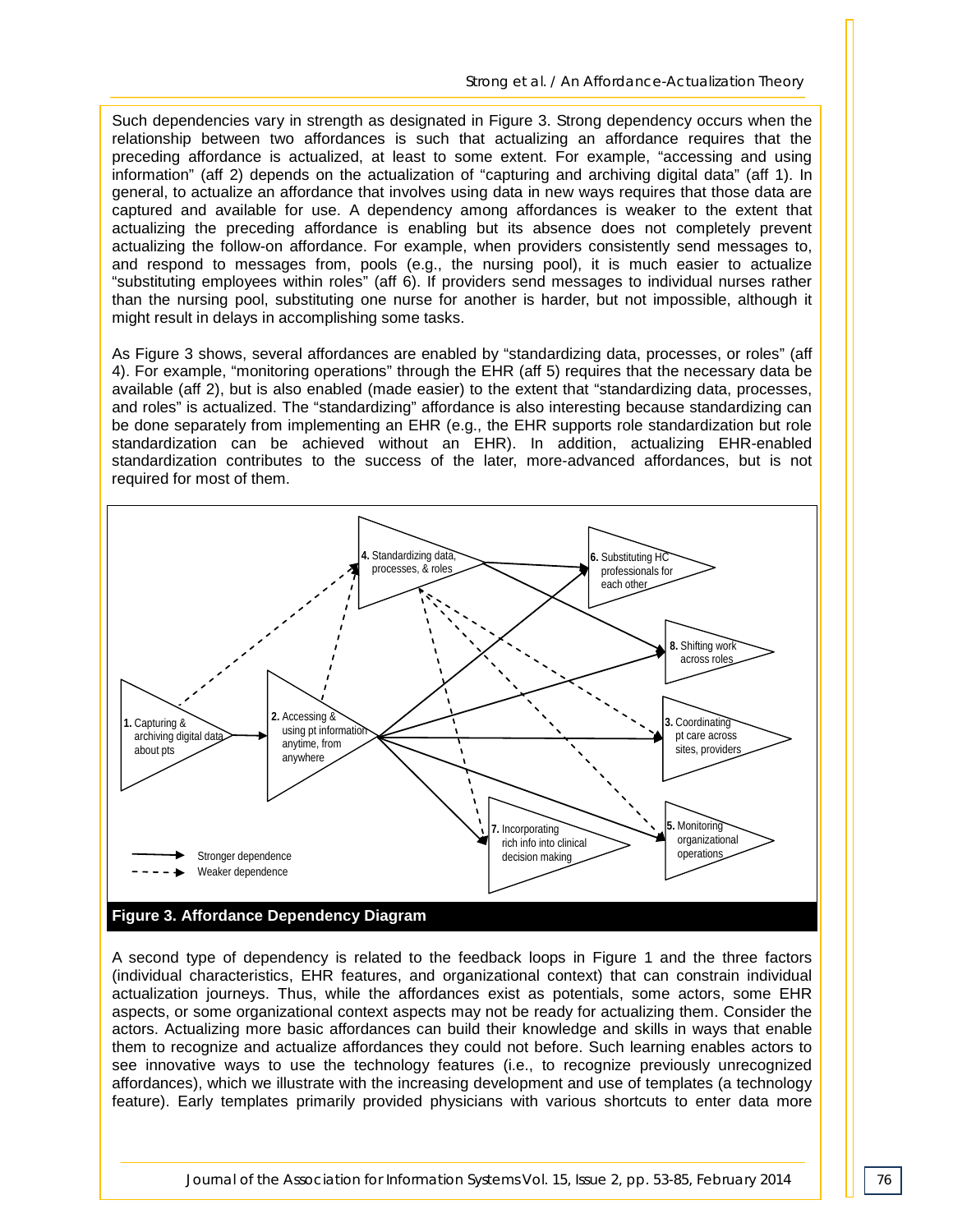*Strong et al. / An Affordance-Actualization Theory*

efficiently (aff 1). Later, physicians began to understand how the EHR worked and started to use templates for "standardizing" their own or their group's routine tasks (aff 4). Similarly, a few nurses designed templates, each tailored to an individual physician, for the most common, routine patient symptoms, which they could invoke during patient phone calls, and which "standardized" their response to routine conditions for each physician (aff 4), but not across physicians. This also shifted some workload to nurses, "shifting work across roles" (aff 8), as they formulated routine orders for physician approval using these physician-tailored templates, and also enhanced quality of care by always using pre-approved standard care procedures (aff 4).

In this example, not only were actors enhancing their abilities, but they were also enhancing the EHR by developing templates. The organizational context was also developing to support learning and innovative uses of EHR features as managers recognized their value. Thus, we see how the three factors that enable or constrain actualization interacted and co-evolved over time.

With the concept of dependencies among affordances, we are developing theory to address Bloomfield et al.'s (2010) call for understanding how and when action possibilities emerge, which is based on Michael's (2000) observation that affordances seem to cascade. Studying whether and to what extent the second dependency type could be reduced by training actors better, designing the EHR better, and preparing the organizational context better is an opportunity for future research. Reducing the first type (i.e., those dependencies based on the immediate concrete outcomes from actualizing other affordances) would be difficult.

In summary, in Section 5, we first present the affordances in our field data and extend the definition of affordances to cover these affordances. We then extend affordance theory to address the three gaps we encountered, and, in doing so, we develop the theoretical rationale for individual and organizational actualization processes, organizational affordances, and dependencies among affordances. Filling these gaps are contributions in themselves, but they also enabled us to develop a mid-range affordance-based theory of EHR-associated organizational change.

# **6. Contributions and Future Research**

Our mid-range organization-EHR theory and more broadly the affordance-actualization (AA) lens, both of which depend on our extensions to affordance theory, provide significant value to researchers and practitioners, as discussed below.

## **6.1. Value of our Organization-EHR Affordance Actualization Theory**

Our organization-EHR affordance actualization theory is defined by the organizational affordances (in Table 1), the specific individual- and organizational-level actualization processes (in Section 5.2), and the dependences among the affordances (in Figure 3). It is a mid-range theory because its theoretical concepts apply to healthcare organizations and EHRs, rather than being a grand theory applying to all organizations and all IT artifacts. Our theory differs from most current approaches to studying EHR implementation and use because it focuses on explaining, at a sufficiently detailed level, **how** and **why** outcomes occur, rather than on **what** outcomes occur and **what** the major barriers to those outcomes are.

Given that EHR systems have been advocated and funded to achieve important benefits (e.g., lower costs and higher quality care), it is not surprising that much current research on EHR implementations has focused on whether or not such benefits are achieved. Following a clinical research paradigm, the EHR is viewed as a single intervention and benefits are assessed (as objectively as possible) before and after the intervention (Chaudhry et al., 2006; Rippen, Pan, Russell, Byrne, & Swift, 2012). Alternatively, surveys are used to collect data from providers about their assessment of the value of these systems (Reardon & Davidson, 2007). On the whole, these studies have found small or no benefits, at least partially, because they treat technology as an undifferentiated whole (Rippen et al., 2012). Given the frequency of failed or inadequate EHR implementations (Rippen et al., 2012) and providers' resistance to such implementations (Lapointe & Rivard, 2005), another common research focus is studying barriers and facilitators to EHR implementations (McGinn et al., 2011). Such studies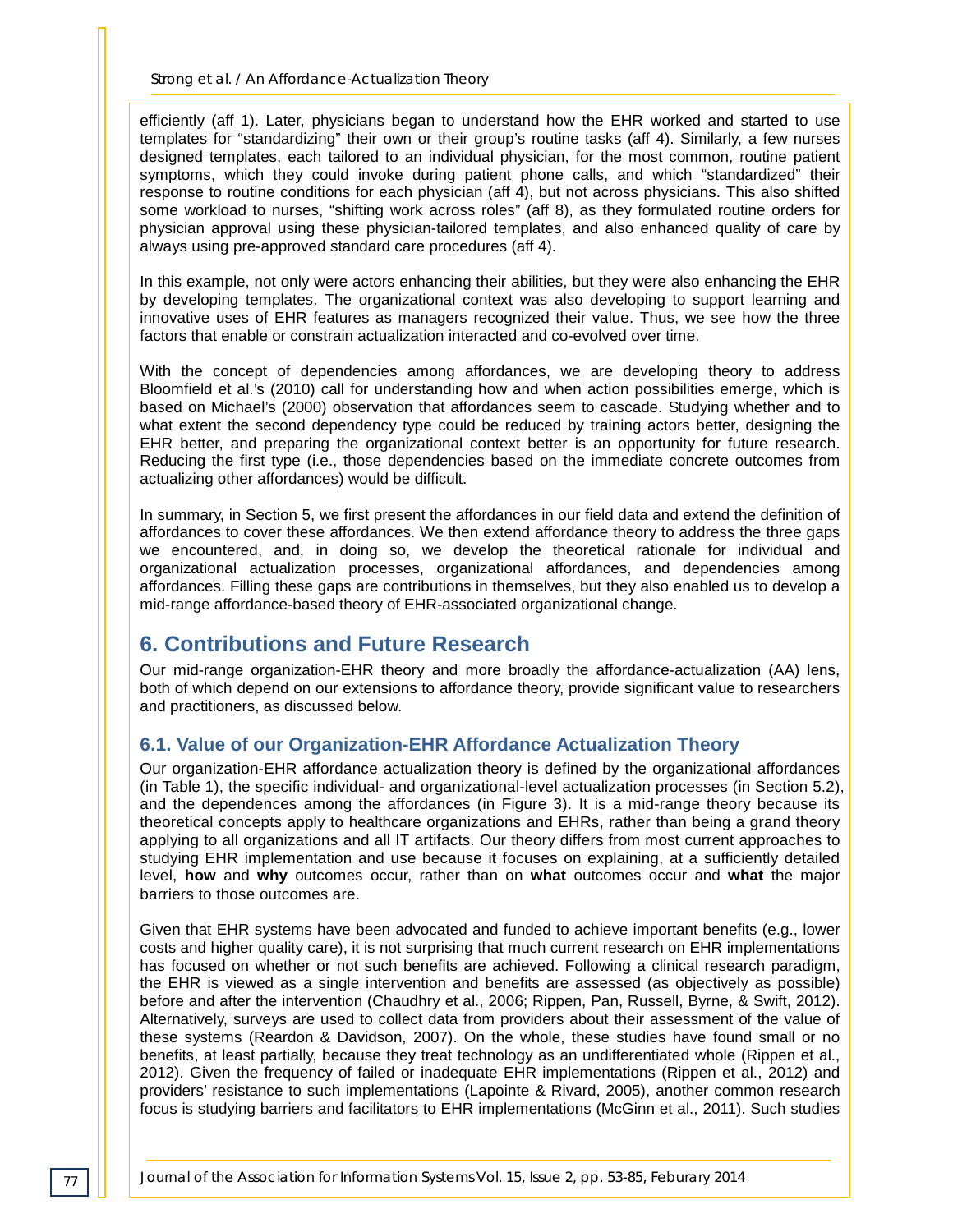usually present those barriers in large buckets, such as costs, lack of financial incentives, and physician resistance (Reardon & Davidson 2007).

Our theory is distinct from these approaches in five key ways. First, our theory focuses on a range of affordances and the role of various aspects of both the technology and the organizational actors in those affordances, rather than focusing solely on the technology as an undifferentiated intervention. Second, our theory focuses on the immediate concrete outcomes of actualization and how they contribute to organizational goals, rather than solely on whether organizational goals are achieved. Third, our theory examines the multi-level dynamics of actualization, focusing on how the organizational change process and the organizational level outcomes emerge from individual actualization processes and their immediate concrete outcomes, rather than examining outcomes at a single level. Fourth, by acknowledging these individual actualization journeys, our theory treats providers and other healthcare workers as individuals, rather than as undifferentiated occupants of various roles (e.g., nurses or physicians), while acknowledging the contextual influence of such roles. Finally, our theory examines how these individual actualization processes are enabled or constrained by the dependencies among the bundle of affordances in an organizational context.

For EHR researchers and practitioners, these distinctions provide a foundation for studying and understanding how to better implement an EHR to improve quality of care and reduce costs. Our theory's more detailed view of EHR implementation in terms of eight core affordances and the dependencies among them helps managers identify the potential value and challenges associated with different actions. For example, they can consider the differential implications of substituting healthcare professionals for one another as compared to shifting work across roles. As a result, managers can make better EHR implementation decisions (e.g., deciding to promote standardization to improve the ability to use MAs interchangeably or to focus attention on shifting work from physicians to nurses).

By focusing on the dynamic process by which outcomes are achieved, as we do with our theory, researchers and managers can examine individual actualization journeys and their immediate concrete outcomes, and thus identify interventions and focus those interventions where they provide the most organizational value. At our field site, management's prompt and serious attention to complaints and requests of individuals having actualization difficulties may have made the difference between the successful implementation we observed and other EHR implementations that met serious resistance and failed (Lapointe & Rivard, 2005). Understanding that the organizational actualization journey emerges from the journeys of individuals highlights that even one individual who fails to actualize a basic affordance to a sufficient extent can interfere with the success of that organizational journey. The three measures identified (namely, consistency, extent, and alignment) can be developed to monitor how well individual journeys are contributing to the organizational journey; managers can then intervene appropriately as needed. Managers can guide actualization better because they understand the dependencies among affordances and thus the need for individuals to develop the competencies and the organization to develop the capabilities that come from actualizing the more basic affordances first. Ideally, then, they can promote a continuing actualization process that unfolds as the organization, its actors, and the EHR co-evolve, and as users gain the expertise to recognize and actualize more-advanced affordances.

#### **6.2. Value of the Affordance-Actualization Lens**

We turn now to how the AA lens, which refers to the original affordance concept augmented with our new affordance definition and our three affordance theory extensions, differs from approaches in the IS literature. Specifically, we examine the value of the AA lens in the context of studies in the IS literature that have taken an affordance approach and in several other approaches to IT-associated organization change (briefly reviewed in Section 2.3).

IS researchers have started to employ the concept of affordances to study IT in organizations (c.f. Goh, Gao, & Agarwal, 2011; Kane, Bijan, Majchrzak, & Faraj, 2011; Leonardi, 2011), but with a limited theoretical rationale for organizational affordances. Our extension of the theory of affordances to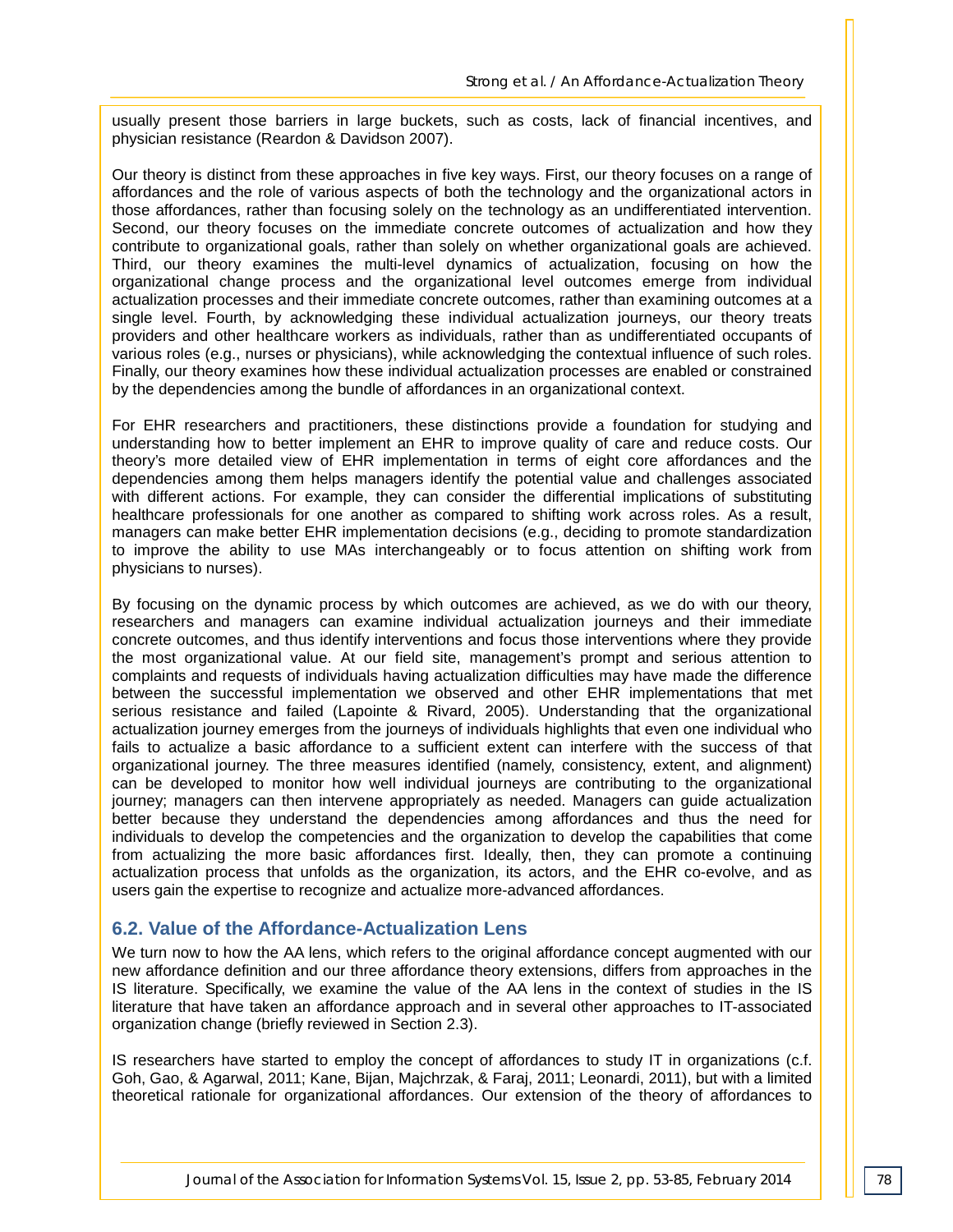*Strong et al. / An Affordance-Actualization Theory*

cover organizational affordances as potentials for multi-individual teams, groups, and entire organizations provides that theoretical rationale. While Markus and Silver (2008) focus on theorizing affordances for an IS context, the AA lens goes beyond their work to highlight the importance of theorizing both affordances and the actualization process, and the organizational context of both. In conjunction with actualization and the identification of immediate concrete outcomes, our new concept of dependencies among affordances helps researchers theorize how and why IT-associated change unfolds. Identifying specific affordances (as in Table 1) serves to identify what matters about a particular IT to a particular organization, rather than assuming that specific IT features alone drive change. These affordances, along with our three measures of emergence, provide researchers with a starting point for building more theory about how individual actors using IT contribute to organizational change. Furthermore, by being specific about the nature of affordances (e.g., via Table 1), researchers can avoid slides into mistaken application of the affordance concept (e.g., implicitly associating an affordance solely with the IT rather than with the relation between the IT and actors). Overall, the theoretical foundation of the AA lens should enable IS researchers taking an affordance approach to build theoretically sound mid-range theories of IT-associated organizational change.

Because the AA lens is multilevel, researchers developing mid-range AA theories will naturally include both micro- and macro-level concepts, which is consistent with the call for more multilevel IS research (Burton-Jones & Gallivan, 2007) and the growing multilevel research in organizational and management literature. With our extensions, affordances are potentials for both individuals and organizations. In addition, our concept of immediate concrete outcomes and the emergence of organizational-level outcomes from individual-level actualization processes and their immediate concrete outcomes in an organizational context provides a multilevel approach to studying how organizational effects emerge.

As compared to AST (DeSanctis & Poole, 1994), to which Markus and Silver (2008) contrast their affordance theorizing, the AA lens shifts from AST's IT structures to affordances (i.e., replacing a concept located in the IT with a relational concept). As a result, AST's concept of how those IT structures are appropriated no longer applies. Instead, the AA lens includes goal-directed individual and organizational journeys, which fit well with affordances as potentials for goal-directed behaviors. This goal-directed characteristic of the AA lens differentiates it from AST (e.g., AST considers whether appropriation is faithful to the designers' intentions, whereas the AA lens considers whether actualization is aligned with organizational goals).

The AA lens contributes to the IS literature regarding the roles of technology and organizing in ITassociated change theories (see Section 2.3). Affordances, arising from the relation between the material (the IT artifact) and the social (actors in an organization), embrace the instrumental entanglement of the material and social in the process of actualization, while retaining the ontological separateness of the two in the definition of affordances. The AA lens is specific about the IT and its features (Monteiro & Hanseth, 1996; Leonardi & Barley, 2010), but focuses on the affordances that arise from them in concert with actors' goals as the mechanisms of organizational change, not those IT features themselves. Being specific about the mechanisms of change (e.g., about specific affordances as the key mechanisms of IT-associated organizational change) is essential for explanatory theory (Hedström & Swedberg 1998; Volkoff & Strong 2013). Actualization is, in fact, human action, but it is action related to an affordance (i.e., it is tied to the material). Because affordances intermediate between IT and actors, we have a clear view of both while acknowledging their entanglement. In addition, actualization actions are simultaneously goal-directed and emergent. This forward-looking orientation contrasts with the micro-level focus of the practice lens (Oborn, Barrett, & Davidson, 2011; Orlikowski, 2000). Gherardi (2009) distinguishes between practice theories, which focus on how conduct is enacted, and action theories, which privilege the intentions of actors. AA theories represent a re-balancing between action and practice theories by focusing on goaldirected behavior, while acknowledging the performative aspects of individual actions.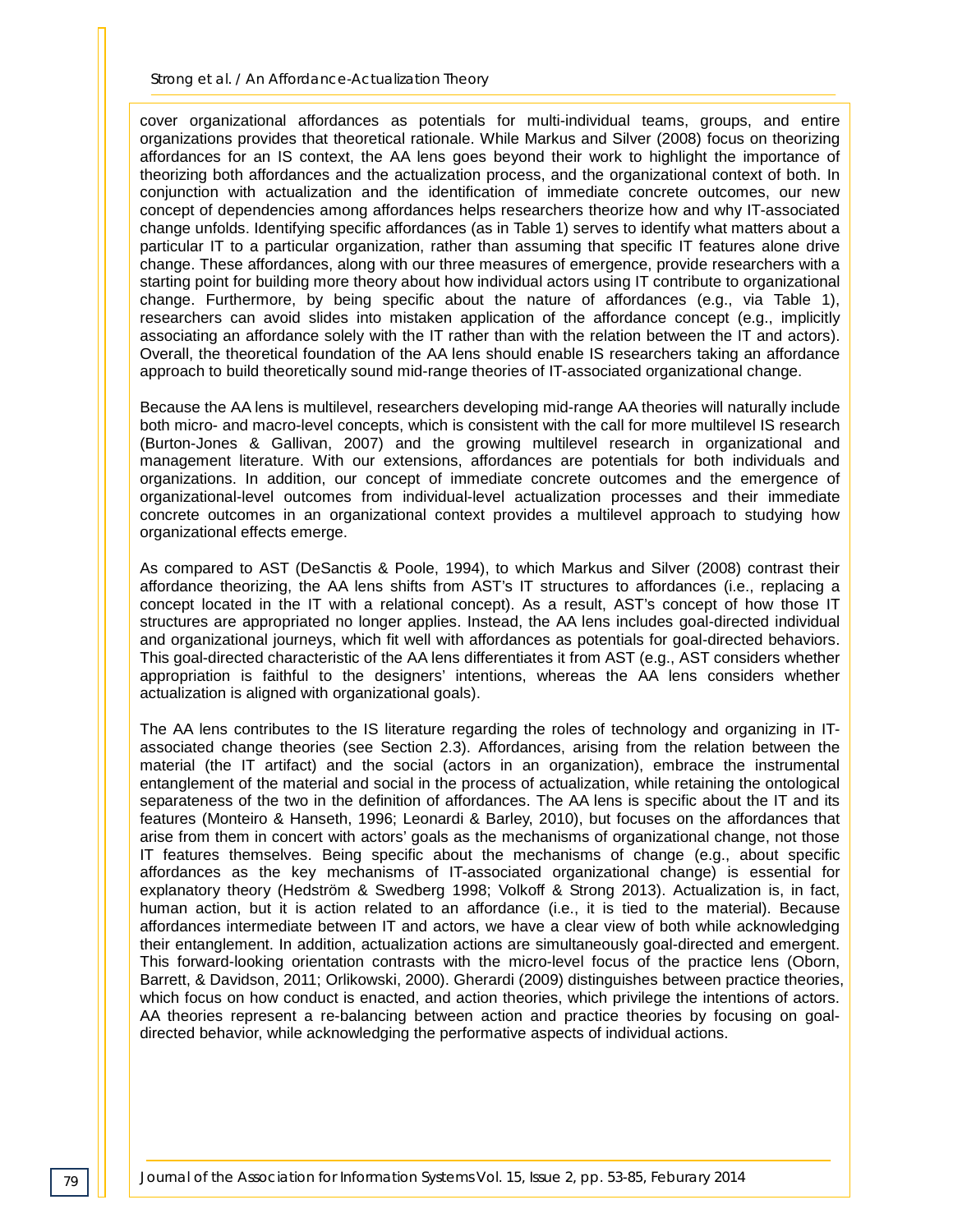#### **6.3. Future Research**

Because the AA lens is new and not fully developed, our research opens many new avenues for inquiry. A valuable next step is more exploration of the actualization of the eight affordances we identified, especially the more-advanced affordances such as standardizing, to further develop theory about how/why/when each is actualized by individuals or groups of individuals, the difficulties they encounter during actualization, the relation of these actualizations to the actualization of other affordances, and how organizational outcomes emerge from the various individual actualization journeys. Studies are also needed about the extent to which the eight affordances generalize to other technologies in other organizations.

Our concept of the emergence of organizational level actualization from individual level actualization journeys needs further research and development from both practical and theoretical perspectives. The new concept of dependencies among affordances also provides opportunities for further conceptual development. We uncovered two forms of dependencies, but there may be others to be discovered—ones not highlighted in our data. Studying dependencies also provides an opportunity for comparing dependencies across different technologies or different organizations.

In addition to developing further the various components of the AA lens, another valuable step would be building additional mid-range AA theories, both in healthcare and other contexts. Our mid-range theory provides an example and a template researchers can use to guide their development of midrange AA theories for other technologies in organizations. Sociologists have argued that mid-range theories developed around the mechanisms of social change (in our case, affordances and their actualization) are what will help us understand such change (Hedström & Swedberg, 1998). Such studies would also provide an opportunity for comparing affordances across systems and organizations (Volkoff & Strong, 2013).

Research questions of direct practical value to managers are suggested by our results about using consistency, extent, and alignment of individual actualization journeys as direct, early indicators of the potential for organizational goal achievement and as indicators of where to intervene in individual journeys. For example, is it better to focus on rapidly increasing the extent of actualization, or to go slowly and ensure consistency? Does the answer to this question depend on the particular affordance?

More generally, the AA lens provides a theoretical perspective useful to researchers for empirically studying the material and the social separately and together (i.e., in their intertwined actualization in organizations). Such studies would contribute to understanding what it is about IT and its design, about organizations and actors, and about their relations that matters in IT-associated organizational change. With this research, practitioners will be able to identify what it is about a particular IT artifact in relation to a specific organizational context that matters so that they can appropriately intervene in actualization journeys in ways that lead to better outcomes from IT-associated organizational change.

# **Acknowledgements**

This research was supported in part by the National Science Foundation (NSF) under Grant SES-0826842. The participation of Professor Volkoff was supported by a grant from Canada's Social Sciences and Humanities Research Council (SSHRC). Any opinions, findings, conclusions, and/or recommendations expressed in this paper are those of the authors and do not necessarily reflect the views of the NSF or the SSHRC. We thank the group medical practice for willingly partnering with us and generously providing the time of its people both before and after we obtained funding for the project and during a time in which it was extremely busy with the EHR implementation and with serving its many patients. We thank the many medical professionals at the practice who willingly spoke with us during three rounds of interviews about their experiences with the EHR. We are also very appreciative of our editorial team for actively engaging in the editorial process.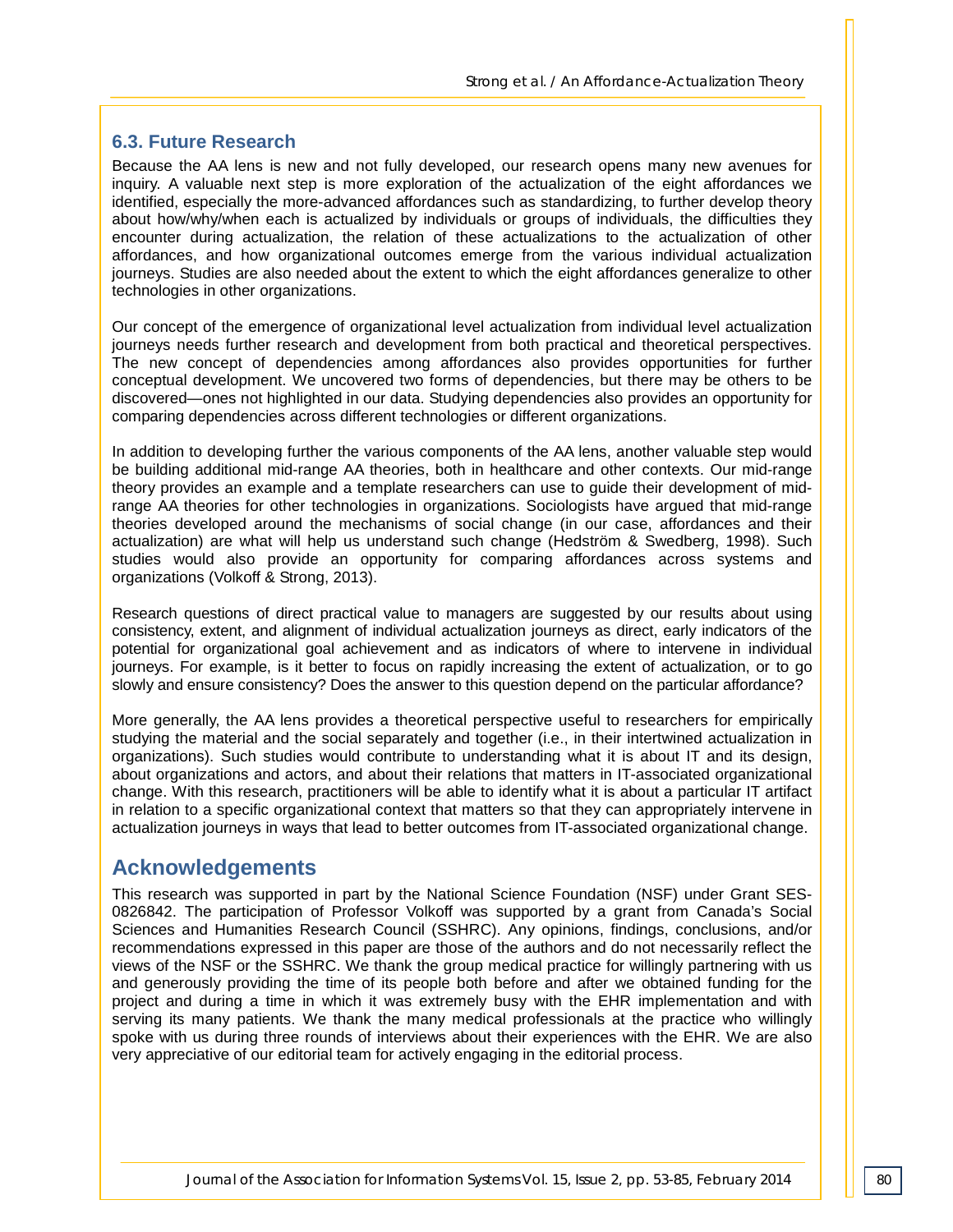#### **References**

Abraham, C., Akiyama, M., Brown, C. V., Currie, W. L., Davidson, E., LeRouge, C., & Strong, D. M. (2010). Healthcare IT adoption under different government models: Debating the HITECH impacts. *Proceedings of the International Conference on Information Systems 2010*. Saint Louis, MO.

- Bates, D. W., Ebell, M., Gotlieb, E., Zapp, J., & Mullins, H. C. (2003). A proposal for electronic medical records in US primary care. *Journal of the American Medical Informatics Association, 10*(1), 1-10.
- Berwick, D. M. (2002). A user's manual for the IOM's 'Quality Chasm' report. *Health Affairs, 21*(3), 80-90.

Bloomfield, B. P., Latham, Y., & Vurdubakis, T. (2010). Bodies, technologies and action possibilities: When is an affordance? *Sociology, 44*(3), 415-433.

Burton-Jones, A., & Gallivan, M. J. (2007). Toward a deeper understanding of system usage in organizations: A multilevel perspective. *MIS Quarterly, 31*(4), 657-679.

Chaudhry, B., Wang, J., Wu, S., Maglione, M., Mojica, W., Roth, E., Morton, S. C., & Shekelle, P. G. (2006). Systematic review: Impact of health information technology on quality, efficiency, and costs of medical care. *Annals of Internal Medicine, 144*(10), 742-752 and W168-W185.

Chemero, A. (2003). An outline of a theory of affordances. *Ecological Psychology, 15*(2), 181-195.

Cho, S., Mathiassen, L, & Nilsson, A. (2008). Contextual dynamics during health information systems implementation: An event-based actor-network approach. *European Journal of Information Systems, 17*(6), 614-630.

Constantinides, P. & Barrett, M. (2006). Negotiating ICT development and use: The case of a telemedicine system in the healthcare region of Crete. *Information and Organization, 16*(1), 27-55.

Davidson, E., & Chiasson, M. (2005). Contextual influences on technology use mediation: A comparative analysis of electronic medical record systems. *European Journal of Information Systems, 14*(1), 6-18.

- DeSanctis, G., & Poole, M. S. (1994). Capturing the complexity in advanced technology use: Adaptive structuration theory. *Organization Science, 5*(2), 121-147.
- Fayard, A. L., & Weeks, J. (2007). Photocopiers and water-coolers: The affordances of informal interaction. *Organization Studies, 28*(5), 605-634.
- Gherardi, S. (2009). Introduction: The critical power of the 'Practice Lens'. *Management Learning, 40*(2), 115.

Gibson, J. J. (1986). *The ecological approach to visual perception*. Hillsdale, NJ: Lawrence Erlbaum Associates.

- Giddens, A. (1984). *The constitution of society: Outline of the theory of structuration*. University of California Press.
- Glaser, B. G. (1978). *Theoretical sensitivity: Advances in the methodology of grounded theory* (Vol. 2). Mill Valley, CA: Sociology Press.
- Glaser, B. G., & Strauss, A. L. (1967). *The discovery of grounded theory: Strategies for qualitative research*. Chicago, IL: Aldine de Gruyter.
- Goh, J. M., Gao, G., & Agarwal, R. (2011). Evolving work routines: Adaptive routinization of information technology in healthcare. *Information Systems Research, 22*(3), 565-585.
- Hedström, P., & Swedberg, R. (1998). Social mechanisms: An introductory essay. In P. Hedström & R. Swedberg (Eds.), *Social mechanisms: An analytical approach to social theory* (pp. 1-31). Cambridge, UK: Cambridge University Press.
- Hutchby, I. (2001). Technologies, texts and affordances. *Sociology, 35*(2), 441-456.
- Kane, G. C., Bijan, A., Majchrzak, A., & Faraj, S. (2011). The paradoxical influence of social media affordances on intellectual capital creation. *Academy of Management Annual Meeting*. San Antonio, TX.
- Kozlowski, S. W. J., Klein, K. J. (2000). A multilevel approach to theory and research in organizations: Contextual, temporal, and emergent processes. In K. J. Klein & S. W. J.Kozlowski (Eds.), *Multilevel theory, research, and methods in organizations: Foundations, extensions, and new directions* (chapter 1). San Francisco: Jossey-Bass.
- Lapointe, L., & Rivard, S. (2005). A multilevel model of resistance to information technology implementation. *MIS Quarterly, 29*(3), 461-491.
- Latour, B. (1991). Technology is society made durable. In J. Law (ed.), *A sociology of monsters: Essays on power, technology and domination* (pp. 103-131). London: Routledge.
- Lau, F., Kuziemsky, C., Price, M., & Gardner, J. (2010). A review on systematic reviews of health information system studies. *Journal of the American Medical Informatics Association, 17*(6), 637.
- Law, J. (2004). *After method: Mess in social science research.* Routledge: Abingdon.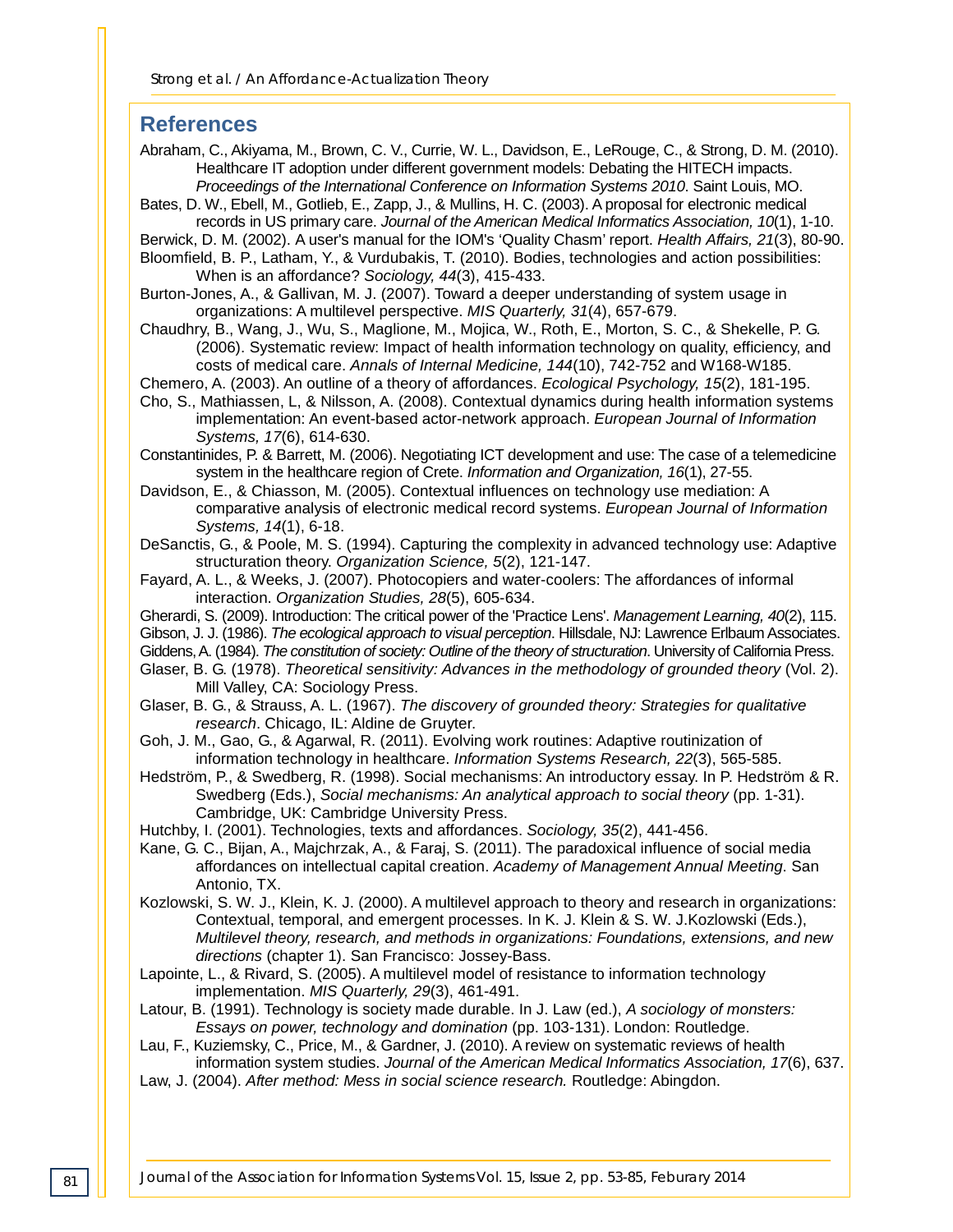- Leonardi, P. (2011). When flexible routines meet flexible technologies: Affordance, constraint, and the imbrication of human and material agencies. *MIS Quarterly, 35*(1), 147-167.
- Leonardi, P. M., & Barley, S. R. (2010). What's under construction here? Social action, materiality, and power in constructivist studies of technology and organizing. *The Academy of Management Annals, 4*(1), 1-51.
- Linder, J. A., Ma, J., Bates, D. W., Middleton, B., & Stafford, R. S. (2007). Electronic health record use and the quality of ambulatory care in the United States. *Archives of Internal Medicine, 167*(13), 1400-1405.
- Locke, K. D. (2001). *Grounded theory in management research*. Thousand Oaks, CA: Sage Publications Ltd.
- Markus, M. L., & Silver, M. S. (2008). A foundation for the study of IT effects: A new look at DeSanctis and Poole's concepts of structural features and spirit. *Journal of the Association for Information Systems, 9*(10/11), 609-632.
- Markus, M. L., & Tanis, C. (2000). The enterprise systems experience-from adoption to success. In R. W. Zmud (ed.), *Framing the domains of IT research: Glimpsing the future through the past* (pp. 173-207). Cincinnati: Pinnaflex Educational Resources.
- McGinn, C. A., Grenier, S., Duplantie, J., Shaw, N., Sicotte, C., Mathieu, L., Leduc, Y., Légaré, F., & Gagnon, M-P. (2011). Comparison of user groups' perspectives of barriers and facilitators to implementing electronic health records: A systematic review. *BMC Medicine, 9*(46), 1-10.
- McMaster, T., & Wastell, D. (2005). The agency of hybrids: Overcoming the symmetrophobic block. *Scandinavian Journal of Information Systems, 17*(1), 175-182.
- Memory. (n.d.). *Merriam-Webster.com*. Retrieved February 10, 2014, from http://www.merriamwebster.com/dictionary/memory
- Memory. (2013). *OED Online*. Oxford University Press. Retrieved February 10, 2014, from http://www.oed.com.proxy.lib.sfu.ca/view/Entry/116363?redirectedFrom=memory
- Michael, M. (2000). These boots are made for walking...: Mundane technology, the body and humanenvironment relations. *Body & Society, 6*(3-4), 107-126.
- Michaels, C. F. (2000). Information, perception, and action: What should ecological psychologists learn from Milner and Goodale (1995)? *Ecological Psychology, 12*(3), 241-258.
- Monteiro, E., & Hanseth, O. (1996). Social shaping of information infrastructure: On being specific about the technology. In W. J. Orlikowski (ed.), *Information Technology and Changes in Organizational Work* (pp. 325-343). London: Champan & Hall.
- Morgeson, F. P., & Hofmann, D. A. (1999). The structure and function of collective constructs: Implications for multilevel research and theory development. *Academy of Management Review, 24*(2), 249-265.
- Oborn, E., Barrett, M., Davidson, E. (2011). Unity in diversity: Electronic patient record use in multidisciplinary practice. *Information Systems Research, 22*(3), 547-564.
- Orlikowski, W. J. (2000). Using technology and constituting structures: A practice lens for studying technology in organizations. *Organization Science, 11*(4), 404-428.
- Orlikowski, W. J. (2007). Sociomaterial practices: Exploring technology at work. *Organization Studies, 28*(9), 1435-1448.
- Orlikowski, W. J., & Scott, S. V. (2008). Sociomateriality: Challenging the separation of technology, work and organization. *The Academy of Management Annals, 2*(1), 433-474.
- Pickering, A. (1995). *The mangle of practice: Time, agency, and science*: University of Chicago Press.
- President's Council of Advisors on Science and Technology (PCAST). (2010). Report to the President: Realizing the full potential of health information technology to improve healthcare for Americans: The path forward. [Washington, D.C.]: Executive Office of the President.
- Reardon, J. L. & Davidson, E. (2007). An organizational learning perspective on the assimilation of electronic medical records among small physician practices. *European Journal of Information Systems*, *16*(6), 681-694.
- Reid, P. P., Compton, W. D., Grossman, J. H., & Fanjiang, G. (2005). *Building a better delivery system: a new engineering/health care partnership*. National Academy Press.
- Rippen, H. E., Pan, E. C., Russell, C., Byrne, C. M., & Swift, E. K. (2012). Organizational framework for health information technology. *International Journal of Medical Informatics, 82*(4), e1-e13.
- Rose, J., Jones, M., & Truex, D. (2005). Socio-theoretic accounts of IS: The problem of agency. *Scandinavian Journal of Information Systems*, *17*(1), 133-152.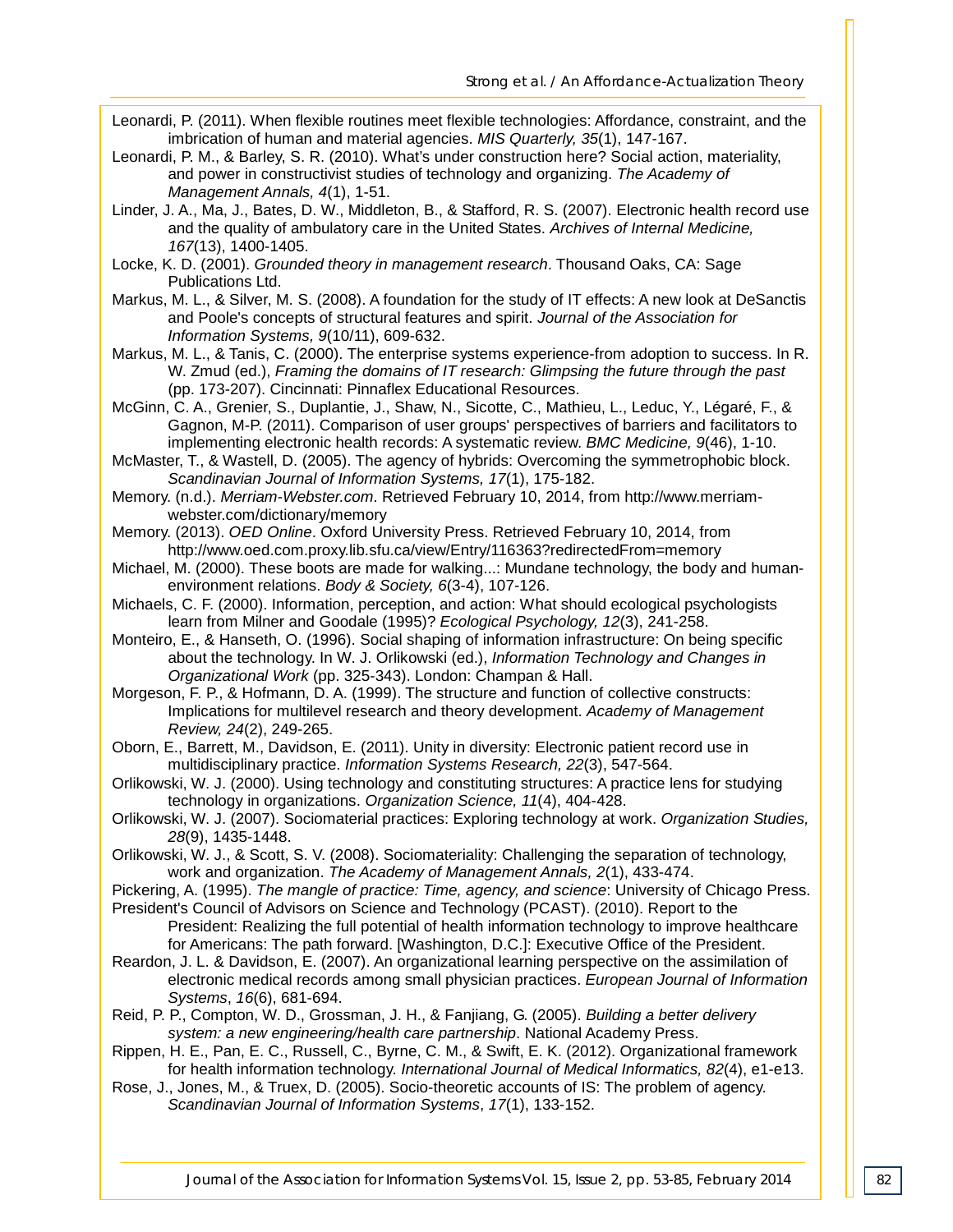Simon, S. R., Kaushal, R., Cleary, P. D., Jenter, C. A., Volk, L. A., Poon, E. G., Orav, E. J., Lo, H. G., Williams, D. H., & Bates, D. W. (2007). Correlates of electronic health record adoption in office practices: A statewide survey. *Journal of the American Medical Informatics Association, 14*(1), 110-117.

Stoffregen, T. A. (2000). Affordances and events. *Ecological Psychology, 12*(1), 1-28.

Stoffregen, T. A. (2003). Affordances as properties of the animal-environment system. *Ecological Psychology, 15*(2), 115-134.

Strauss, A. L., & Corbin, J. M. (1998). *Basics of qualitative research: Techniques and procedures for developing grounded theory*. Thousand Oak, CA: Sage Publications.

Suddaby, R. (2006). From the editors: What grounded theory is not. *The Academy of Management Journal, 49*(4), 633-642.

Turvey, M. T. (1992). Affordances and prospective control: An outline of the ontology. *Ecological psychology, 4*(3), 173-187.

Urquhart, C. (2007). The evolving nature of grounded theory method: The case of the information systems discipline. *The Sage handbook of grounded theory,* 339-59.

Volkoff, O., & Strong, D. M. (2013). Critical realism and affordances: Theorizing IT-associated organizational change processes. *MIS Quarterly, 37*(3), 819-834.

Wilson, E. V., & Tulu, B. (2010). The rise of a health-IT academic focus. *Communications of the ACM 53*(5), 147-150.

Zammuto, R. F., Griffith, T. L., Majchrzak, A., Dougherty, D. J., & Faraj, S. (2007). Information technology and the changing fabric of organization. *Organization Science 18*(5), 749-762.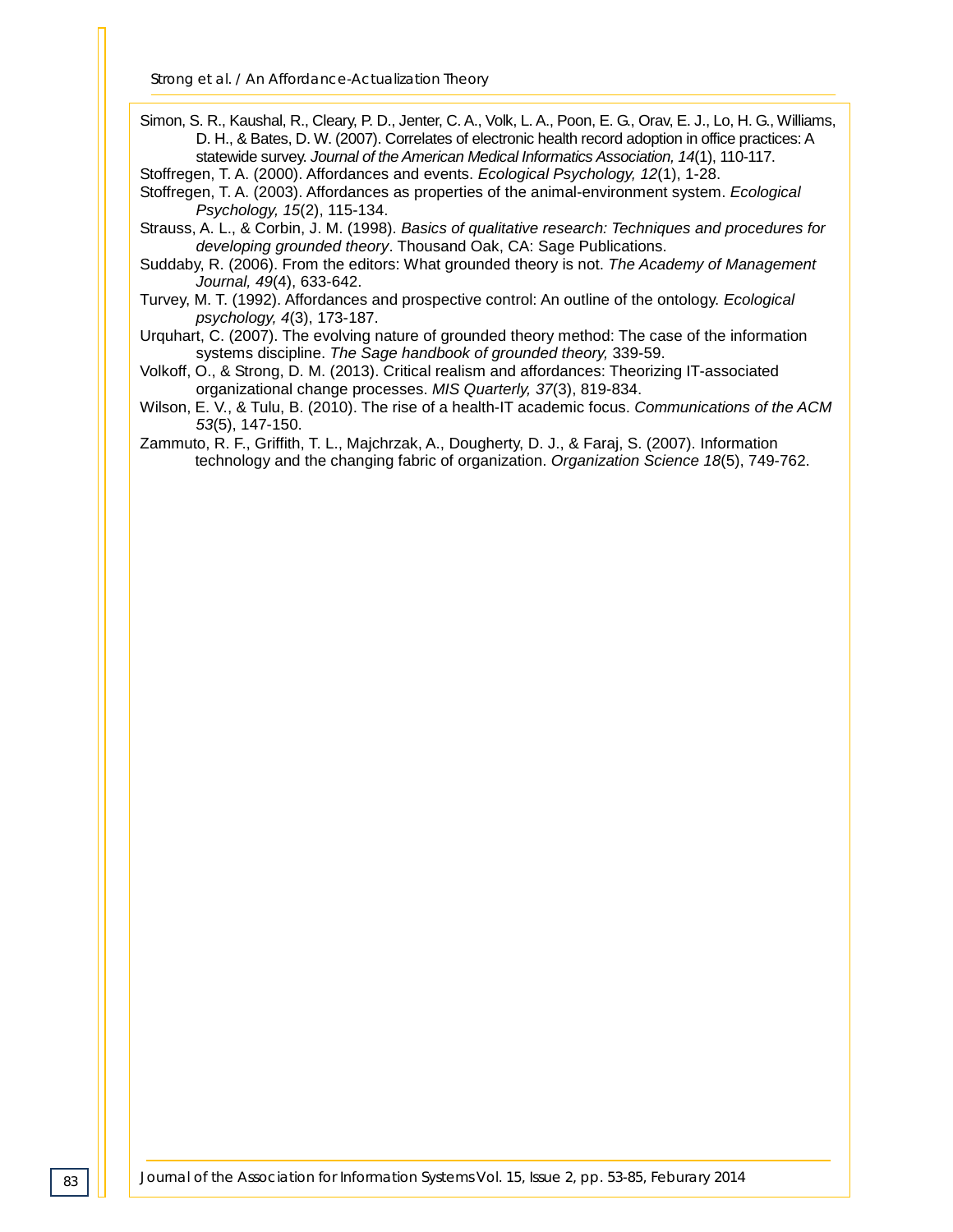# **About the Authors**

**Diane M. STRONG** is a Professor in the School of Business at Worcester Polytechnic Institute WPI) and Director of its IT programs. She is also Associate Director of WPI's Data Science program. She received her Ph.D. in Information Systems from Carnegie Mellon University. Her research focuses on Heatlh IT, including EHRs, PHRs, and patient-centered smartphone applications. She is a founding member of WPI's Healthcare Delivery Institute (HDI) and PI of two NSF grants, one focused on EHRassociated organizational changes and one on developing an app to support patients in selfmanaging type 2 diabetes. Prior to her focus on health IT, she studied the implementation and use of ERP systems, task-technology fit, and the quality of data. Her publications have appeared in a number of journals, including *MISQ*, *JMIS*, *Organization Science*, *CAIS*, *JSIS*, *EJIS*, *Information and Organization*, *Information & Management*, *IEEE Computer* and *CACM*. She is a member of AIS and several of its SIGs.

**Olga VOLKOFF** is an associate professor and Associate Dean of Research and Faculty Development at the Beedie School of Business, Simon Fraser University in Canada. She received her Ph.D. from the University of Western Ontario. Her research focuses on the organizational changes associated with the introduction of large packaged software such as enterprise systems and electronic health record systems. She is currently looking at effective use of systems, and is also particularly interested in the use of critical realism as the philosophical underpinning of IS research. Papers published with Diane Strong include articles in such journals as *MIS Quarterly, Organization Science, European Journal of Information Systems,* and *Information and Organization*.

**Sharon A. JOHNSON** is an Associate Professor of Operations and Industrial Engineering in the School of Business at Worcester Polytechnic Institute (WPI). She recently served as Faculty Director of the Healthcare Delivery Institute (HDI) at WPI, and is currently a member of HDI's Faculty Steering Committee. Dr. Johnson's research focuses on modeling healthcare delivery processes, as well as identifying improvements enabled by information technologies and system design methods. Recent projects have explored the effects of secure messaging on workflows, characterized work system structure in anti-coagulation clinics, and examined the implementation of electronic health record systems, including personal health records. She has also explored hands-on approaches for teaching lean process design. Dr. Johnson's research has been supported by the National Science Foundation and the New England Veterans Engineering Resource Center. Her work has appeared in *Operations Research*, the *Journal of the Association for Information Systems*, and the *Journal of Healthcare Management.* Dr. Johnson received her Ph.D. from Cornell University in Operations Research and Industrial Engineering in 1989, and served as Industrial Engineering Program Director at WPI from 1996 to 2009.

**Lori R. PELLETIER** is Associate Vice President of Organizational Transformation at UMass Memorial Healthcare and Assistant Professor at UMass Medical School in the Division of Health Informatics and Implementation Science in the Department of Quantitative Health Sciences. She completed her Ph.D. in Health Systems Engineering at Worcester Polytechnic Institute focusing on design, systems, processes and statistics. Prior to her Ph.D., Lori worked for many years as a Senior Quality Engineer, Lean Black Belt and ISO Lead Auditor at Solutia, Inc. Dr. Pelletier lectures nationally on her current research in performance improvement, physician profiling, Medical Home and electronic health records.

**Bengisu TULU** is an Associate Professor in the School of Business and one of the founding members of the Healthcare Delivery Institute (HDI) at Worcester Polytechnic Institute, Massachusetts. She holds a Ph.D. from the School of Information Systems and Technology, Claremont Graduate University, California. Her research is focused on the use of information technology within healthcare. Her current research focuses on user centric personal health records and mobile application for personal health management, business value of health information technologies (HIT), and opportunities and challenges in implementing HIT in healthcare organizations. Her research is funded by NSF, NIH and the VA. She has published in respected scholarly journals and refereed conferences